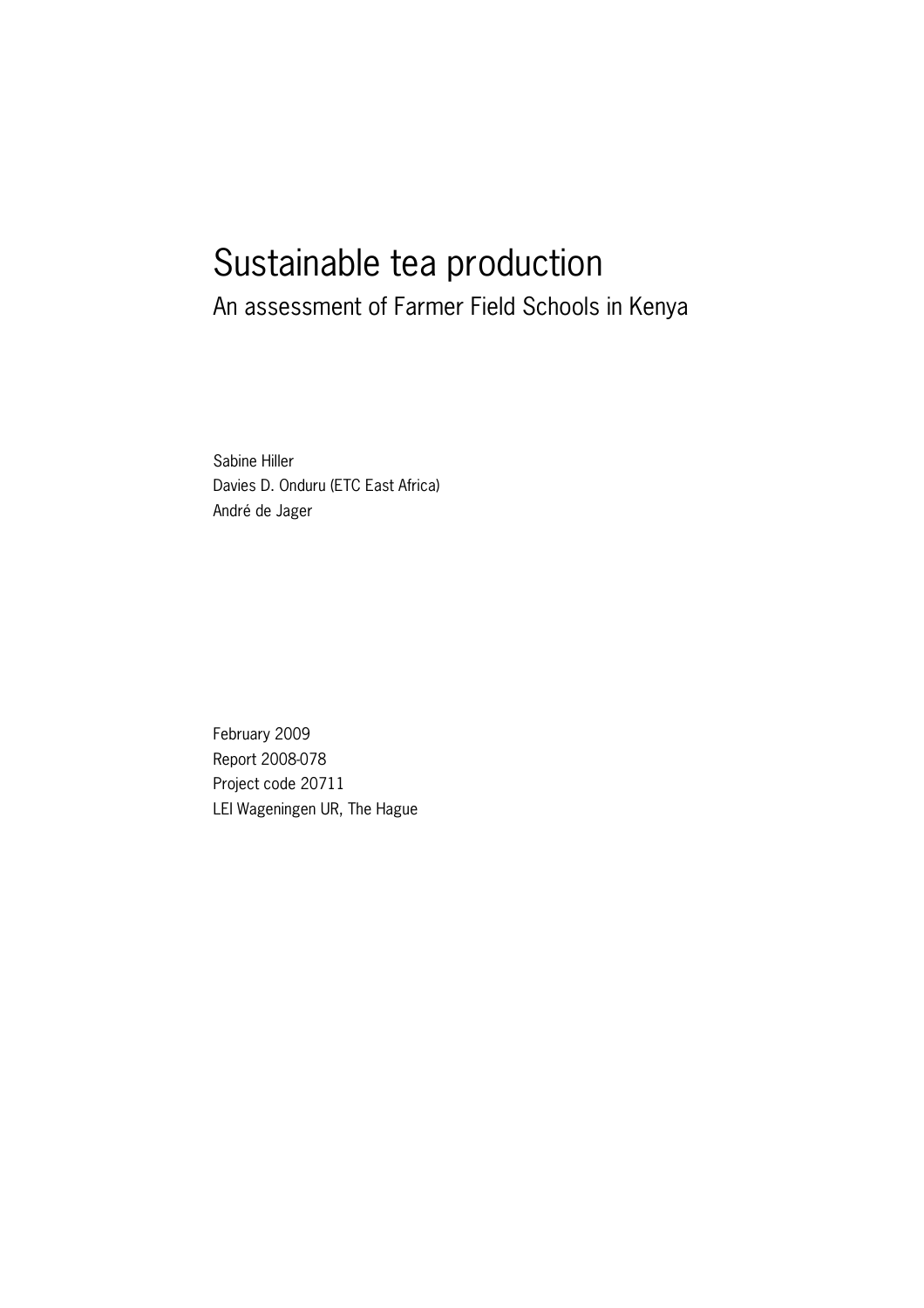LEI conducts research in the following areas:

- **D** International policy
- **Development issues**
- **E** Consumers and supply chains
- **E** Sectors and enterprises
- **Environment, nature and landscape**
- Rural economy and use of space

This report is part of the research area Development issues.

Photo: André de Jager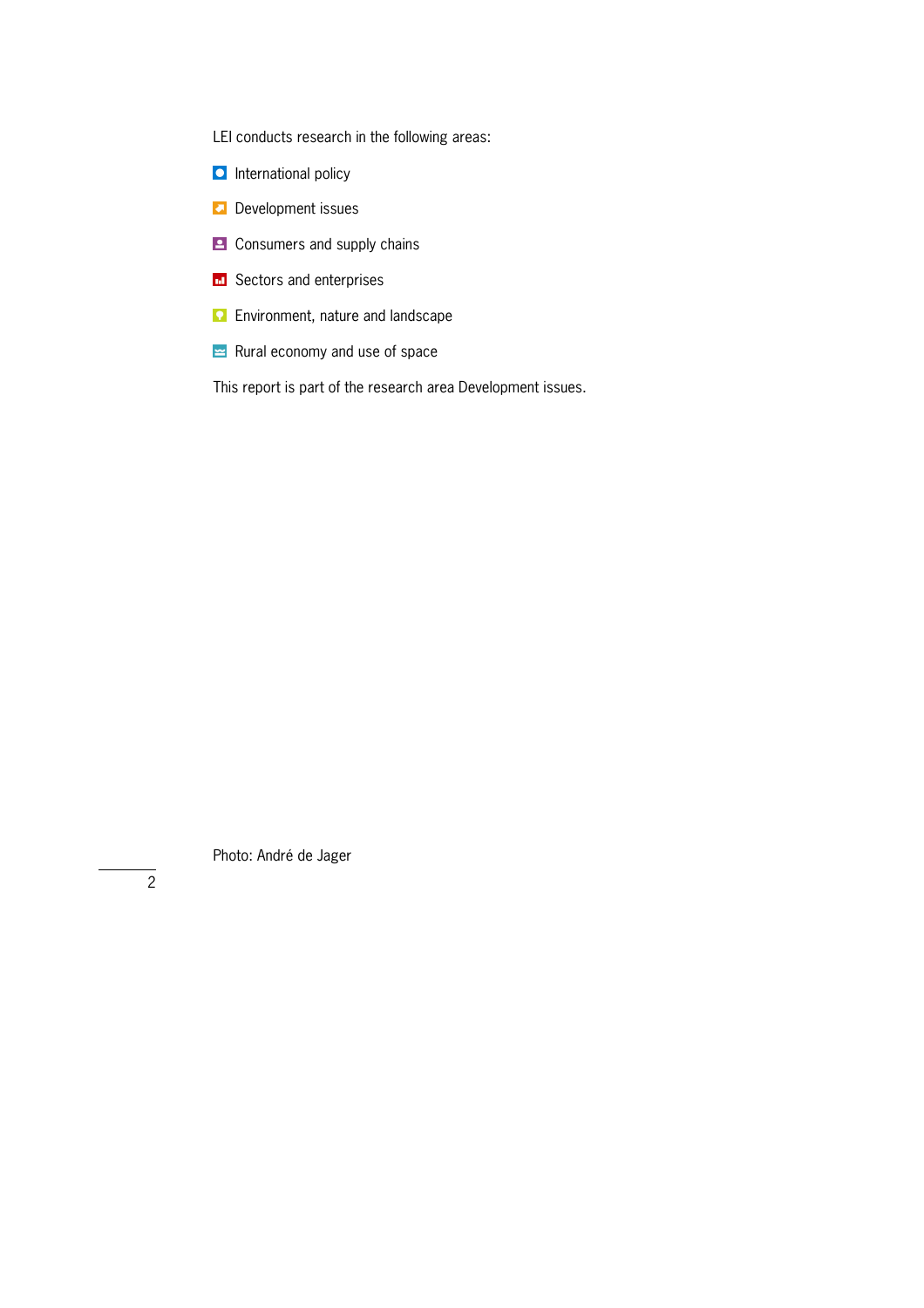# S**ustainable tea production; An assessment of Farmer Field Schools in Kenya**

Hiller, S., D.D. Onduru and A. de Jager Report 2008-078 ISBN/EAN: 978-90-8615-290-2; Price € 15.25 (including 6% VAT) 56pp., fig., tab., app.

This report presents the results of the KTDA/Lipton Sustainable Agriculture Pro\* ject. The aim of the KTDA/Lipton Sustainable Agriculture Project is to increase the sustainability of tea production by increasing the rate of adoption of Good Agricultural Practices (GAPs) and thereby directly improve profitability. In 2006 the Kenya Tea Development Agency and Lipton started four pilot Farmer Field Schools (FFS). The results of the four pilot FFS are encouraging. Although no quantitative increase in tea production per acre due to the FFS could be observed, overwhelming evidence has been gathered about the increase of knowl\* edge on and implementation of GAPs. This will have short and long-term benefits for smallholders engaged in FFS. Indirect effects of the FFS were better group cohesion and strengthened learning capacities. The pilot suggests that FFS are a more efficient way of extending production management techniques than the traditional extension methodology.

# **Orders**

+31.70.3358330 publicatie.lei@wur.nl

© LEI, 2009 Reproduction of contents, either whole or in part, permitted with due reference to the source.



LEI is ISO 9000 certified.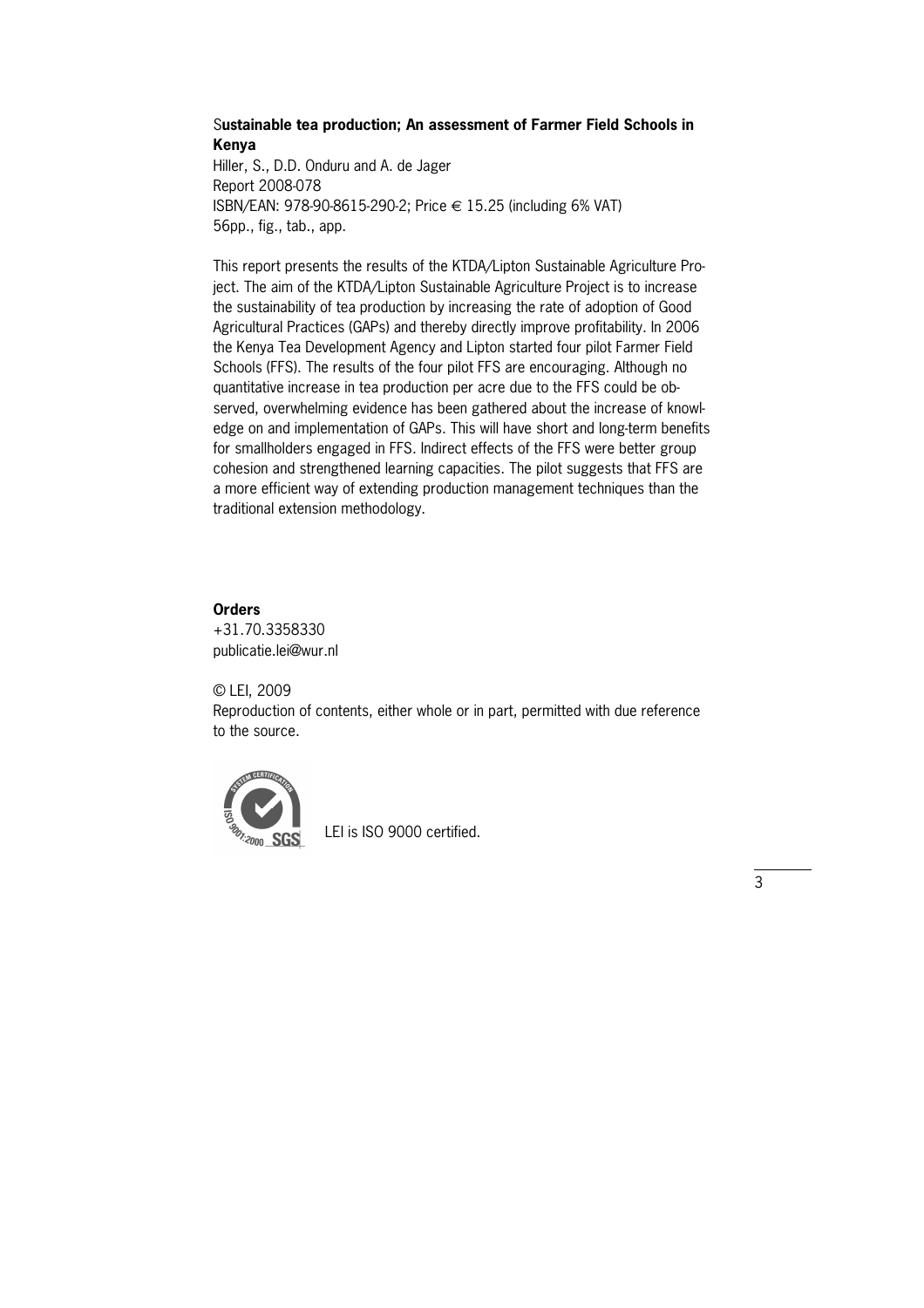# **Content**

|              | <b>Preface</b>      | 6<br>$\overline{7}$                       |    |  |  |  |  |
|--------------|---------------------|-------------------------------------------|----|--|--|--|--|
|              |                     | <b>Summary</b>                            |    |  |  |  |  |
| $\mathbf{1}$ | <b>Introduction</b> | 9                                         |    |  |  |  |  |
|              | 1.1                 | Context                                   | 9  |  |  |  |  |
|              | 1.2                 | Approach                                  | 11 |  |  |  |  |
|              | 1.3                 | Scope of the research                     | 13 |  |  |  |  |
|              | 1.4                 | Outline                                   | 14 |  |  |  |  |
| 2            |                     | <b>Knowledge and skills</b>               |    |  |  |  |  |
|              | 2.1                 | 15                                        |    |  |  |  |  |
|              | $2.2^{\circ}$       | Knowledge of GAPs                         | 15 |  |  |  |  |
|              | 2.3                 | Special topic session versus observations | 17 |  |  |  |  |
| 3            |                     | <b>Implementation of GAPs</b>             |    |  |  |  |  |
|              | 3.1                 | Introduction                              |    |  |  |  |  |
|              | 3.2                 | Implementation of GAPs                    | 19 |  |  |  |  |
|              | 3.3                 | Plucking frequency                        | 21 |  |  |  |  |
| 4            |                     | <b>Tea production</b>                     |    |  |  |  |  |
|              | 4.1                 | Introduction                              | 23 |  |  |  |  |
|              | 4.2                 | Tea acreage                               | 23 |  |  |  |  |
|              | 4.4                 | Productivity                              | 24 |  |  |  |  |
| 5            |                     | <b>Farm level impacts</b>                 | 26 |  |  |  |  |
|              | 5.1                 | Introduction                              | 26 |  |  |  |  |
|              | 5.2                 | Indicators                                | 26 |  |  |  |  |
| 6            |                     | Livelihood                                |    |  |  |  |  |
|              | 6.1                 | Introduction                              | 29 |  |  |  |  |
|              | 6.2                 | Changes in livelihood aspects             | 29 |  |  |  |  |
|              | 6.3                 | 31                                        |    |  |  |  |  |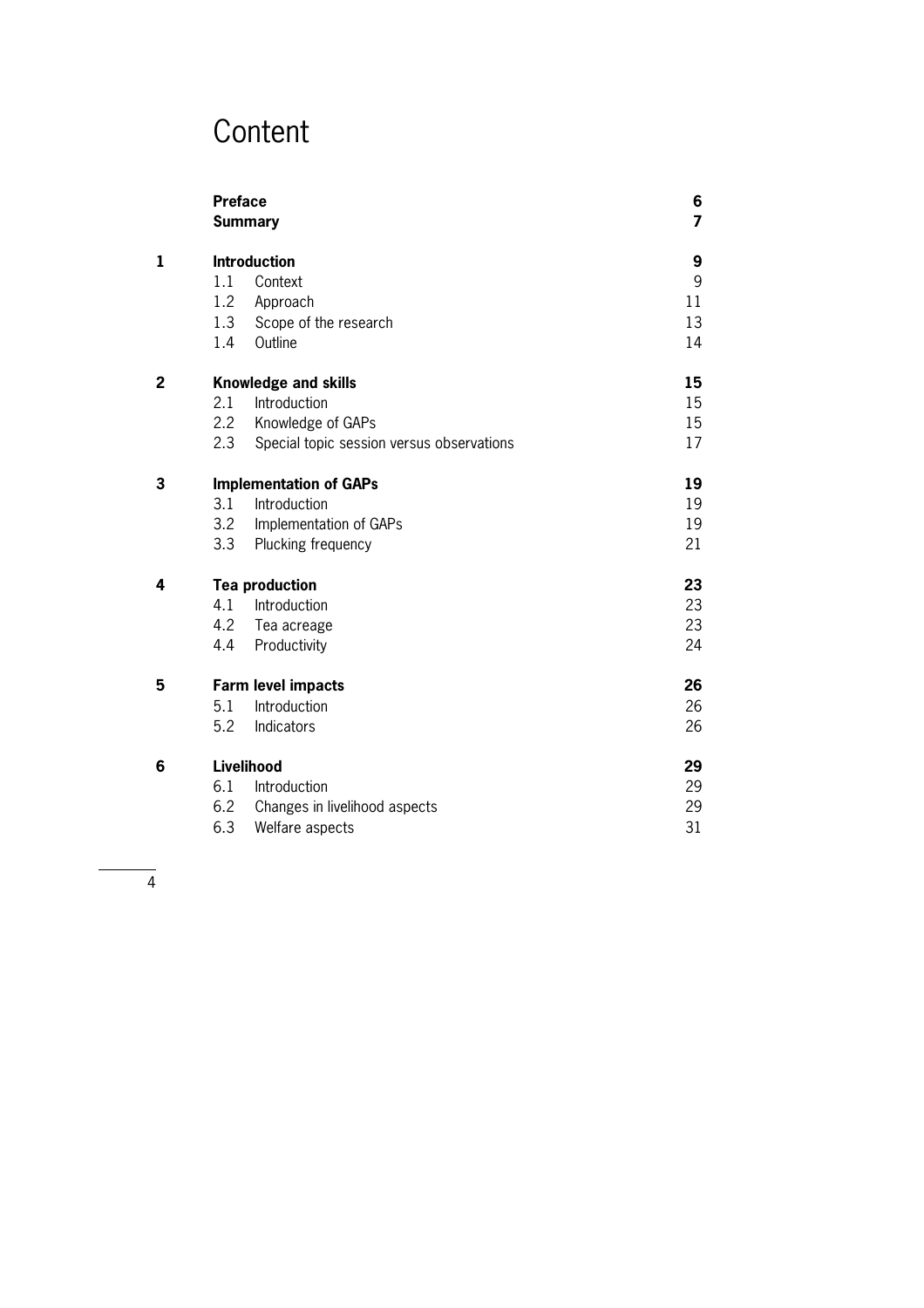| 7 |                | <b>Sustainability</b>                                 | 34 |
|---|----------------|-------------------------------------------------------|----|
|   | 7.1            | Introduction                                          | 34 |
|   | 7.2            | Sustainability at factory level                       | 34 |
|   | 7.3            | Pre- and post FFS comparison                          | 36 |
|   | 7.4            | FFS and non-FFS farmers comparison                    | 38 |
|   | 7.5            | Impact FFS on sustainability                          | 41 |
| 8 |                | <b>Assessment of the FFS</b>                          | 43 |
|   | 8.1            | Introduction                                          | 43 |
|   | 8.2            | <b>FFS</b> activities                                 | 43 |
|   | 8.3            | Special topic sessions versus trials and observations | 44 |
|   | 8.4            | Organisation                                          | 45 |
|   | 8.5            | Dissemination of information                          | 45 |
|   | 8.6            | Impact assessment of the FFS according to the farmers | 47 |
| 9 |                | <b>Conclusion and discussion</b>                      | 48 |
|   |                | <b>Appendices</b>                                     |    |
|   | 1              | Improvements and changes to FFS (full list)           | 50 |
|   | 2              | Information from FFS member to non-FFS (full list)    | 51 |
|   | 3              | FFS practices implemented by non-FFS farmers          | 52 |
|   | 4              | How has the welfare changed?                          | 53 |
|   | 5              | How has the FFS contributed to family welfare?        | 54 |
|   | 6              | Increase sustainability pre and post FFS              | 55 |
|   | $\overline{7}$ | Difference in sustainability between FFS and non-FFS  | 56 |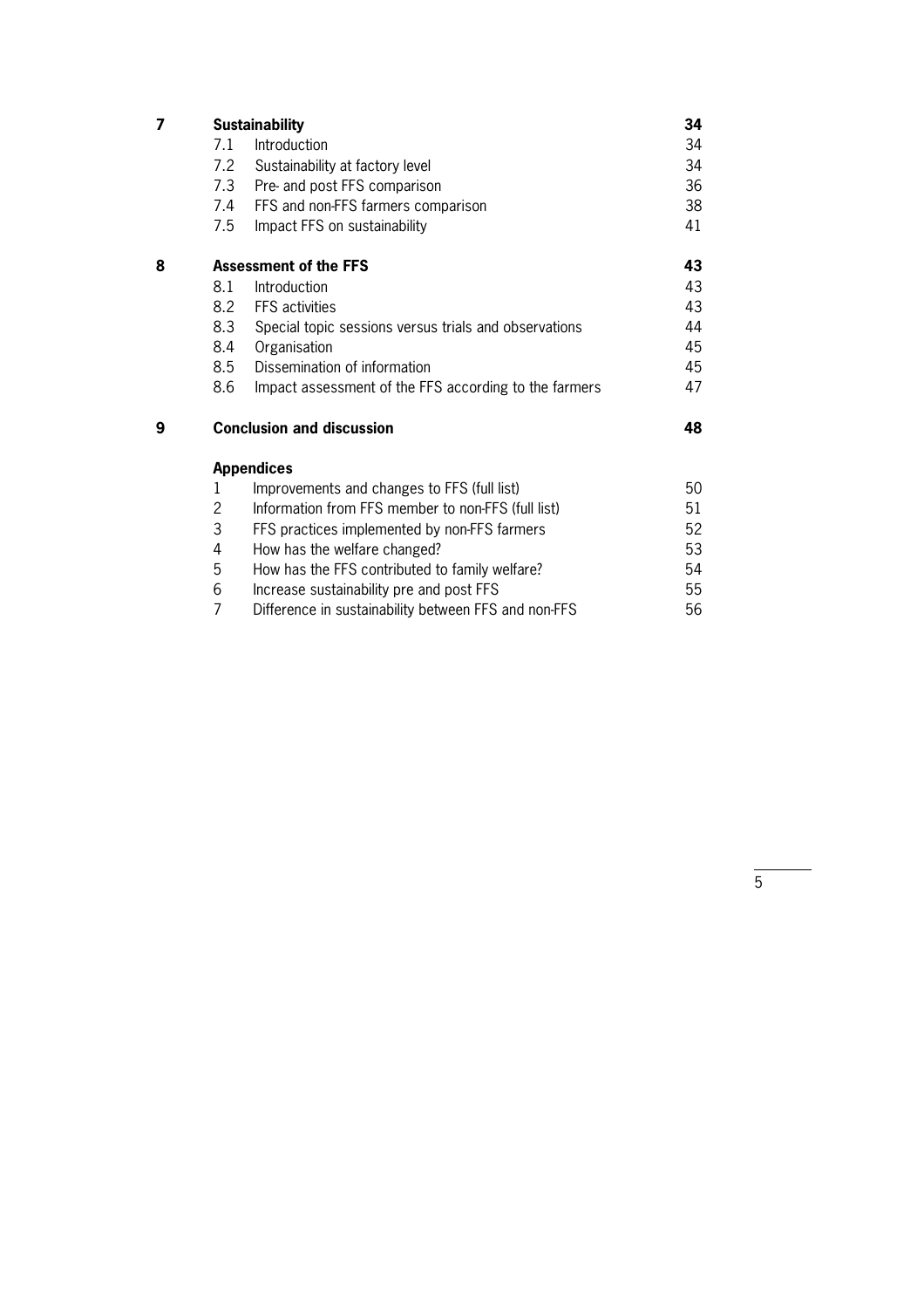# Preface

In 2006 the Kenya Tea Development Agency (KTDA) and Lipton jointly started a pilot project with funding from the UK government in Kenya, one of the largest world tea producers, aiming to improve the sustainability of tea production by increasing the rate of adoption of Good Agricultural Practices (GAPs) and improving the profitability of smallholder tea producers. Lipton sources Rainforest Alliance certified tea from large estates in Kenya and, through the results of this project, aims to start sourcing from smallholders, through the KTDA factories.

Adoption of GAPs by smallholders using conventional extension approaches proved to be low. Based on previous experiences in other agricultural sectors in Kenya and elsewhere in the world, the Farmer Field School (FFS) approach was identified as a potential alternative extension approach. FFS is a learner-centred approach, whereby farmers through observation, experimentation and evaluation, leading to understanding, are equipped to address challenges and intro\* duce appropriate changes in their farm management practices.

Alterra and LEI were requested by KTDA and Lipton to assist the project staff in development of a quantitative monitoring of the sustainability of tea production with smallholders and facilitate the introduction of the FFS approach at the KTDA. During two years regular staff trainings, field observations and dis\* cussions with project management through missions of Wageningen staff to the 4 pilot FFSs where held. In 2007 the number of FFSs was increased with an\* other 20 schools in the same production centres. This report presents the results of an impact assessment conducted on the 4 pilot FFSs.

The authors wish to thank the Kenyan project manager Zakaria Mitea and the Kenyan project staff Winfred Mwaniki and Andrew Mwaniki for their organisational support during the impact assessment exercise. Special thanks go the enumerators having collected all the field data and last but not least the farmers having participated in this exercise.

Prof Dr R B.M. Huirne

Director General LEI Wageningen UR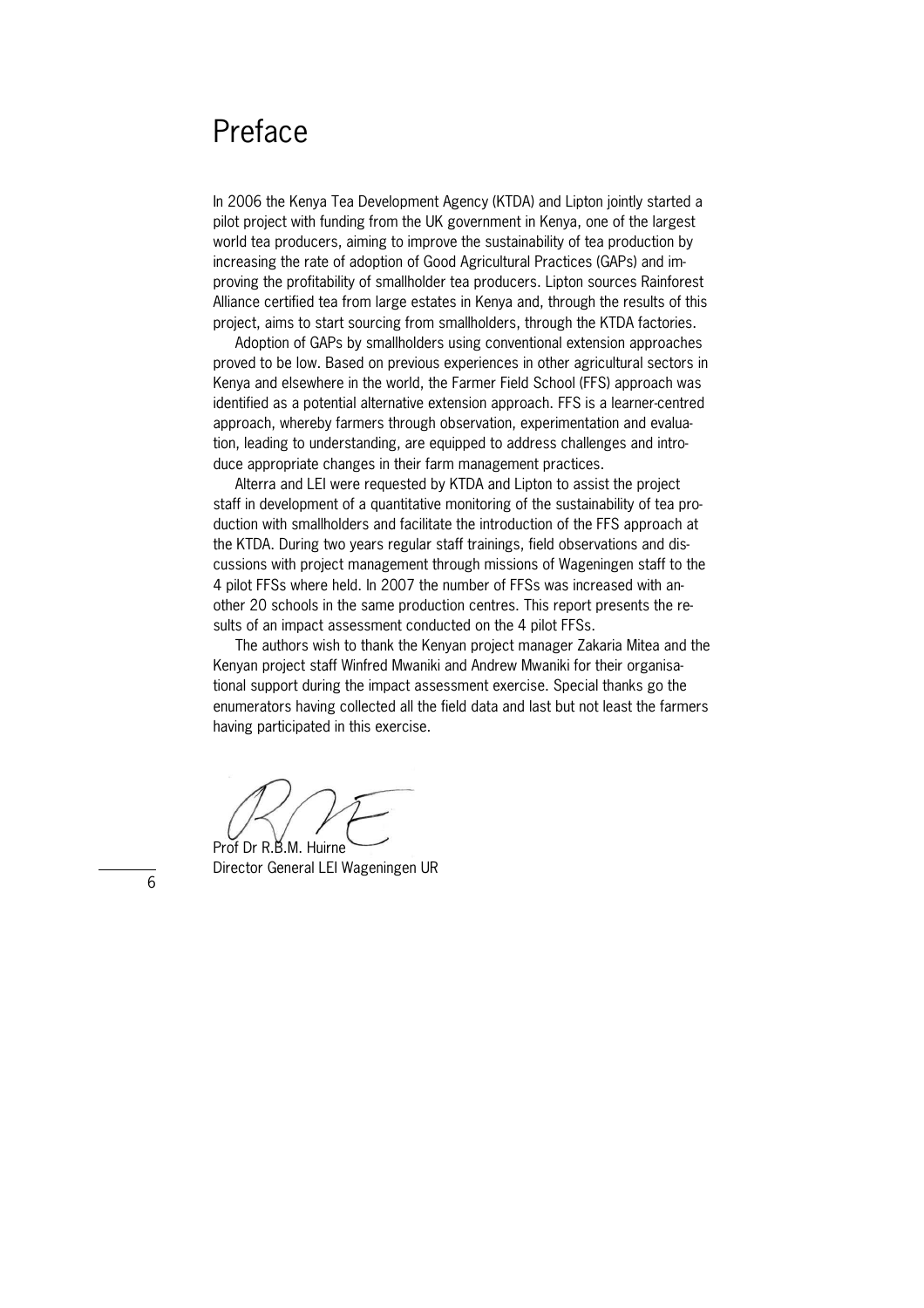# Background

This report presents the results of the KTDA/Lipton Sustainable Agriculture Pro\* ject. The aim of the KTDA/Lipton Sustainable Agriculture Project is to increase the sustainability of tea production by increasing the rate of adoption of Good Agricultural Practices (GAPs) and thereby directly improve profitability. Most of the GAPs involved have been developed in Kenya by the Tea Research Founda\* tion (KTRF) and the KTDA extension service has been working for many years to encourage adoption of GAPs by farmers. In 2006 the Kenya Tea Development Agency and Lipton started four pilot Farmer Field Schools (FFSs) to spread knowledge about GAPs and encourage farmers to use GAPs in practice.

#### Results

#### Good Agricultural Practices

The FFS approach has significantly increased the knowledge of the FFS farmers. A high level of dissemination of information on sustainable tea production from FFS members to non-members is observed. This indicates that efforts invested in the FFS by KTDA/LIPTON reach more farmers than only the FFS members. About 30% of the interviewed non-FFS farmers implemented new tea management practices as a result of information received from FFS farmers. FFS members have implemented more GAPs in the last two years than the non-FFS farmers, resulting in a higher level of sustainability in tea production.

#### Tea Production

No conclusion can be drawn on the specific impact of the FFS approach on tea productivity. The last two years, both FFS and non-FFS farmers realised a considerable increase in productivity. It appears that climatic factors had a more serious impact than the knowledge generation and dissemination methodology. The relatively small sample size makes statistically-significant differences in yield difficult to find when changes in climate and/or social insecurity confound the issue.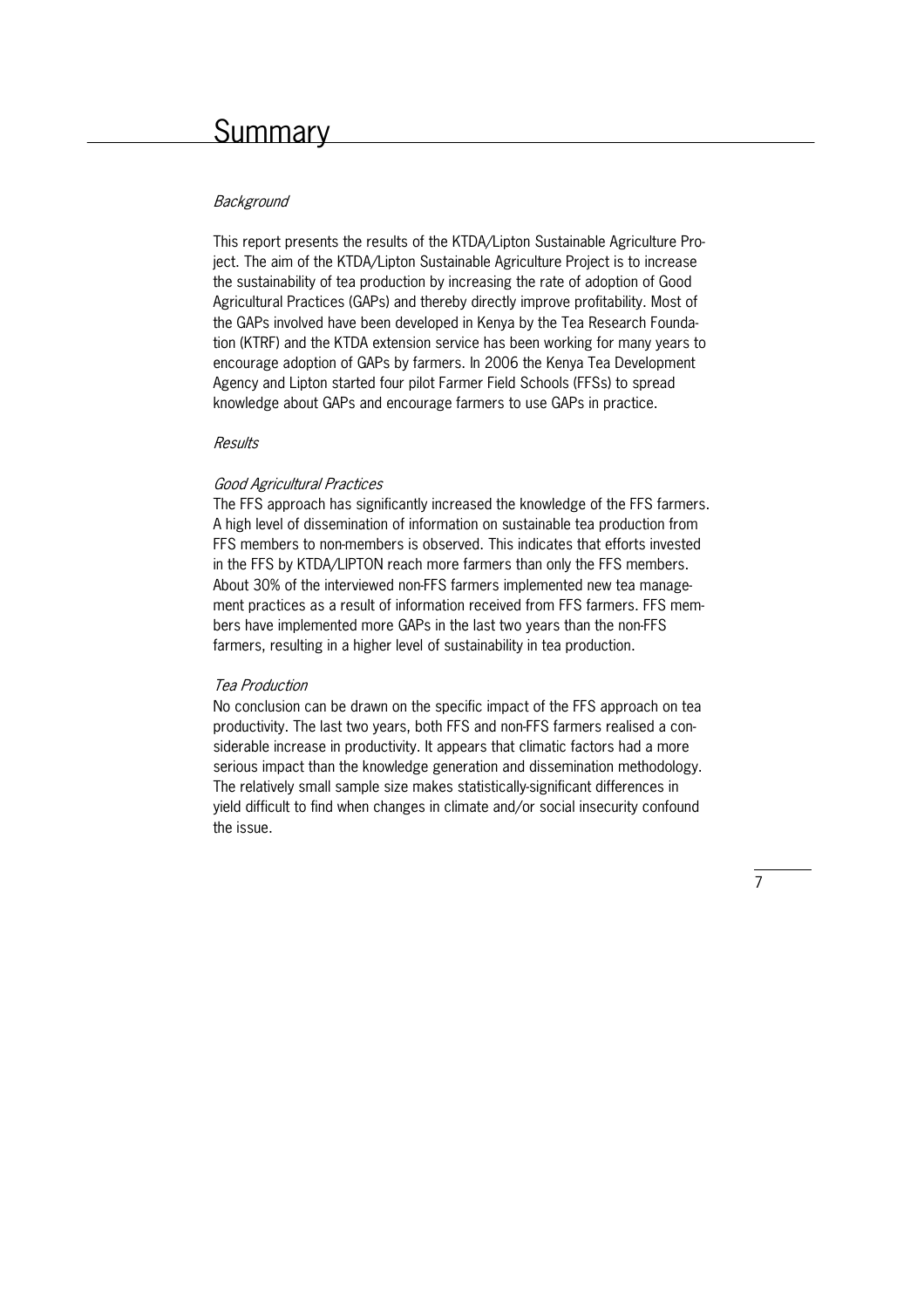#### Welfare and livelihood

Although both FFS and non-FFS farmers were positive about the change in the different aspects of their livelihood, FFS farmers are considerably more positive about the changes and believe that this is due to FFS activities. In most cases welfare increased as a result of having a wider variety of income-generating activities, better farm management practices, a more diverse diet and a higher in\* come. The influence of the FFS on the welfare of the FFS farmers was mostly due to knowledge on GAPs, but FFS also contributed to better relationships in the family and a more diverse cropping pattern.

#### Sustainability of tea production

Farmers having participated in FFS activities have a substantial better sustain\* ability score compared to non-FFS farmers, although there was no clear difference between sustainability scores before and after FFS participation. It is also important to appreciate that tea is a perennial crop and many sustainability indicators take more than two years to change significantly. FFS farmers' scores were especially high for product value, biodiversity and soil loss. Overall it can be concluded that FFS participation by farmers has led to implementation of more sustainable practices.

#### Overall Impact of the FFS approach

The results of the four pilot FFS are encouraging. Although no quantitative in\* crease in tea production per acre due to the FFS could be observed, over\* whelming evidence has been gathered about the short and long-term benefits for smallholders engaged in FFS. The increased knowledge, better group cohe\* sion and strengthened learning capacities will also benefit KTDA/LIPTON in their efforts to engage smallholders in an effective way to improve sustainability of tea production and tap into certified niche markets.

The pilot also suggests that the FFS is an efficient way of extending production management techniques. However, for a more definite conclusion more experiences with the currently ongoing process of up-scaling of the methodology need to be gathered.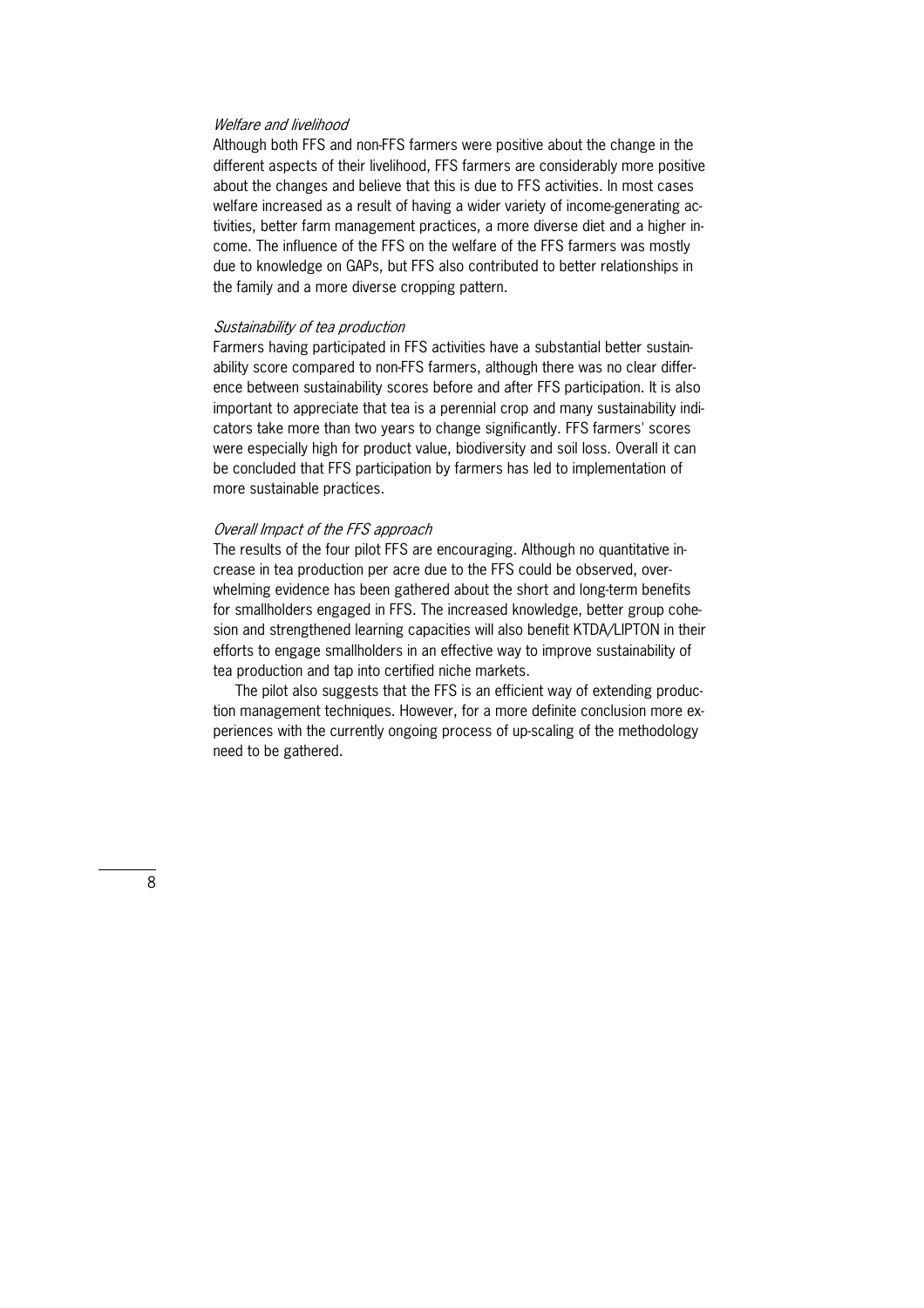# **1.1 Context**

This report presents the results of the KTDA/Lipton Sustainable Agriculture Pro\* ject. The aim of the KTDA/Lipton Sustainable Agriculture Project is to increase the sustainability of tea production by increasing the rate of adoption of Good Agricultural Practices (GAPs) and thereby directly improve profitability. Most of the GAPs involved have been developed in Kenya by the Tea Research Founda\* tion (KTRF) and the KTDA extension service has been working for many years to encourage adoption of GAPs by farmers. In 2006 the Kenya Tea Development Agency and Lipton started four pilot Farmer Field Schools (FFS) to spread knowledge about GAPs and encourage farmers to use GAPs in practice.

 Improved environmental and social management not only directly benefits the area and people, but has indirect values too; some of these relate to longer\* term sustainability, but can also create value in the shorter-term since external validation of sound practice in these areas (in this case by Rainforest Alliance, certifying against the SAN Standard) will increase the value of the tea in the marketplace. Currently Lipton sources Rainforest Alliance certified tea from large estates in Kenya. The part sourced from the KTDA factories has yet to be certified.

 Adoption of GAPs by smallholders using conventional extension approaches proved to be low. Therefore KTDA and LIPTON initiated this project with the aim to increase adoption rates of GAPs by smallholder tea producers. Based on previous experiences in other agricultural sectors in Kenya and elsewhere in the world, the FFS approach was identified as a potential alternative extension approach.

The FFS approach was initially developed in Asia in the early 1990s to address a major threat to food security resulting from dramatic yield losses caused by the brown planthopper. FFS are a learner-centred approach, whereby farmers through observation, experimentation and evaluation, leading to understanding, are equipped to address challenges and introduce appropriate changes in their farm management practices. Farmers are the main actors in this process and outsiders (extension agents, researchers, NGOs) take a role as facilitators or resource centres.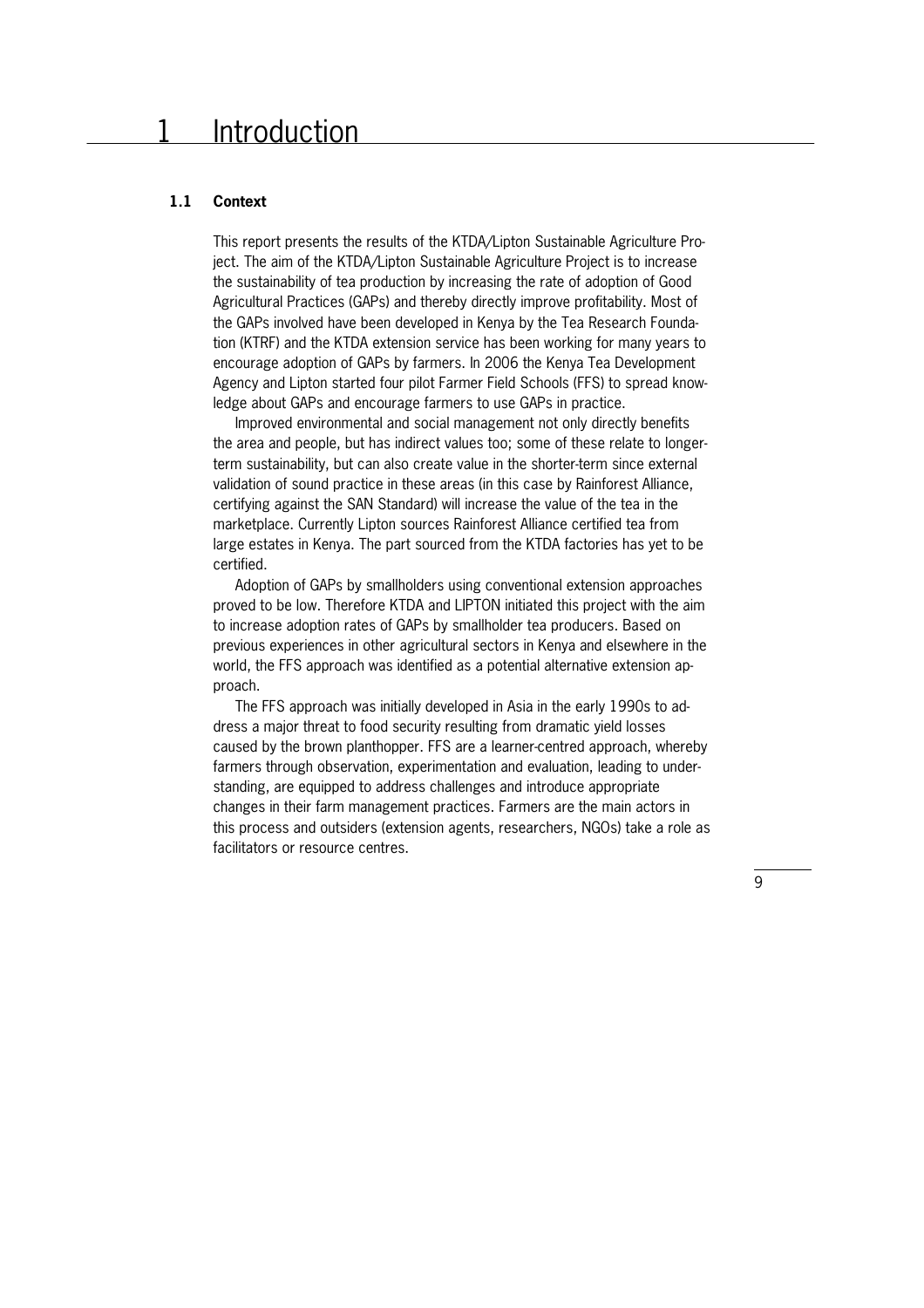

 The project started with the implementation of four pilot FFS in four different KTDA tea production centres: two west of Rift Valley, in Kericho and in Masaba (formerly Nyamira) district and two east of Rift Valley in Thika and Embu District (figure  $1.1$ ). Ngere and Mungania tea factory are located in Thika and Embu districts respectively. Momul tea factory is located in Kericho district while Nyan\* siongo is in Masaba district. In 2007 the number of FFSs was increased with another 20 schools in the same production centres.

In 2006, before implementation of the pilot FFSs, a baseline study was implemented to obtain quantitative and qualitative information on the sustainability of the tea production at smallholders' level and other relevant technical and socio-economic livelihood indicators.

In March 2008 all FFS members of the four pilot FFSs graduated. As formulated in the project workplan an impact assessment of the FFS approach was conducted shortly after the graduation of the 4 pilot FFSs. This report presents the results of this impact assessment.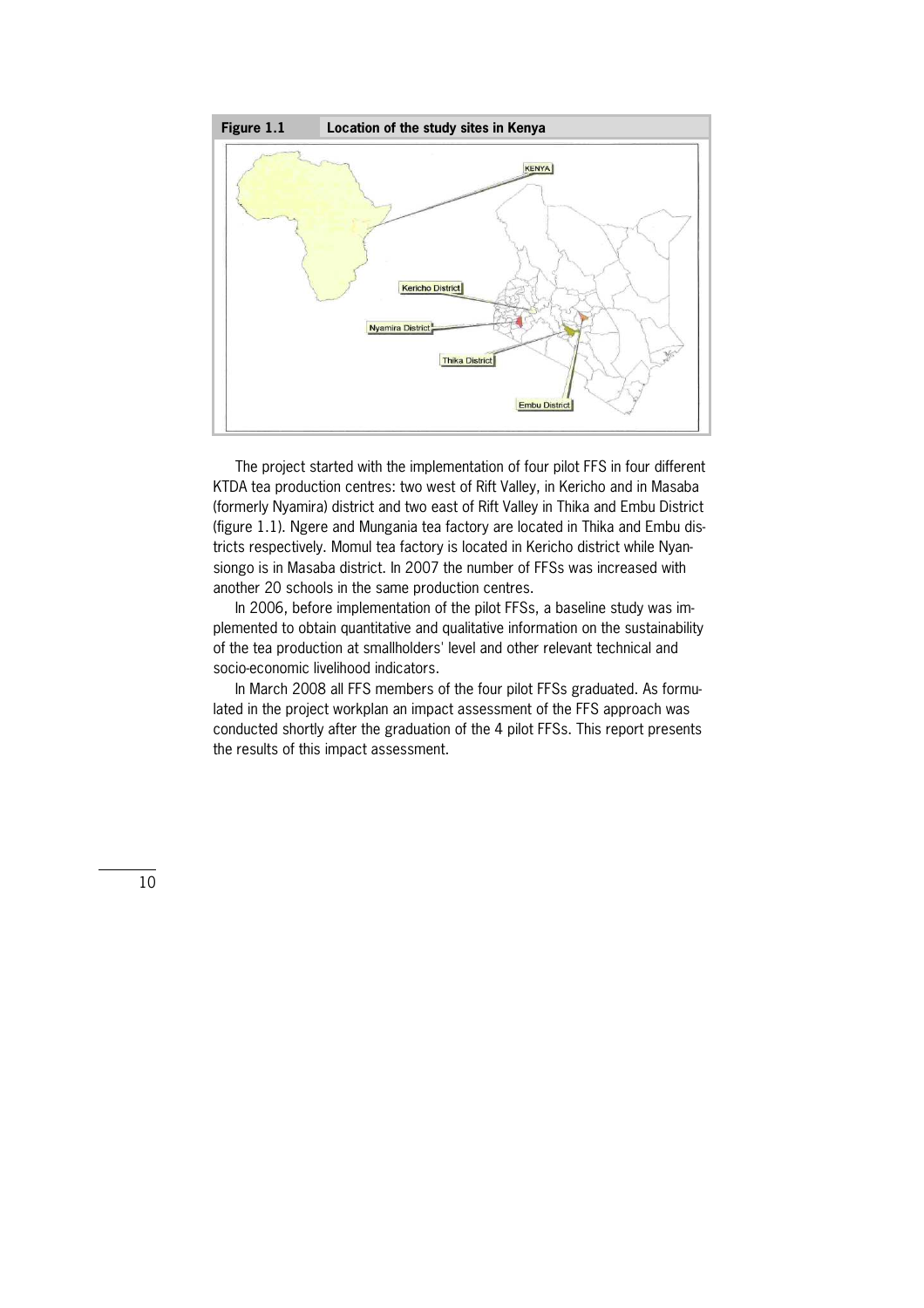#### **1.2 Approach**

For the impact assessment the following approach was implemented:

- implementation of a semi-structured individual questionnaire for FFS members (including repetition of the initial sustainability questionnaire and some of the questions from the baseline survey);
- implementation of a semi-structured individual questionnaire for non-FFS members;

 In total 121 farmers participated in the four pilot FFSs. At the start of the process all 121 farmers were interviewed in the baseline study to gather infor\* mation about the sustainability of tea production and the farming system as a whole. In the impact assessment study, half of the FFS farmers were selected to be interviewed after the graduation for the longitudinal comparison (before versus after participation in FFS). Another 60 non-FFS farmers were selected to enable a latitudinal comparison (participation versus non-participation in FFS).

 The changes in tea management and outcomes of the FFS farmers cannot be attributed to the impact of the FFS alone, as external factors may also influ\* ence the tea management and outcomes of the FFS farmers. To get a less biased idea of the impact of the FFS on the FFS farmers the changes in management practice and outcomes of non-FFS farmers were also collected to adjust the impact of the FFS for the increase due to external factors (the increase that FFS farmers would also have made without the FFS).

 FFS farmers were selected from the list of FFS members by starting at a random number and selecting every second farmer. Half of the non-FFS farmers were selected from the same collection centre as the FFSs and half were selected from a neighbouring collection centre. This way the dissemination of in\* formation from FFS members to non-FFS members can be tested assuming that distance is an important factor in the dissemination of information.

At the beginning of April 2008 a 3-day workshop was held to train a group of independent enumerators. The enumerators were mainly students originating from the area of research who had some basic knowledge about tea produc\* tion. In the second week of April the data were collected. In the third and fourth week the data were entered by the data clerks. In the second week of May all data were ready for analyses.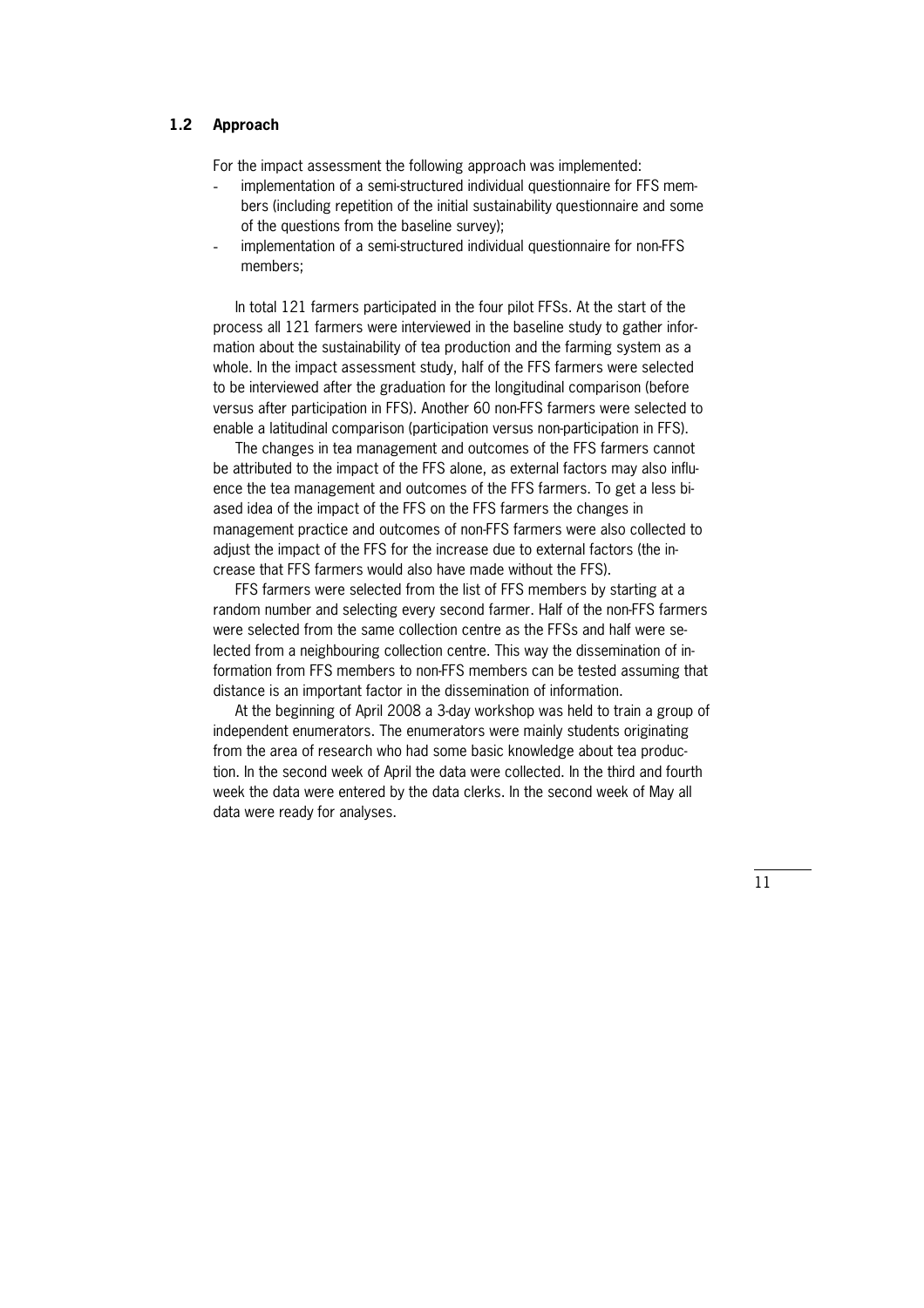| Table 1.1       | Geographical and gender distribution of respondents |             |                        |             |  |  |  |  |
|-----------------|-----------------------------------------------------|-------------|------------------------|-------------|--|--|--|--|
| Name of factory | Number of                                           | Male $(\%)$ | <b>Number of</b>       | Male $(\%)$ |  |  |  |  |
|                 | <b>FFS farmers</b>                                  |             | <b>Non-FFS farmers</b> |             |  |  |  |  |
| Momul           | 15                                                  | 90          | 15                     | 70.         |  |  |  |  |
| Mungania        | 15                                                  | 90          | 15                     | 50          |  |  |  |  |
| Ngere           | 15                                                  | 70          | 15                     | 50          |  |  |  |  |
| Nyansiongo      | 15                                                  | 90          | 15                     | 20          |  |  |  |  |

 Table 1.1 shows the number of respondents per factory including the gen\* der balance. The household member most responsible for and involved in tea production was the preferred member to interview. In case this was not possible another knowledgeable member of the households was interviewed. In practice more family members were involved in answering the questionnaire, which represents the real decision-making process in the family. On average 65% of the respondents were male. The percentage of males is higher for the FFS than for the non-FFS farmers. Figure 1.2 shows the position of the respondent in the household. In most cases the household head was interviewed (47%), with the spouse in second place (40%).

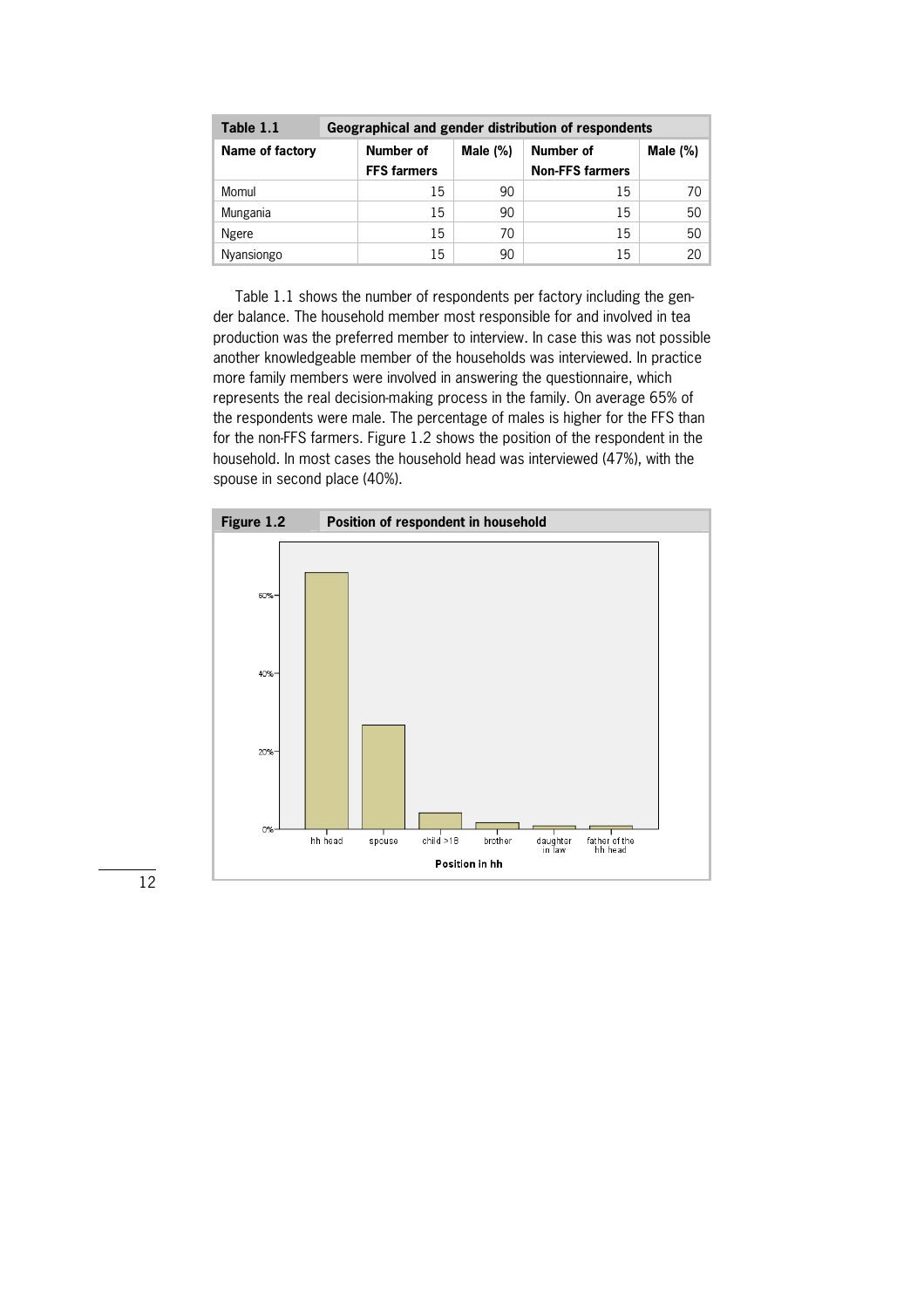# **1.3 Scope of the research**

The objectives of the impact assessment are:

- to compare the sustainability score of FFS farmers at the start and after graduation;
- to assess the impact of the FFS on knowledge, implementation of good agricultural practices, and livelihood aspects before and after FFS participa\* tion and between FFS and non-FFS participants;
- to assess the perception of farmers of the FFS approach.

To address these objectives the semi-structured questionnaire consisted of the following components:

- household characteristics; for example name of the household head, name, age and gender of the respondent;
- knowledge on sustainability practices; the knowledge of the farmers was established through a number of questions covering the GAPs for tea production. The more correct answers given the more points a farmer scored on that question. The scores on the different GAPs were aggregated to a score on knowledge (0-10);
- implementation of GAPs; this part identifies which of the GAPs have been actually implemented by FFS and non-FFS farmers on their individual tea fields;
- farm-level impacts; this part of the questionnaire collected data to see the effect on the FFS on tea farming and the farming system in general, such as amount of labour used;
- livelihood; assesses the effect of the FFS on different aspects of the livelihood of the farmers such as access to information and markets, empowerment, leadership skills, self-help activities etc.;
- sustainability scores; households are given scores on ten sustainability indicators based on various questions per indicator. The scores are pre\* sented in spider webs to facilitate an easy comparison between different scores;
- assessment of the FFS approach; farmers were asked to grade the different aspects of the FFS for usefulness.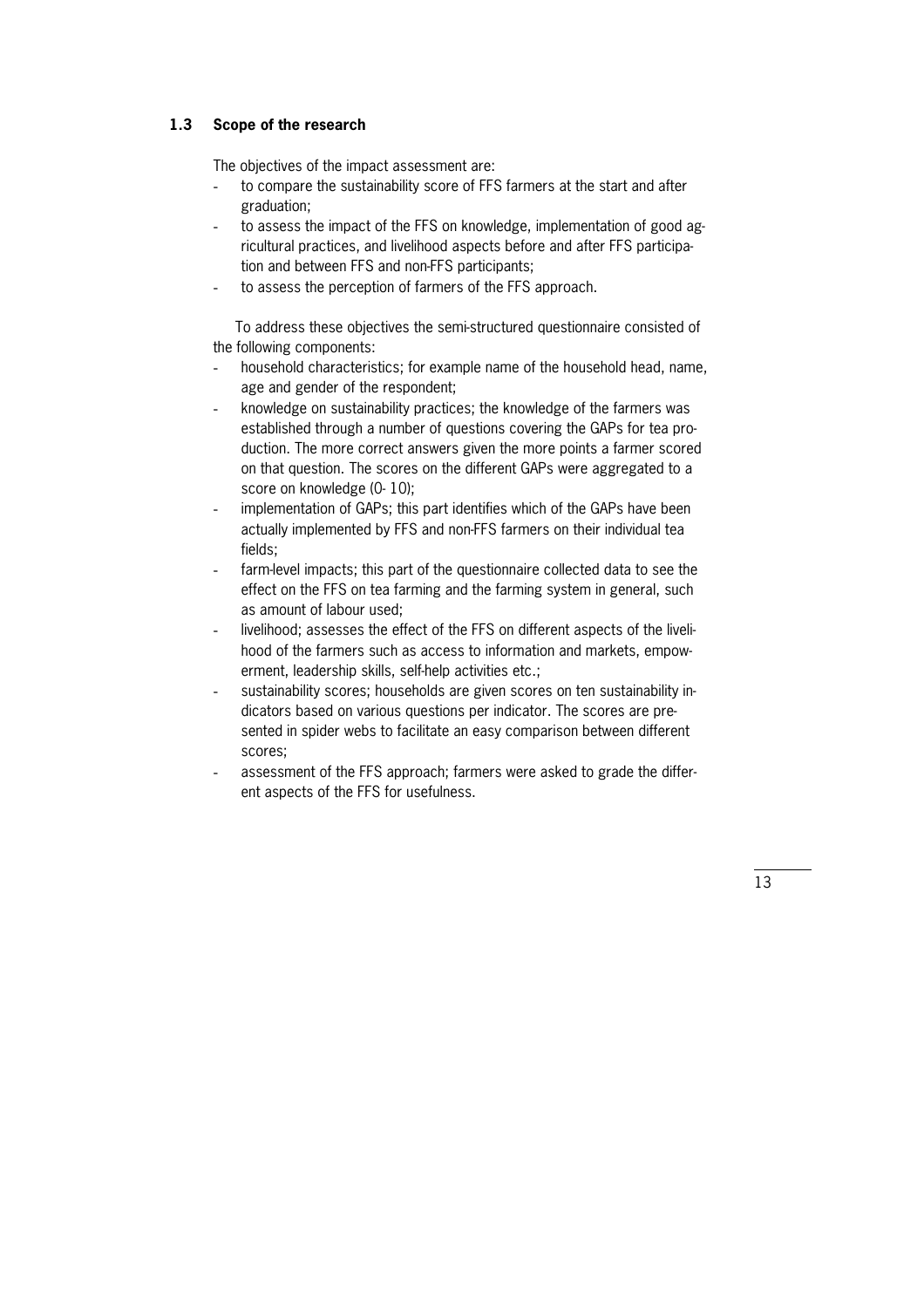# **1.4 Outline**

Following this introduction (chapter 1), chapter 2 describes the assessment of knowledge and skills development. Chapter 3 gives an overview of which GAPs were implemented by the individual farmers before and after participation in the FFS and comparing FFS and non-FFS farmers. Chapter 4 analyses the impact of FFS activities on the tea productivity, one of the most crucial factors for both KTDA and LIPTON. Thereafter chapter 5 addresses farm level impacts other than tea and chapter 6 assesses the broader livelihood impacts of the FFS ap\* proach. In chapter 7 the impacts on the sustainability index before and after the FFS and between FFS and non-FFS members are assessed. Finally, chapter 8 addresses farmers' perception of the FFS approach. The report concludes with discussion and conclusions in chapter 9.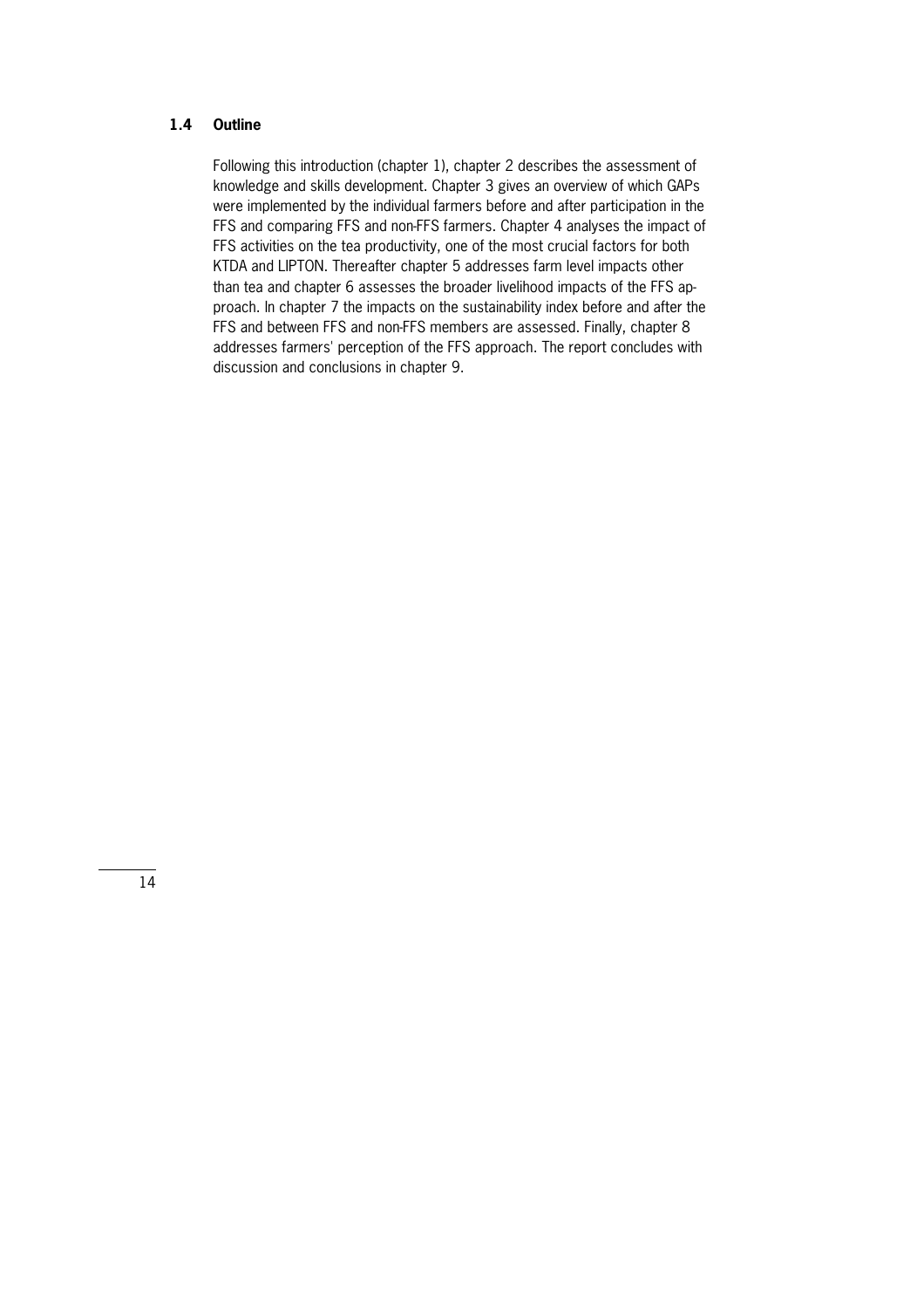# **2.1 Introduction**

The main objective of the KTDA/LIPTON Sustainable Agriculture Project is to increase the sustainability of tea management practices by smallholder farmers. For farmers to adopt more sustainable practices they first need to obtain knowledge about tea management practices which increase sustainability. During the FFS special topic sessions (that resemble adult class room education with lots of discussions, demonstrations and group dynamic activities), observations and learning with Agro Ecosystem Analysis (AESA) during on-farm trials, knowledge on GAPs was gained by the farmers. This chapter firstly establishes whether farmers that participated in FFS have gained more knowledge on GAPs than farmers that did not participate and secondly tries to establish if information gained though special topic session or trials/observations is better absorbed by the farmers.

# **2.2 Knowledge of GAPs**

Tables 2.1 and 2.2 show data on the knowledge on sustainable tea production of FFS farmers, non-FFS farmers located in the same area (same buying centre) and non-FFS farmers located in a neighbouring buying centre.

| Table 2.1                                                                                                  | $(0 - low; 10 - high)$ | Average knowledge of GAPs for FFS and non-FFS farmers |  |  |  |  |  |
|------------------------------------------------------------------------------------------------------------|------------------------|-------------------------------------------------------|--|--|--|--|--|
| <b>Production centres</b>                                                                                  | $FFS$ (n=60)           | Non-FFS $(n=60)$                                      |  |  |  |  |  |
| Momul                                                                                                      |                        | 6.3<br>6.6                                            |  |  |  |  |  |
| Mungania***                                                                                                |                        | 3.6<br>6.1                                            |  |  |  |  |  |
| Ngere**                                                                                                    |                        | 5.5<br>6.4                                            |  |  |  |  |  |
| Nyansiongo***                                                                                              |                        | 4.9<br>6.8                                            |  |  |  |  |  |
| Overall average                                                                                            |                        | 5.1<br>6.5                                            |  |  |  |  |  |
| *,**,*** Significant difference between FFS and non-FFS farmers at 90, 95 and 99% confidence respectively. |                        |                                                       |  |  |  |  |  |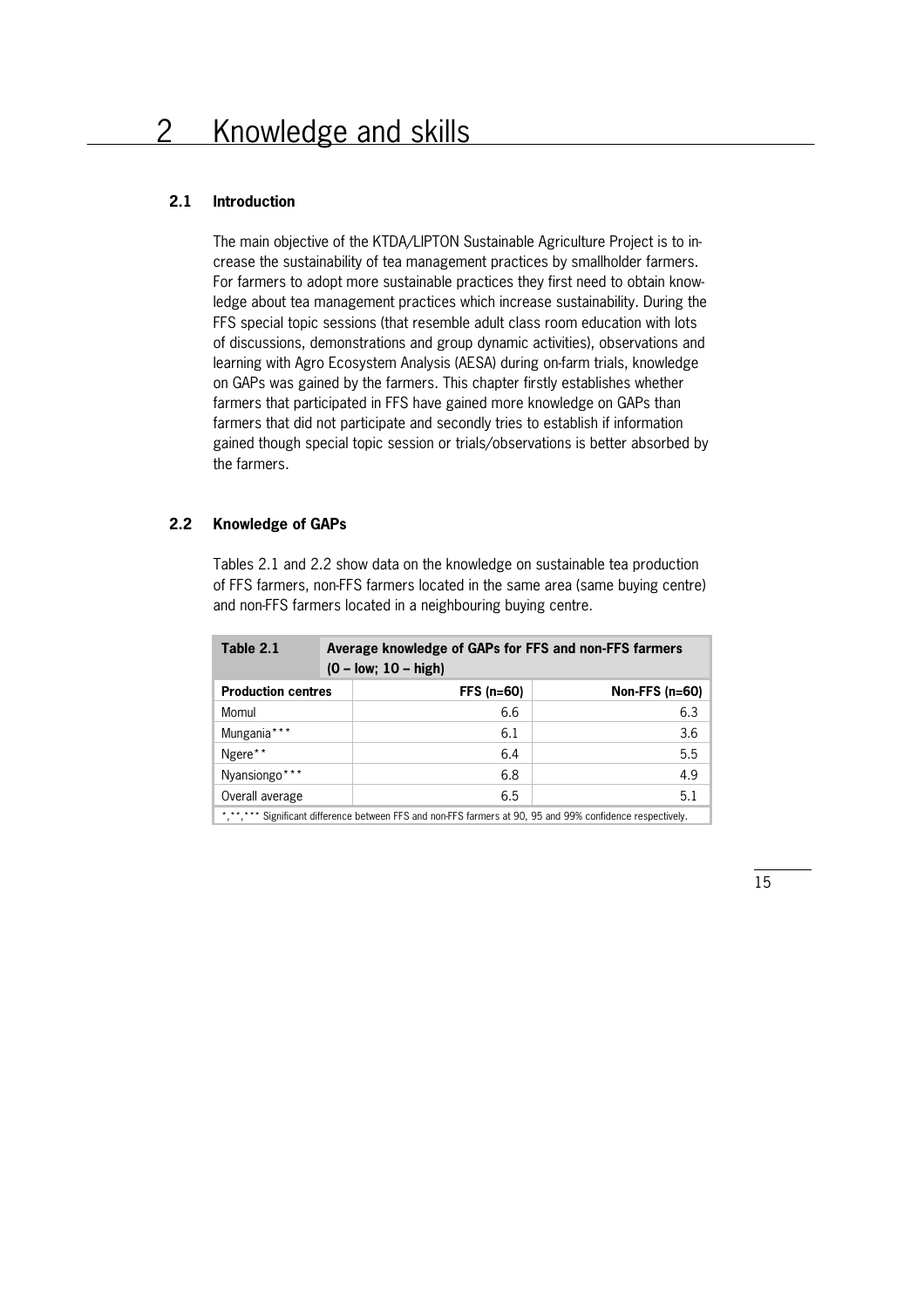| Table 2.2                                                                                                  |  | Average knowledge of GAPs per factory for FFS, non-FFS<br>nearby and non-FFS further away $(0 - low; 10 - high)$ |                                             |                                             |  |  |  |  |
|------------------------------------------------------------------------------------------------------------|--|------------------------------------------------------------------------------------------------------------------|---------------------------------------------|---------------------------------------------|--|--|--|--|
| <b>Production centres</b>                                                                                  |  | <b>FFS farmers</b>                                                                                               | <b>Non-FFS farmer</b><br>same buying centre | <b>Non-FFS farmers</b><br>neighbouring buy- |  |  |  |  |
|                                                                                                            |  | $(n=60)$                                                                                                         | $(n=28)$                                    | ing centre $(n=32)$                         |  |  |  |  |
| Momul                                                                                                      |  | 6.6                                                                                                              | 6.0                                         | 6.5                                         |  |  |  |  |
| Mungania***                                                                                                |  | 6.1                                                                                                              | 3.7                                         | 3.5                                         |  |  |  |  |
| Ngere**                                                                                                    |  | 6.4                                                                                                              | 5.8                                         | 5.2                                         |  |  |  |  |
| Nyansiongo***                                                                                              |  | 6.8                                                                                                              | 4.7                                         | 5.0                                         |  |  |  |  |
| Overall average                                                                                            |  | 6.5                                                                                                              | 5.1                                         | 5.1                                         |  |  |  |  |
| *,**,*** Significant difference between FFS and non-FFS farmers at 90, 95 and 99% confidence respectively. |  |                                                                                                                  |                                             |                                             |  |  |  |  |

- FFS farmers have significantly more knowledge on the GAPs than non-FFS farmers, with FFS having an average score of 6.5 against 5.1 for non-FFS.
- Especially in Mungania, Nyansiongo and Ngere areas, FFS farmers score significantly higher on knowledge than non-FFS.
- Mungania FFS and non-FFS score significantly lower than the other three regions.
- No significant difference is found between the non-FFS nearby and further away.
- Mungania and Ngere show the expected trend: FFS farmers have the highest level of knowledge on GAPs, non-FFS in same area as FFS have a lower knowledge level as FFS members, but higher than non-FFS members further away.

#### Conclusion and discussion

Farmers who have participated in FFS know significantly more about GAPs than farmers who have not participated in FFS. This conclusion is drawn under the assumption that knowledge of farmers in the two groups was comparable at the start of the FFS process. This indicates that the FFS approach significantly con\* tributed to the increase of knowledge of the FFS farmers.

 The results provide no clear evidence that information travels from the FFS to the farmers around the FFS and that the information decreases with distance.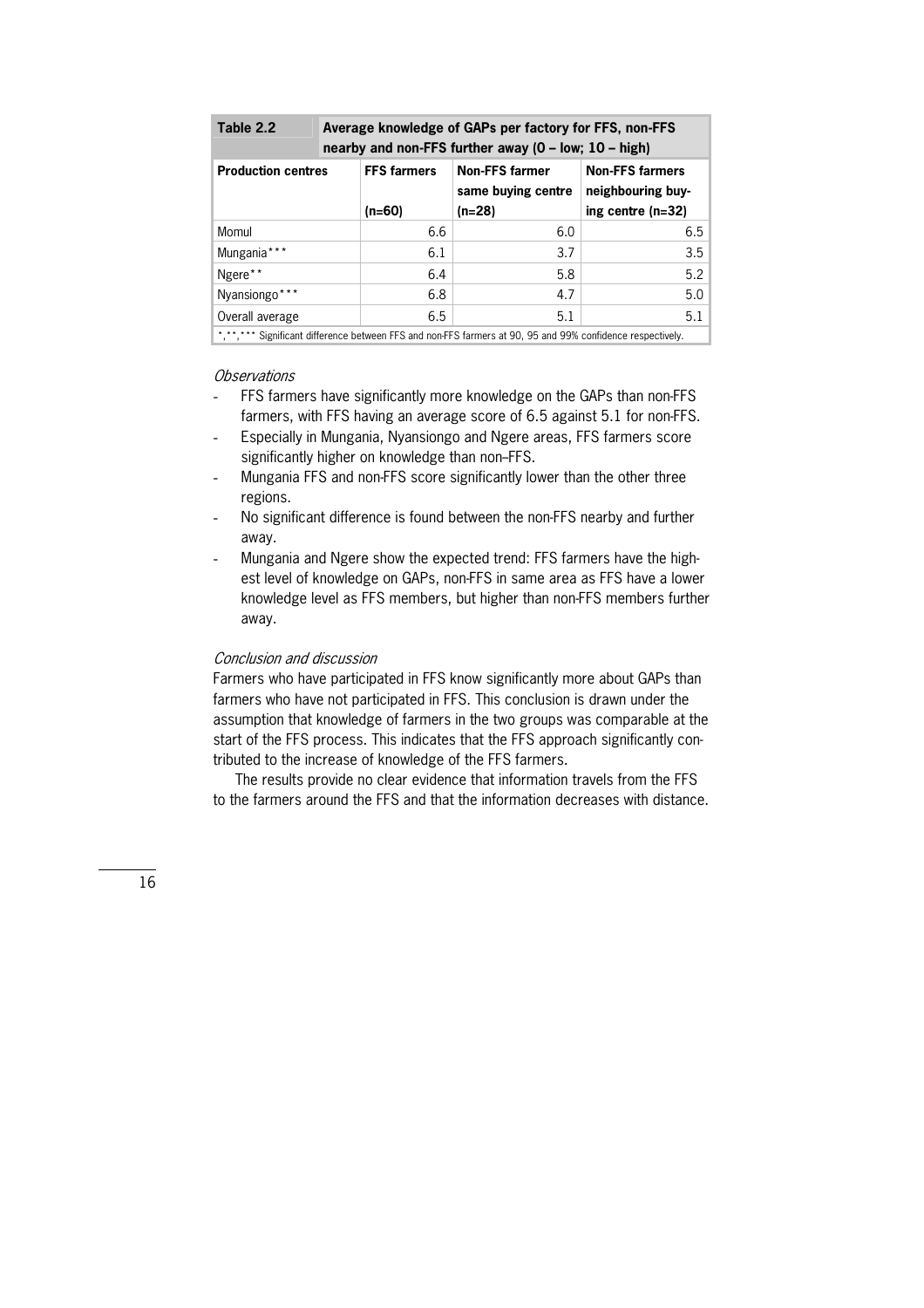### **2.3 Special topic session versus observations**

A learner-centred approach, whereby farmers gain knowledge through observation, experimentation and evaluation is a relative new extension approach. This approach is based on the idea that if students (farmers) are actively involved in learning and experimentation, the information is better absorbed than in classroom-like lectures/discussions. The FFS approach makes use of both methods. Members of the FFS conducted experiments on various topics jointly identified by TESAs and farmers themselves. Every FFS was subdivided in 4-5 hostgroups, each of which conducted a similar experiment on one of the host-group members' farm. Important topics on GAPs that were not suitable for experimen\* tation were dealt with during special topic sessions facilitated by TESAs or outside experts.

 Four of the nine knowledge questions tested for knowledge that was gained through experimentations and observations. Five questions referred to knowl\* edge addressed through special topic sessions. The score on both observations and special topic sessions was measured on a scale from 0 to 10.

| Table 2.3                                                                                                  |  | Knowledge of GAPs from observations and special topic ses-<br>sions per factory $(0 - low; 10 - high)$ |                       |  |  |  |  |
|------------------------------------------------------------------------------------------------------------|--|--------------------------------------------------------------------------------------------------------|-----------------------|--|--|--|--|
| <b>Production centres</b>                                                                                  |  | <b>Observations</b>                                                                                    | Special topic session |  |  |  |  |
| Momul                                                                                                      |  | 6.7                                                                                                    | 6.5                   |  |  |  |  |
| Mungania***                                                                                                |  | 6.9                                                                                                    | 5.6                   |  |  |  |  |
| Ngere                                                                                                      |  | 6.7                                                                                                    | 6.2                   |  |  |  |  |
| Nyansiongo***                                                                                              |  | 6.2                                                                                                    | 7.1                   |  |  |  |  |
| Overall average                                                                                            |  | 6.6                                                                                                    | 6.4                   |  |  |  |  |
| *,**,*** Significant difference between FFS and non-FFS farmers at 90, 95 and 99% confidence respectively. |  |                                                                                                        |                       |  |  |  |  |

**Observations** 

- FFS farmers in Mungania gained significantly more knowledge from the observations than from the special topic sessions.
- FFS farmers in Nyansiongo gained significantly more knowledge from the special topic sessions.
- Farmers that scored high on knowledge from special topic sessions also scored significantly higher on knowledge from observations.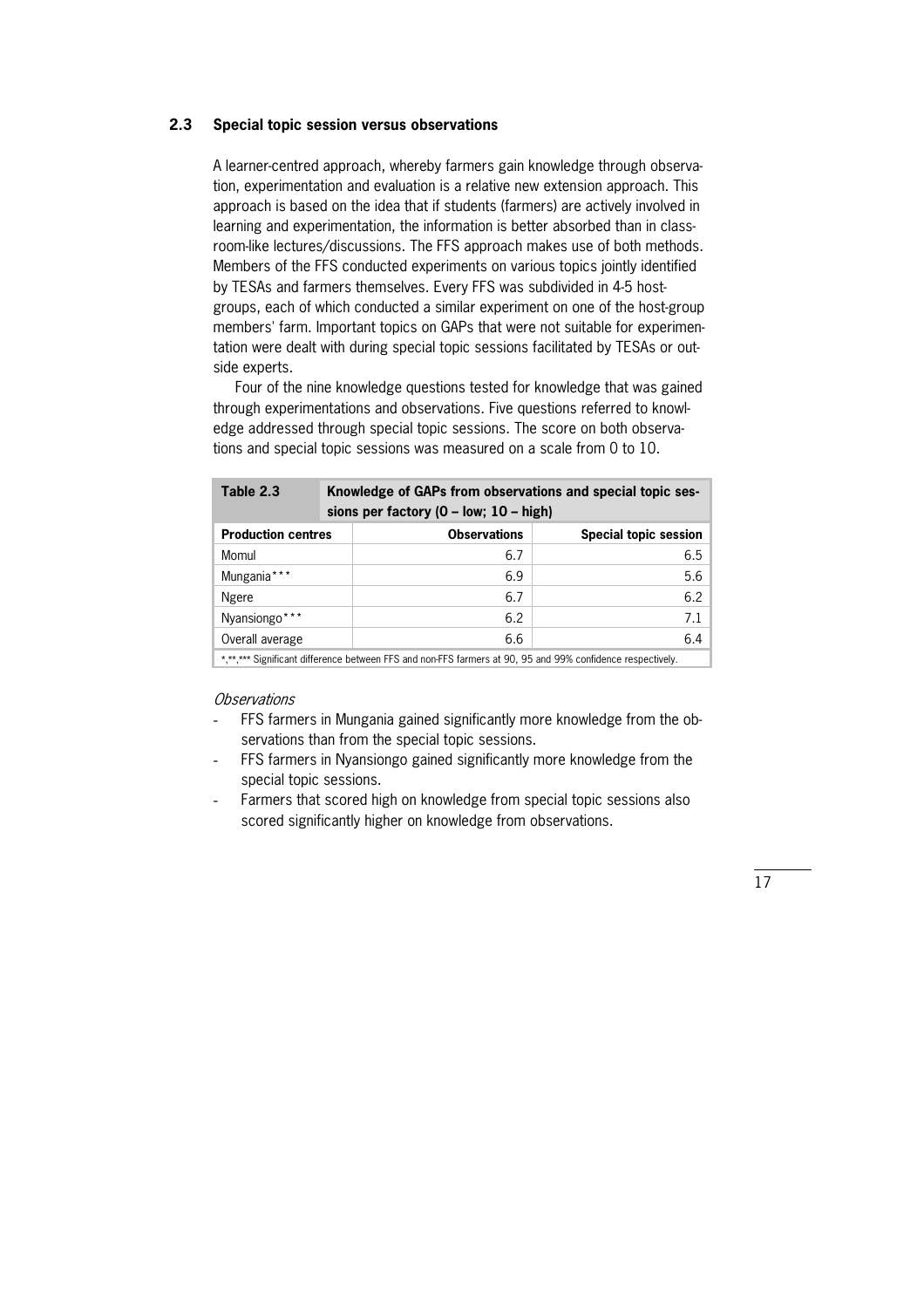# Conclusion and discussions

The results do not show evidence of a different impact of experimentation and special topic sessions on knowledge. Other factors are more likely to influence the impacts such as the ability to grasp information of the farmers, the skills of the facilitators and the organisation of the FFS. It is impossible to attribute the differences between the factories due to factory specific teaching methods and different processes during the FFS.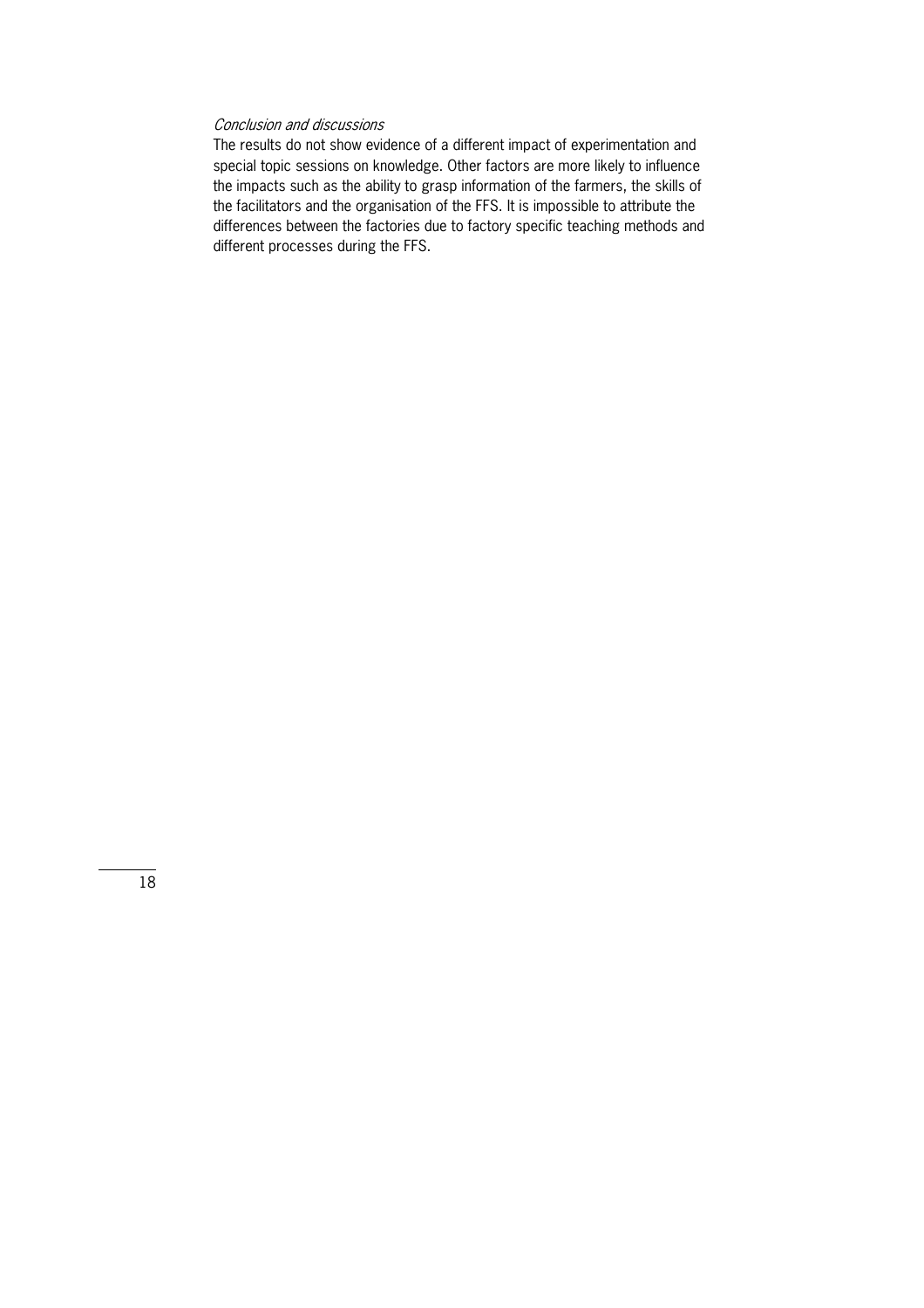# **3.1 Introduction**

Chapter 2 addressed the knowledge gained by farmers through the FFS proc\* ess. This chapter tries to establish how much of this knowledge actually led to changes in the management practices of individual farmers.

# **3.2 Implementation of GAPs**

Table 3.1 shows the percentage of FFS and non-FFS farmers who have implemented a certain practice on their individual tea plot. The practices in the table are a comprehensive list of the topics in the curriculum of all FFS and encompass the GAPs that KTDA promotes amongst all farmers to increase the sustainability of tea production.

| Table 3.1                   | Share (%) of FFS farmers who implemented GAPs after<br>graduation and prior to start of the FFS and share of non-<br>FFS farmers who implemented GAPs in 2007 and in 2005<br>(similar period as FFS farmers) |                            |                |            |                            |  |  |  |  |
|-----------------------------|--------------------------------------------------------------------------------------------------------------------------------------------------------------------------------------------------------------|----------------------------|----------------|------------|----------------------------|--|--|--|--|
|                             |                                                                                                                                                                                                              | <b>Implementation 2007</b> |                |            | <b>Implementation 2005</b> |  |  |  |  |
| <b>Management practices</b> |                                                                                                                                                                                                              | <b>FFS</b>                 | <b>Non-FFS</b> | <b>FFS</b> | <b>Non-FFs</b>             |  |  |  |  |
| Retain prunings in field    |                                                                                                                                                                                                              | 100                        | 87             | 40         | 62                         |  |  |  |  |
| Prune at 20 inches          |                                                                                                                                                                                                              | 97                         | 57             | 30         | 35                         |  |  |  |  |
| Indigenous trees            |                                                                                                                                                                                                              | 93                         | 48             | 40         | 38                         |  |  |  |  |
| Soil conservation           |                                                                                                                                                                                                              | 92                         | 63             | 53         | 48                         |  |  |  |  |
| Tipping-in at 4-6 inches    |                                                                                                                                                                                                              | 90                         | 57             | 30         | 32                         |  |  |  |  |
| 7-8 day plucking intervals  |                                                                                                                                                                                                              | 82                         | 45             | 29         | 10                         |  |  |  |  |
| Infilling                   |                                                                                                                                                                                                              | 83                         | 53             | 32         | 37                         |  |  |  |  |
| Rain storage                |                                                                                                                                                                                                              | 80                         | 60             | 48         | 52                         |  |  |  |  |
| Renewable energy            |                                                                                                                                                                                                              | 78                         | 72             | 37         | 55                         |  |  |  |  |
| Records                     |                                                                                                                                                                                                              | 75                         | 20             | 32         | 18                         |  |  |  |  |
| Pruning knife               |                                                                                                                                                                                                              | 67                         | 77             | 47         | 69                         |  |  |  |  |
| Pruning machine             |                                                                                                                                                                                                              | 52                         | 2              | 7          | $\Omega$                   |  |  |  |  |
| Worker circumstances        |                                                                                                                                                                                                              | 52                         | 40             | 27         | 32                         |  |  |  |  |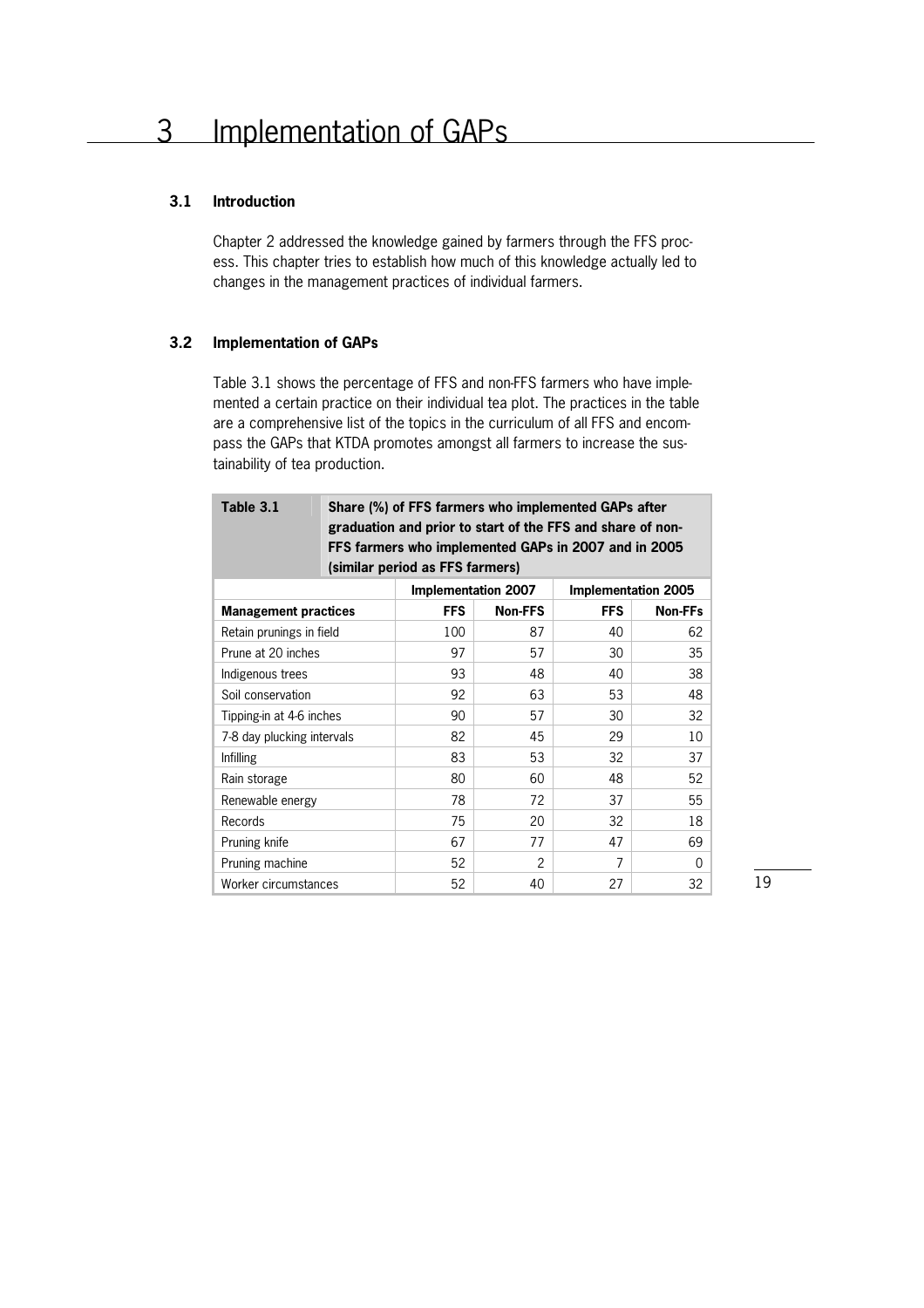| Table 3.1                   | Share (%) of FFS farmers who implemented GAPs after<br>graduation and prior to start of the FFS and share of non-<br>FFS farmers who implemented GAPs in 2007 and in 2005<br>(similar period as FFS farmers) (continued) |            |                |            |                 |  |  |  |
|-----------------------------|--------------------------------------------------------------------------------------------------------------------------------------------------------------------------------------------------------------------------|------------|----------------|------------|-----------------|--|--|--|
|                             | Implementation 2007<br><b>Implementation 2005</b>                                                                                                                                                                        |            |                |            |                 |  |  |  |
| <b>Management practices</b> |                                                                                                                                                                                                                          | <b>FFS</b> | <b>Non-FFS</b> | <b>FFS</b> | Non-FFs         |  |  |  |
| Manure                      |                                                                                                                                                                                                                          | 35         | 14             | 18         | 4 <sup>1</sup>  |  |  |  |
| Protective equipment        |                                                                                                                                                                                                                          | 34         | 29             | 20         | 23              |  |  |  |
| Sleeves (polypots)          |                                                                                                                                                                                                                          | 31         | 30             | 17         | 24              |  |  |  |
| Riparian strip              |                                                                                                                                                                                                                          | 28         | 25             | 20         | 15 <sup>1</sup> |  |  |  |

- All of the GAPs are implemented by a higher percentage of FFS than non-FFS farmers.
- The increase in implementation of GAPs by the FFS is much higher than the increase of the non-FFS.
- Some GAPs have high adoption rates in both groups such as retaining prunings and applying fertilisers.
- Some GAPs have high adoption rates with FFS farmers and considerable lower adoption rates with non-FFS farmers such as pruning height, use of indigenous trees, soil conservation, tipping-in, plucking intervals, infilling and rain storage.
- Medium rates of adoption with FFS farmers and low adoption in non-FFS include use of pruning machine, use of records.
- GAPs with low adoption rates in both groups are use of riparian strips, sleeves and personal protection equipment.

### Conclusion and discussion

The GAPs that KTDA/LIPTON project promotes has a high level of implementation amongst FFS and non-FFS farmers. FFS farmers have a higher level of implementation than non-FFS farmers. However, more than half of these GAPs were already implemented before the FFS. The practices implemented by the farmers in the last two years can be a direct or indirect result of the FFS. Large differences in adoption rates between the various practices are observed. There are obvious reasons why some GAPs are implemented less by the non-FFS farmers. The pruning machine for instance is only available through the FFS. More research is necessary to explain the difference in adoption rate of the other GAPs.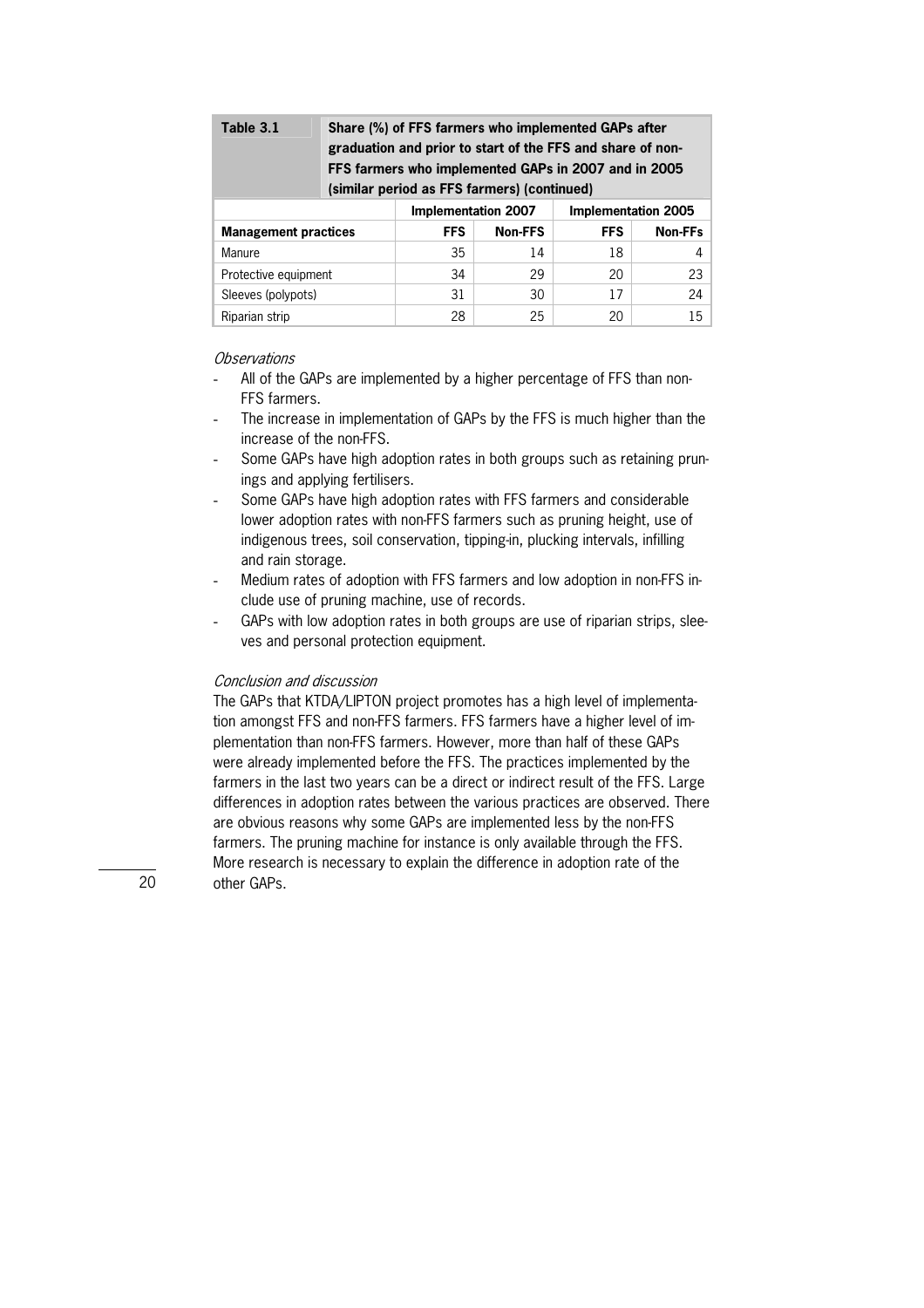# **3.3 Plucking frequency**

Increasing the plucking frequency is one of the primary focuses of KTDA/ LIPTON project since it is known to increase yield and quality of tea due to better maintained plucking tables. The KTDA/LIPTON project recommends farmers to pluck every 7-8 days or 4 times a month.



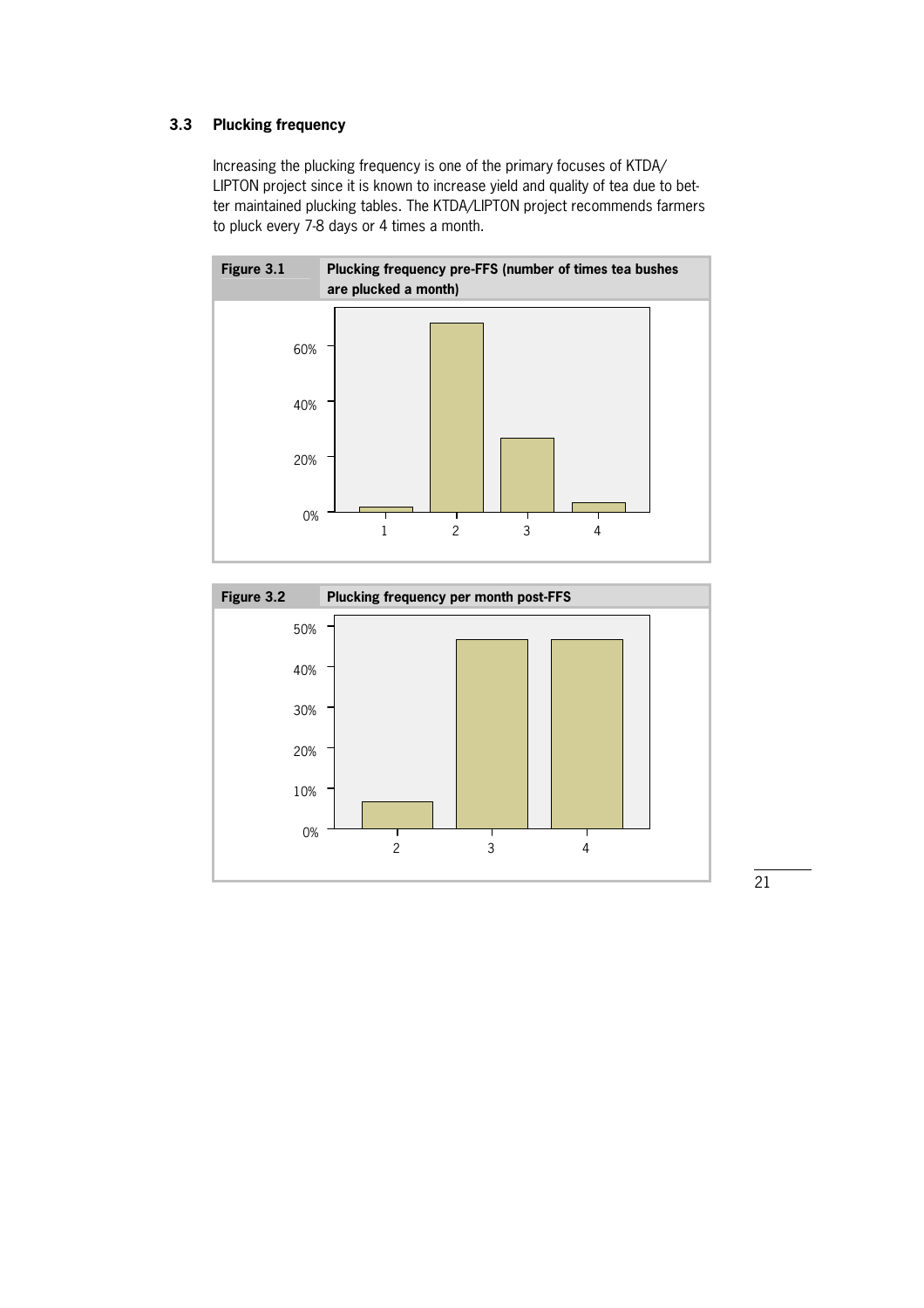

- Both the FFS and non-FFS have dramatically increased the plucking frequency in the past two years, with more than 90% of the farmers plucking 3-4 times a month.

## Conclusion and discussion

Plucking frequency has greatly improved over the last two years for both FFS and non-FFS. The equal improvement of plucking frequency of non-FFS farmers may be explained by knowledge dissemination through farmers. Also change in focus of the other TESAs in their extension message may have influenced this change with non-FFS farmers.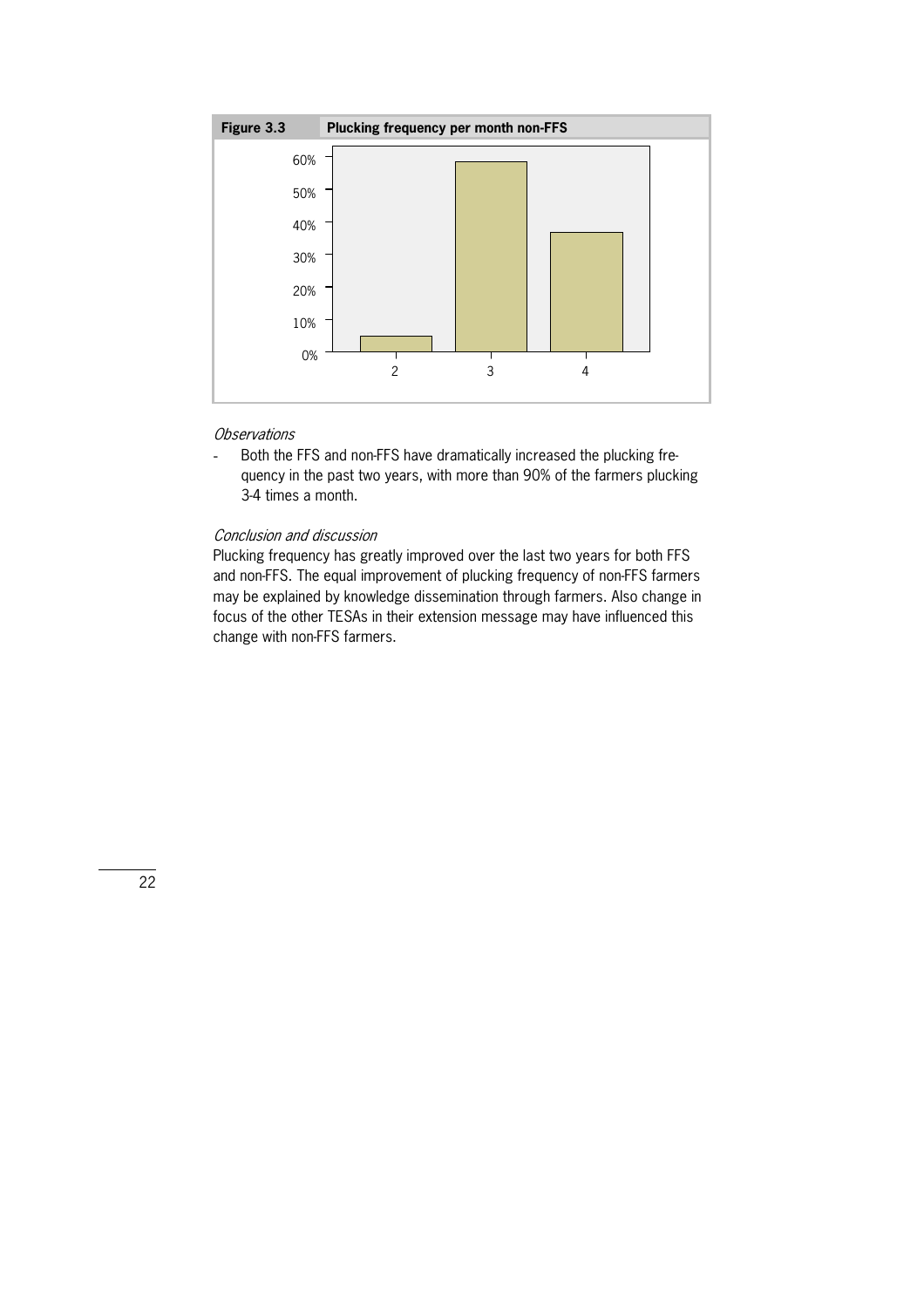## **4.1 Introduction**

One of the important aspects in sustainable tea production both for the small holder farmers as well as for the KTDA/LIPTON project is a high productivity (production per acre) and high quality. Better methods of plucking, tipping-in, pruning and plant nutrition, all contribute to the increase of productivity of the tea fields. This chapter analyses the difference in productivity (kg per acre), size of the tea field (in acres) and total production (kg per farm). Production data per farm are derived from the factories and can be considered relatively accurate under the assumption that no tea is sold through other channels than the KTDA factories.

 Production indicators are compared for both the FFS farmers and the non\* FFS farmers, for their production in 2005 (March 2005 to February 2006) and 2007 (march 2007 to February 2008). The change in non-FFS farmers is compared to the change of FFS farmers to assess the change due to the FFS.

# **4.2 Tea acreage**

This part establishes the increase in production due to an increase in acreage of tea production.

| Table 4.1                 | Average acreage of tea per farm per production centre (in<br>acre) |            |                |                  |  |  |  |  |
|---------------------------|--------------------------------------------------------------------|------------|----------------|------------------|--|--|--|--|
| <b>Production centres</b> |                                                                    | <b>FFS</b> | <b>Non-FFS</b> |                  |  |  |  |  |
|                           | 2005                                                               | 2007       | 2005           | 2007             |  |  |  |  |
| Momul                     | .89                                                                | .89        | .70            | .70              |  |  |  |  |
| Mungania                  | .78                                                                | .78        | .71            | .71              |  |  |  |  |
| Ngere                     | 1.14                                                               | 1.14       | 1.33           | 1.31             |  |  |  |  |
| Nyansiongo                | .53                                                                | .53        | .46            | .46              |  |  |  |  |
| Average                   | .83                                                                | .83        | .80            | .80 <sub>1</sub> |  |  |  |  |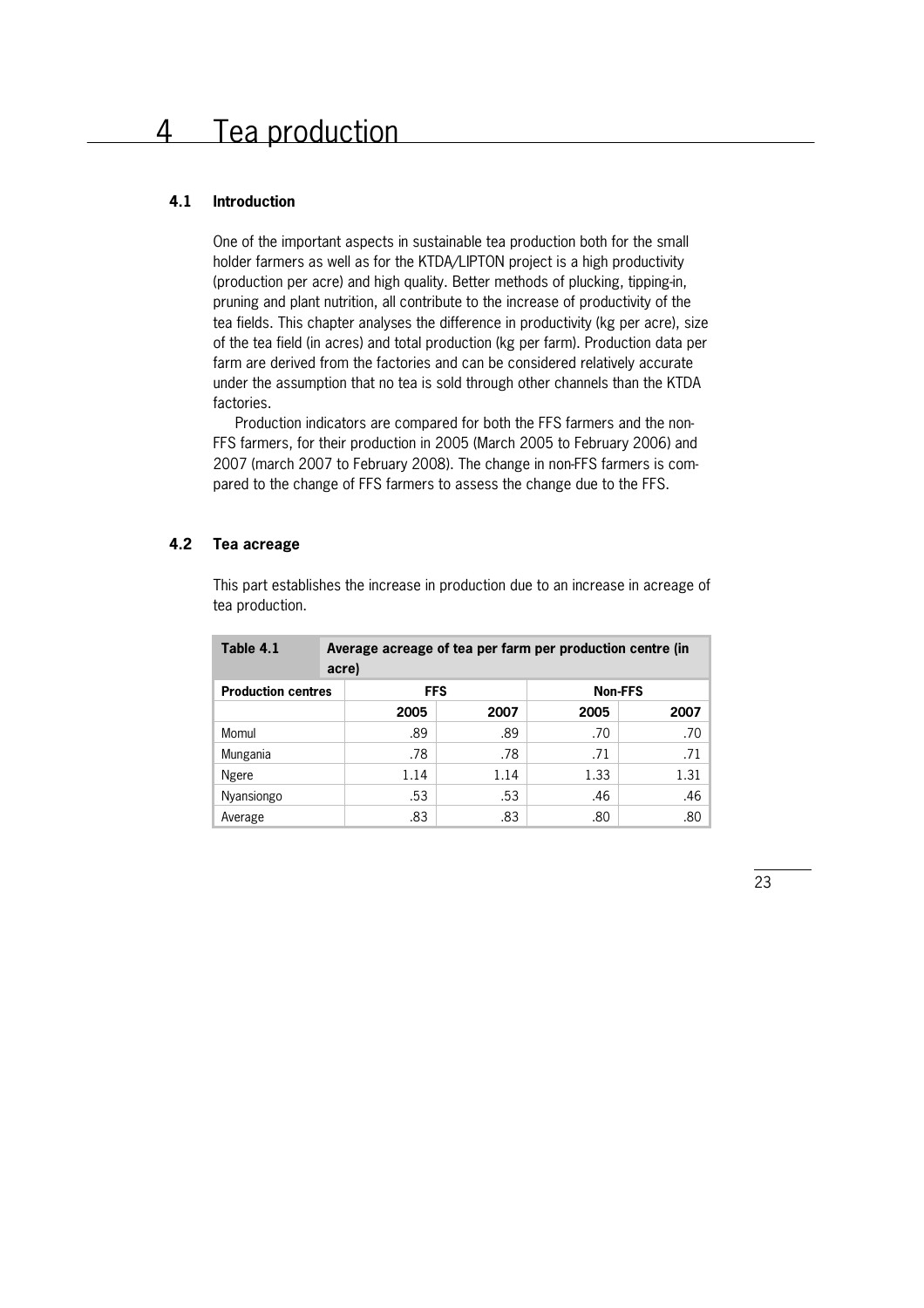- Only very few farmers changed their tea acreage.
- Average tea acreage of FFS farmers (0.83 acres) was slightly higher than the acreage of the non-FFS farmers (0.80 acres) both in 2005 and 2007.
- Farmers in Ngere have the largest tea fields; farmers in Nyansiongo have the smallest tea fields.

# Conclusions and discussion

In general farmers do not seem to have changed their tea acreage. This can be explained by a lack of fallow land in the tea producing areas and the perennial nature of the tea crop. However, with the relatively high returns in tea, farmers would have an incentive to increase area under tea cultivation at the cost of other subsistence crops. The baseline study and studies in other farming systems show that risk aversion attitude of smallholders result in a certain portion of the farming land always being allocated to subsistence crops.

# **4.4 Productivity**

In table 4.2 the average tea productivity per acre for the 4 production centres is presented. Tea productivity is the number of kg of tea produced per acre. An increase in productivity can be the result of more yield per bush or more bushes per acre due to better infilling.

| Table 4.2                    | Average tea productivity per acre per farm per production<br>centre (in kg) |            |            |       |                |         |  |  |
|------------------------------|-----------------------------------------------------------------------------|------------|------------|-------|----------------|---------|--|--|
| <b>Production</b><br>centres |                                                                             | <b>FFS</b> |            |       | <b>Non-FFS</b> |         |  |  |
|                              | 2005                                                                        | 2007       | change     | 2005  | 2007           | change  |  |  |
| Momul                        | 2,666                                                                       | 2,470      | $-196$     | 3,191 | 3,316          | 125     |  |  |
| Mungania                     | 3,373                                                                       | 4,252      | $878**$    | 3,837 | 4,261          | 540     |  |  |
| Ngere                        | 2,530                                                                       | 2,894      | $365***$   | 1,972 | 2,510          | 538***  |  |  |
| Nyansiongo                   | 2,429                                                                       | 3,482      | $1,053***$ | 2,761 | 3,367          | 606     |  |  |
| Average                      | 2,749                                                                       | 3,274      | $525***$   | 2,909 | 3,363          | $449**$ |  |  |

\*,\*\*,\*\*\* Significant change between 2005 and 2007 at 90, 95 and 99% confidence respectively.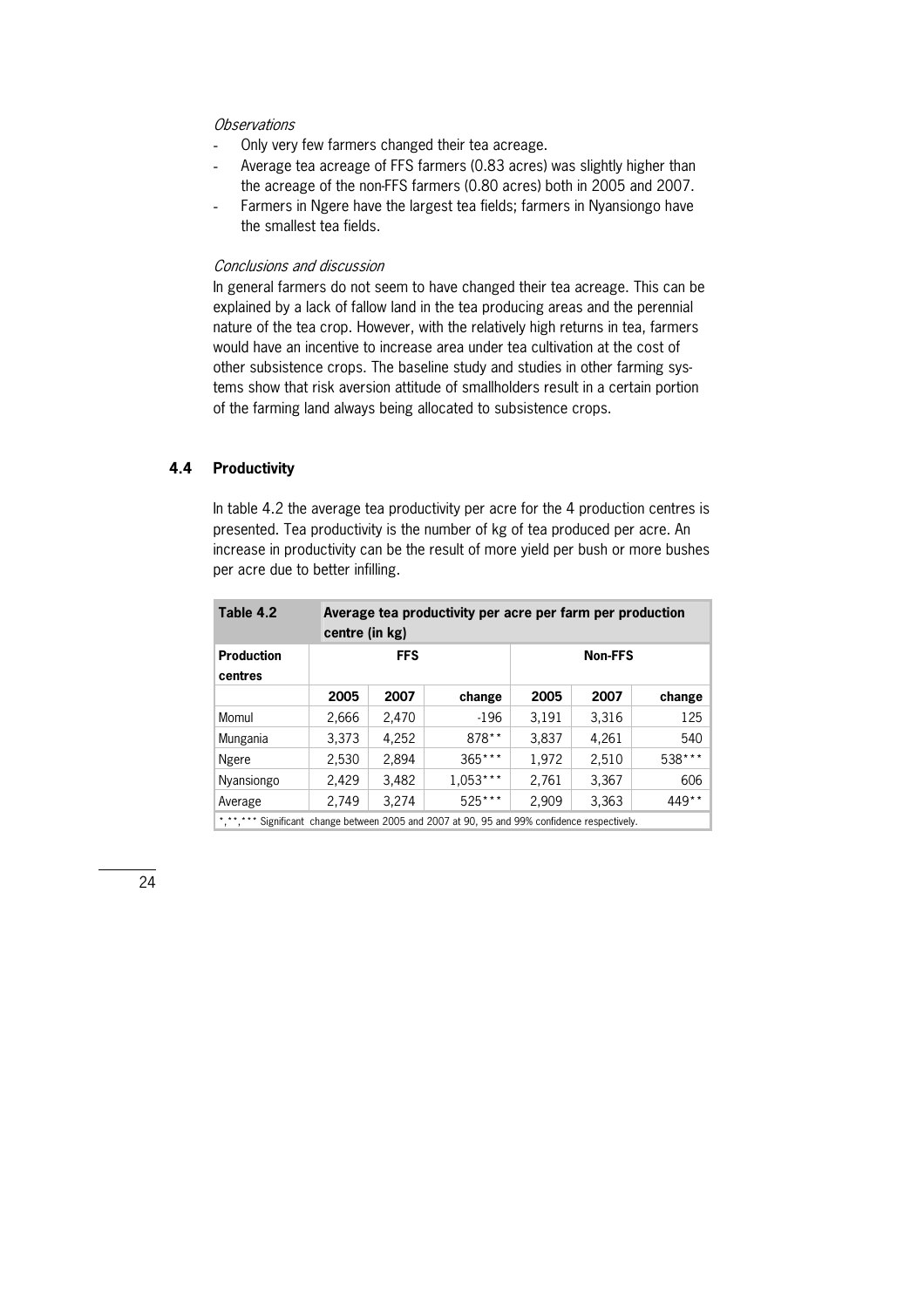- In 2005 on average productivity amounted to 2,800 and 2,900 kg of green leaves per acre and increased to 3,300 kg per acre in 2007 for both FFS and non-FFS farmers.
- Both FFS and non-FFS farmers significantly (95% confidence) increased productivity with respectively 525 (19%) and 449 (15%) between 2005 and 2007.
- No obvious difference in productivity between the FFS and non-FFS can be observed.
- Productivity is highest in Mungania for both FFS and non-FFS farmers.
- Productivity showed highest increase in Nyansiongo.

# Conclusion and discussion

The last two years, both FFS and non-FFS farmers realised a considerable increase in productivity. It appears that climate factors had a more serious impact. Therefore no conclusion can be drawn on the specific impact of the FFS approach on tea productivity.

 Momul and Nyansiongo were hit by a severe drought in February 2008, which can explain the decrease in Momul's production compared to 2005. The opening of the Kapchebet factory in Momul can also have negatively affected some farmers' productivity. The election problems caused a decline in production in January for all factories except Ngere, as transport of tea was limited due to road blocks to the factory and from the factories to Nairobi.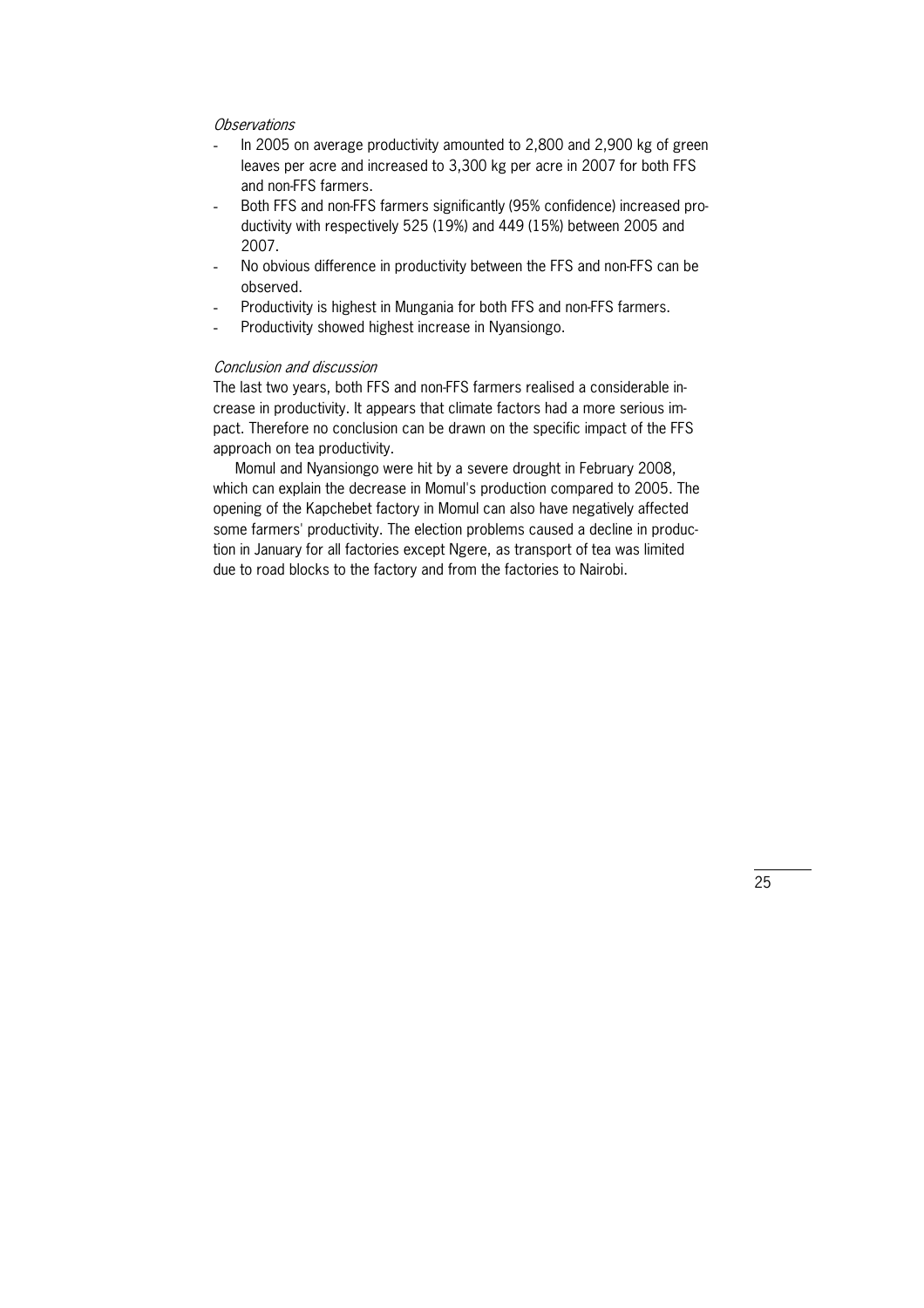# **5.1 Introduction**

This chapter assesses broader farm level impacts of the FFS. Diversification of crop production and income-generating activities in general are important for sustainability of the farming system and should thus not be negatively affected by increased tea production.

# **5.2 Indicators**

Farmers were asked about the changes in farming practices and farm level results in the past two years, both for FFS and non-FFS farmers (table 5.1).

| Table 5.1                    | Estimation of the change of the farm-level indicators between<br>2005 and 2007 (%) |                                         |                                |                                |                                         |                                |  |  |  |
|------------------------------|------------------------------------------------------------------------------------|-----------------------------------------|--------------------------------|--------------------------------|-----------------------------------------|--------------------------------|--|--|--|
| <b>Production</b><br>centres |                                                                                    | $FFS(n=60)$                             |                                |                                | Non-FFS $(n=60)$                        |                                |  |  |  |
|                              | farmers<br>that in-<br>creased                                                     | farmers<br>that re-<br>mained<br>stable | farmers<br>that de-<br>creased | farmers<br>that in-<br>creased | farmers<br>that re-<br>mained<br>stable | farmers<br>that de-<br>creased |  |  |  |
| Tea yield                    | 98                                                                                 | 0                                       | $\overline{2}$                 | 68                             | 10                                      | 22                             |  |  |  |
| Size of tea field            | 32                                                                                 | 68                                      | 0                              | 32                             | 65                                      | 3                              |  |  |  |
| Number of<br>bushes          | 55                                                                                 | 45                                      | $\Omega$                       | 37                             | 55                                      | 8                              |  |  |  |
| Labour used<br>for tea       | 42                                                                                 | 47                                      | 12                             | 28                             | 53                                      | 18                             |  |  |  |
| Income from tea              | 98                                                                                 | 0                                       | $\overline{2}$                 | 62                             | 13                                      | 25                             |  |  |  |
| Labour other<br>activities   | 52                                                                                 | 45                                      | 3                              | 25                             | 65                                      | 10                             |  |  |  |
| Income other<br>activities   | 78                                                                                 | 18                                      | 3                              | 57                             | 28                                      | 15                             |  |  |  |
| Total farm<br>income         | 98                                                                                 | $\overline{2}$                          | $\Omega$                       | 68                             | 15                                      | 17                             |  |  |  |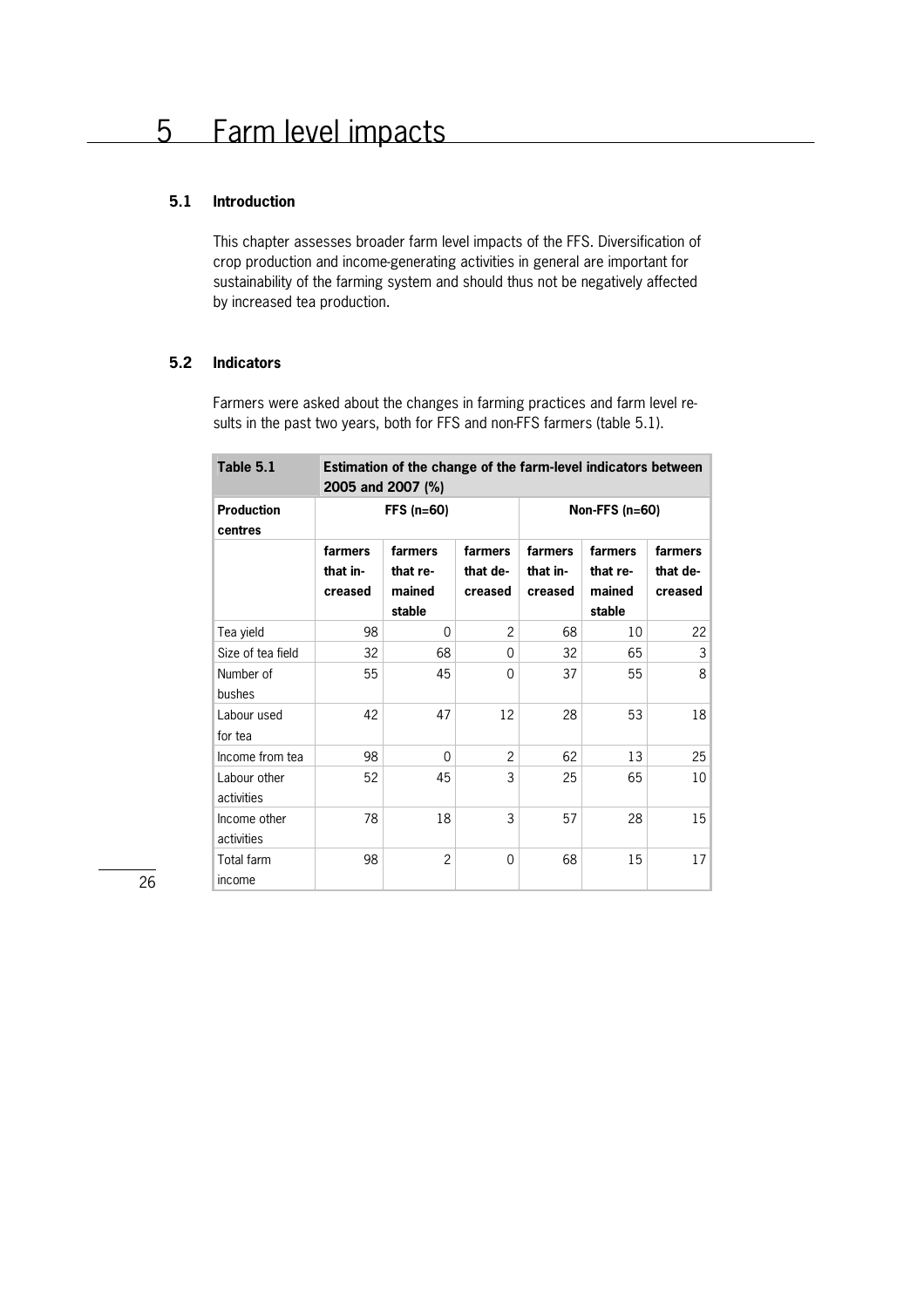- 98% of the FFS farmers say that their yield increased in the last two years, versus 68% of the non-FFS. These farmers' estimates are slightly higher than the KTDA figures of these farmers that show that 73% of the FFS farmers and 60% of the non-FFS farmers increased their yield.
- For both FFS and non-FFS farmers the size of the field has increased for 32% of the farmers. Interestingly this is not in line with the figures of chap\* ter 2 on tea production that show stable tea acreage. Farmers could be growing a larger area of tea without expanding their field due to more intensive use of the area they use.
- 55% of the FFS farmers have increased the number of bushes versus 37% of the non-FFS farmers. This could be due to the infilling that the KTDA/LIPTON project promotes. This shows the intensification of the land by FFS farmers.
- The labour used for tea has increased for 42% of the FFS farmers versus 28% of the non-FFS; this difference can be related to the increased plucking interval that the FFS promotes. Income from tea has increased for 98% of the FFS versus 62% of the non-FFS.
- Surprisingly, the labour used for non-tea production activities had also increased (52% FFS and 25% non-FFS). As labour used for tea had also increased this is only possible if either labour was unused earlier or labour is hired.
- Income from other activities had also increased; 78% for FFS and 57% for non-FFS.
- Total income has increased for 98% of FFS farmers and 68% of non FFS farmers.

# Conclusion and discussion

98% of all FFS farmers increased their yield and thus their tea income. However, also more than 62% of the non-FFS farmers increased their yield and their income from tea. This shows a general trend towards increased tea income. The difference between the increase in income from tea production of FFS and non\* FFS farmers can therefore not be attributed to the FFS activities.

 FFS farmers also increased the labour used for the production of other crops. This is a very positive result as it indicates that the FFS does not hinder diversification of income sources and biodiversity. The increased effort for other income-generating activities could also be a result of the FFS as some FFS had special topic sessions about other income generating activities like dairy farming. Also the non-FFS farmers increased their effort in other income generating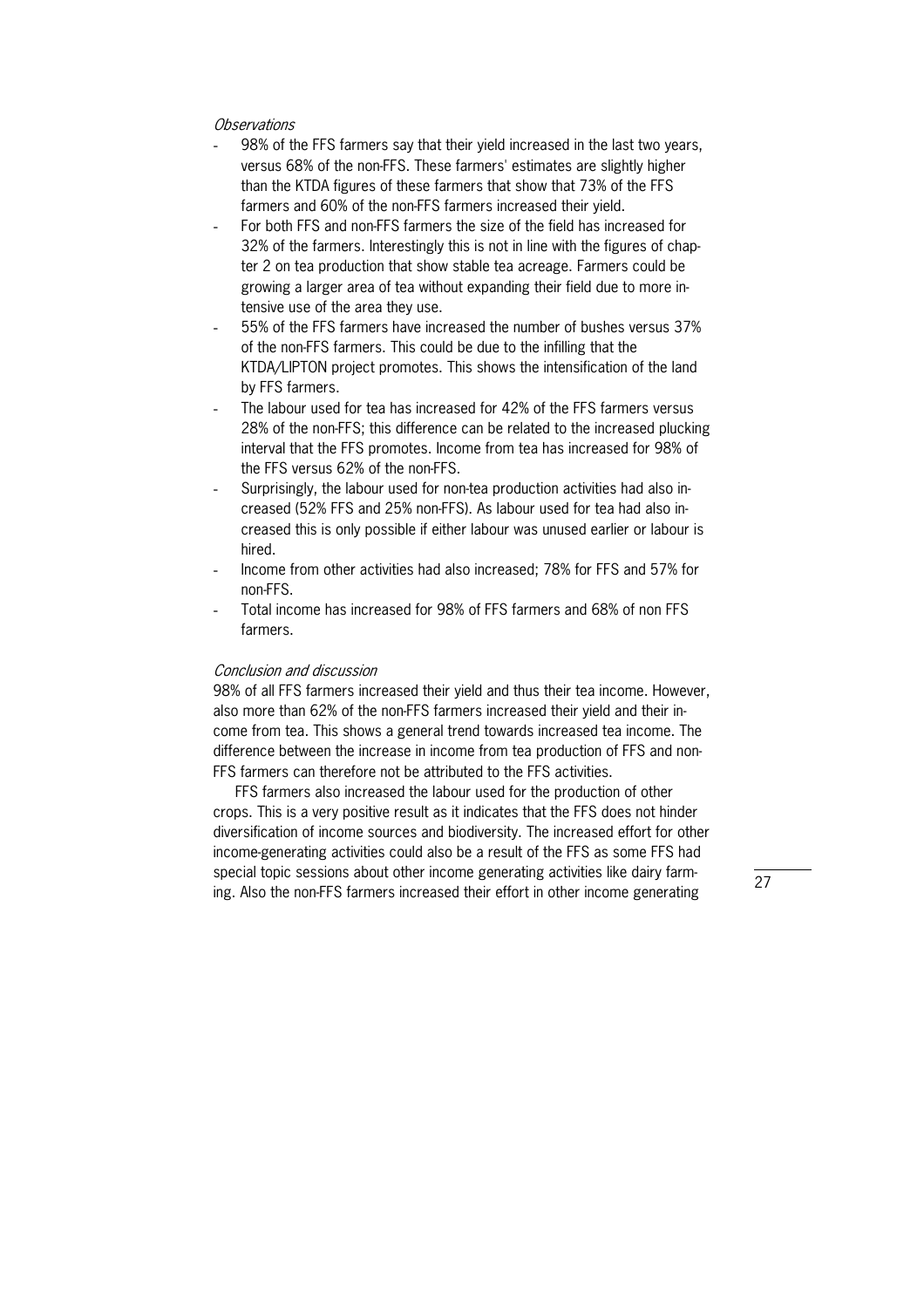activities and increased their overall income, but to a smaller extent than the FFS farmers.

98% of the FFS farmers and 68% of the non-FFS farmers indicate that they have increased their household income. This indicates that households will feel they have increased their welfare.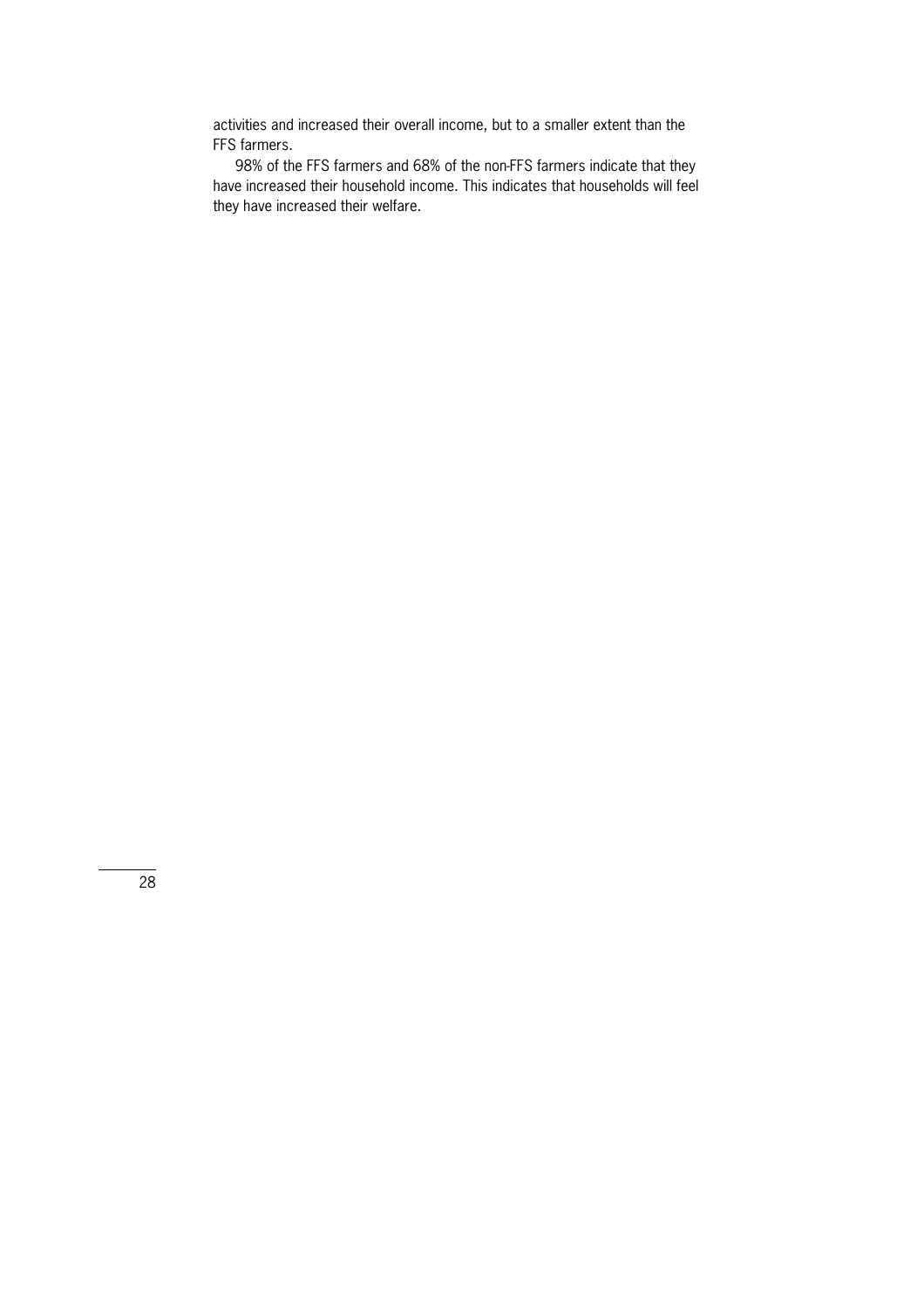# **6.1 Introduction**

In this chapter the effect of the FFS activities on the livelihood aspects of the farming families is analysed. Various indicators for welfare, other than income, are compared for FFS and non-FFS farmers. Farmers were also asked how their welfare changed and what the effect of the FFS was in this.

# **6.2 Changes in livelihood aspects**

Table 6.1 shows the percentage of the households that perceive a certain aspect of the livelihood has negatively changed, remained stable or changed in a positive sense over the last two years for FFS and non-FFS farmers.

| Table 6.1             |  | Estimation of the change of the farm-level indicators between<br>2005 and 2007 (%) |            |          |          |                  |          |  |  |
|-----------------------|--|------------------------------------------------------------------------------------|------------|----------|----------|------------------|----------|--|--|
| <b>Indicators</b>     |  |                                                                                    | FFS (n=60) |          |          | Non-FFS $(n=60)$ |          |  |  |
|                       |  | negative                                                                           | neutral    | positive | negative | neutral          | positive |  |  |
| Empowerment           |  | 10                                                                                 | 18         | 72       | 13       | 23               | 63       |  |  |
| Access to information |  | 7                                                                                  | 20         | 73       | 13       | 35               | 52       |  |  |
| Diversity income      |  | 10                                                                                 | 23         | 67       | 13       | 18               | 68       |  |  |
| sources               |  |                                                                                    |            |          |          |                  |          |  |  |
| Personal development  |  | 15                                                                                 | 17         | 68       | 13       | 27               | 60       |  |  |
| Conflict resolution   |  | 10                                                                                 | 28         | 62       | 17       | 33               | 50       |  |  |
| Relation with factory |  | 10                                                                                 | 15         | 75       | 17       | 15               | 68       |  |  |
| Self help activities  |  | 13                                                                                 | 30         | 57       | 20       | 13               | 67       |  |  |
| Entrepreneurship      |  | 5                                                                                  | 32         | 63       | 10       | 28               | 62       |  |  |
| Leadership ability    |  | 5                                                                                  | 28         | 67       | 17       | 30               | 53       |  |  |
| Cohesion in           |  | $\Omega$                                                                           | 27         | 73       | 5        | 15               | 80       |  |  |
| community             |  |                                                                                    |            |          |          |                  |          |  |  |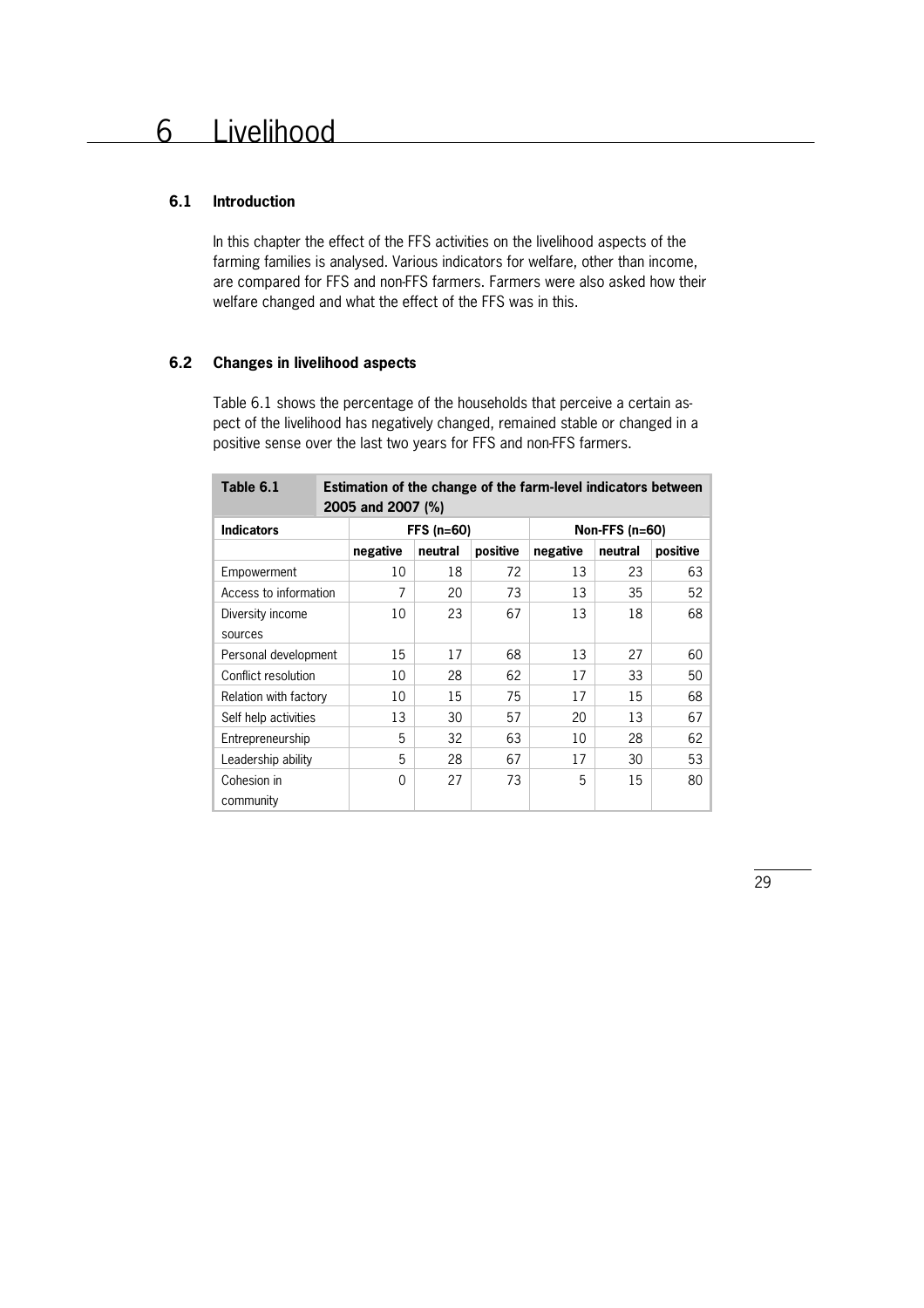FFS and non-FFS farmers on average observe a positive change in livelihood aspects: on average 67% of the FFS farmers and 62% of the non-FFS farmers indicate that a certain aspect of their livelihood has positively changed over the last 2 years.

The most observed positive changes in livelihoods are:

- the FFS farmers perceived more positive changes than non-FFS farmers concerning empowerment, access to information, personal development, conflict resolution, relationship with the factory and leadership ability;
- a higher share of the non-FFS than the FFS farmers perceived a positive change in cohesion of the community and self-help activities. It is interesting that non-FFSs rate only these two livelihood indicators higher than the FFS farmers.

 Table 6.2 shows to what extent the perceived changes of the FFS farmers were achieved as a result of the activities of the FFS.

| Table 6.2                |  | Estimation of the change of the farm-level indicators between<br>2005 and 2007 (%) |                |                 |  |  |
|--------------------------|--|------------------------------------------------------------------------------------|----------------|-----------------|--|--|
|                          |  | <b>Negative</b>                                                                    | <b>Neutral</b> | <b>Positive</b> |  |  |
| Empowerment              |  | 0                                                                                  | 17             | 83              |  |  |
| Access to information    |  | 0                                                                                  | 8              | 92              |  |  |
| Diversity income sources |  | 0                                                                                  | 18             | 82              |  |  |
| Personal development     |  | $\overline{2}$                                                                     | 13             | 85              |  |  |
| Conflict resolution      |  | 2                                                                                  | 22             | 77              |  |  |
| Relation with factory    |  | 3                                                                                  | 17             | 80              |  |  |
| Self help activities     |  | 7                                                                                  | 23             | 70              |  |  |
| Entrepreneurship         |  | 2                                                                                  | 17             | 82              |  |  |
| Leadership ability       |  | $\overline{2}$                                                                     | 10             | 88              |  |  |
| Cohesion in community    |  | 0                                                                                  | 18             | 82              |  |  |

#### **Observations**

- In general FFS farmers perceive that FFS has positively influenced changes in livelihood aspects (70-92% depending on specific aspect).
- FFS farmers are the most positive about the effect of the FFS on the access to information of the farmers.
- On average 16% of the FFS farmers felt the FFS did not have an effect on a certain livelihood aspects.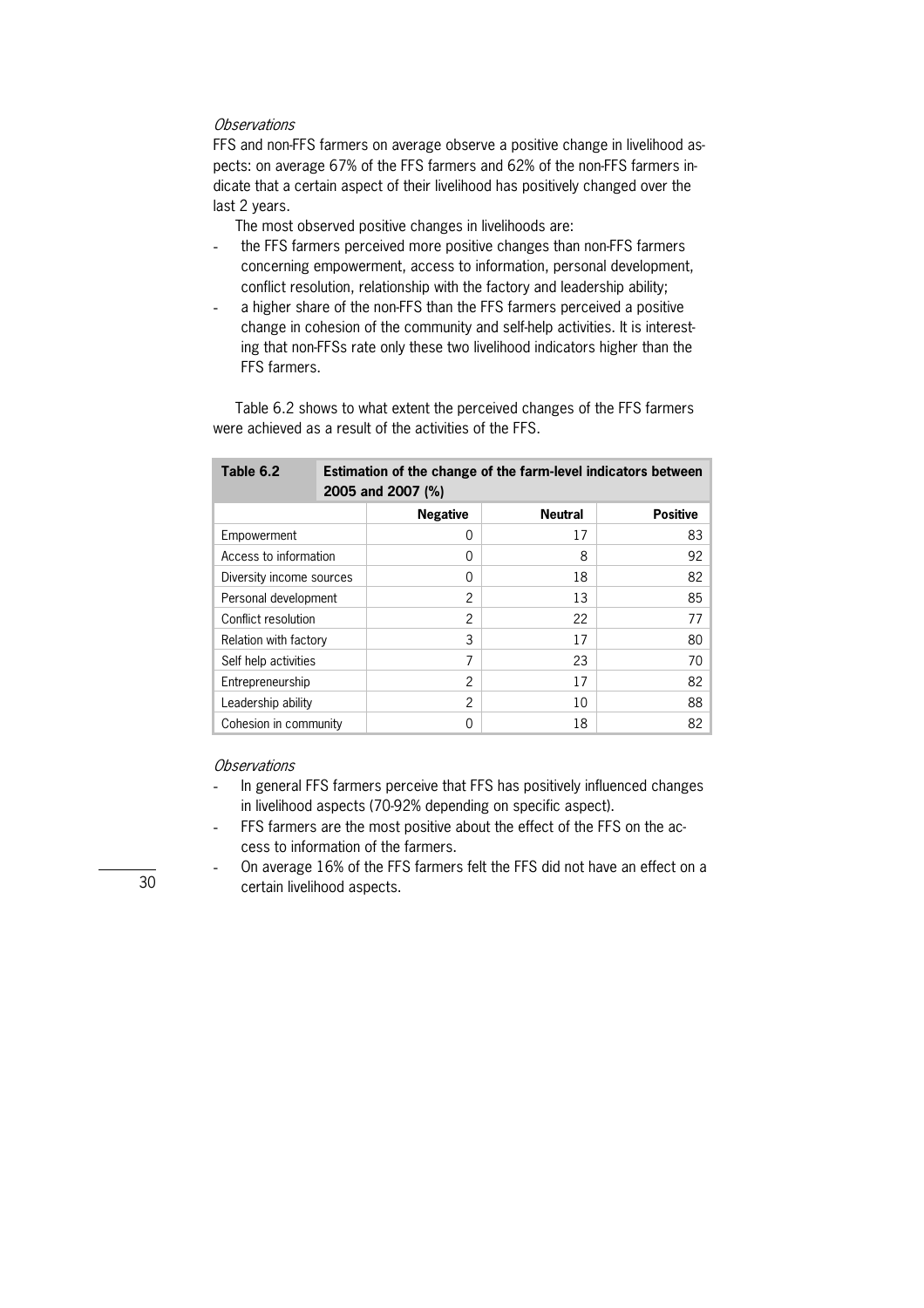- 0-7% felt that the FFS had had a negative effect on the changes in a certain livelihood aspect. 7% of the FFS farmers feel the FFS has negatively influ\* enced the self-help activities.

# Conclusion and discussion

Both FFS and non-FFS farmers were positive about the change in the different aspects of their livelihood. FFS farmers are more positive about the changes and contribute this to the FFS activities.

#### **6.3 Welfare aspects**

The farmers were asked if their welfare had changed in the last two years, taking into account for example the diversity of their diet and access to health care (table 6.3).

| Table 6.3        | Estimation of the change of the farm-level indicators between<br>2005 and 2007 (%) |         |                 |  |
|------------------|------------------------------------------------------------------------------------|---------|-----------------|--|
|                  | <b>Negative</b>                                                                    | Neutral | <b>Positive</b> |  |
| FFS $(n=60)$     |                                                                                    | 5       | 95              |  |
| Non-FFS $(n=60)$ | 12                                                                                 | 19      | 69              |  |

## **Observations**

95% of the FFS farmers felt the welfare of their family has increased in the last 2 years, compared with 69% of the non-FFS.

Table 6.4 shows in which way welfare of FFS and non-FFS farmers has changed (see to appendix 4 for a comprehensive list of responses).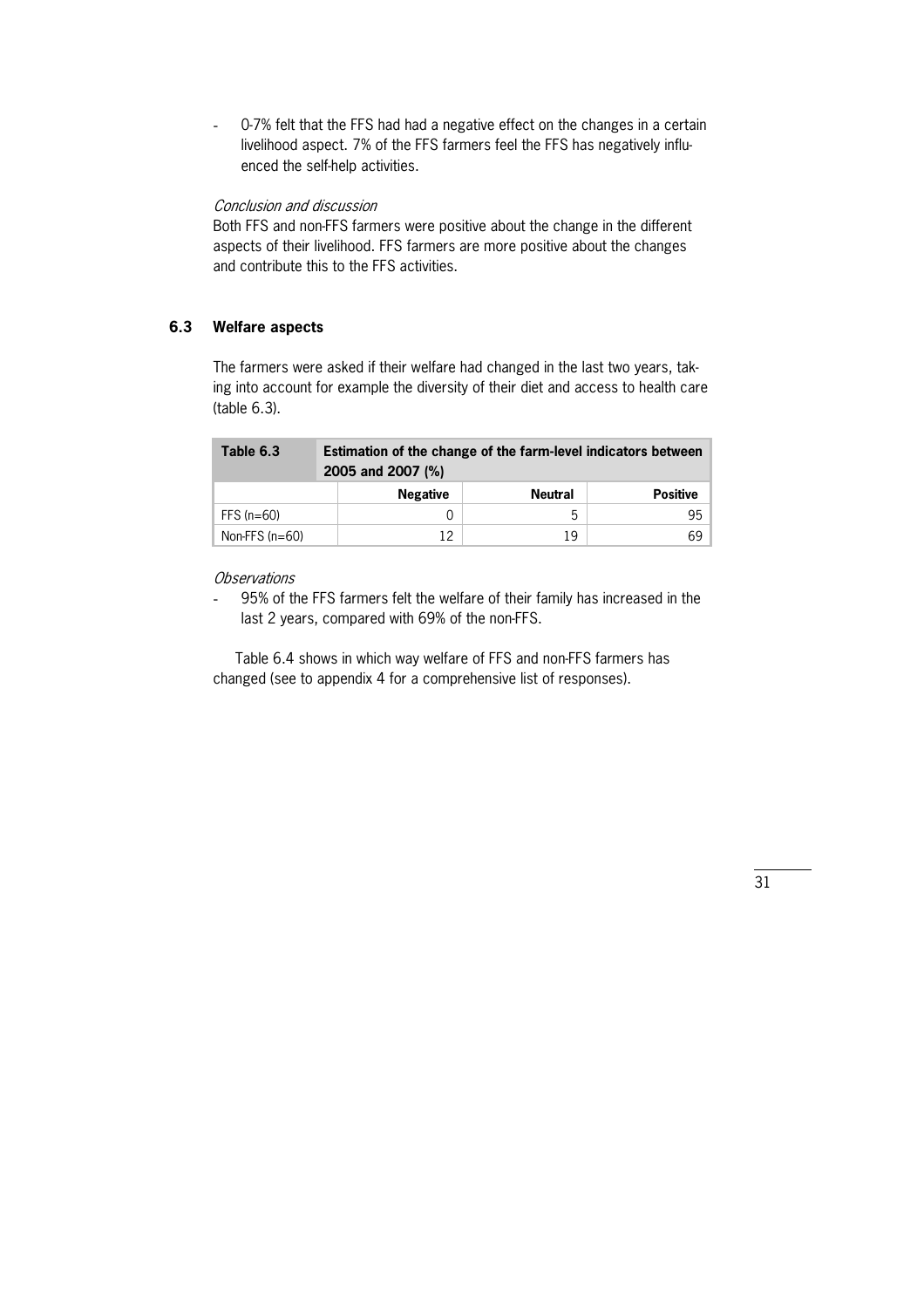| farmers $(n=120)$                                                    |              |
|----------------------------------------------------------------------|--------------|
|                                                                      | % of farmers |
| Reasons for positive change:                                         |              |
| More diversified income/new crops                                    | 18           |
| Better management of farm (due to knowledge from the FFS)            | 18           |
| Better diet due to more crops planted or increased knowledge on food | 16           |
| Increased (farm) income                                              | 14           |
| Increased income from tea                                            | 9            |
| Increased income from other income generating activities             | 8            |
| Improved health (care)                                               | 6            |
| More knowledge on home economics (economize on expenditure)          | 3            |
| Reasons for negative change:                                         |              |
| Increased costs of living                                            | 3            |

# Table 6.4 Observed reason of changes of welfare by FFS and non-FFS

**Table 6.5 Perceived influence of the FFS activities on the changes in welfare by the FFS farm households (n=60)** 

|                                               | % of farmers |
|-----------------------------------------------|--------------|
| Increased knowledge on GAPs/tea production    | 37           |
| Better family relationships                   | 13           |
| Diversified crop production (income and diet) | 12           |
| Income increased                              | 12           |
| Better management resources/input management  |              |
| Increased tea yield                           |              |
|                                               |              |

- A wide variety of reasons are identified by farmers influencing their welfare.
- Increase of knowledge is perceived to be the most important contribution of the FFS to increase in welfare.
- Only 3 farmers observed that the FFS had contributed to increase in welfare due to increased tea yields.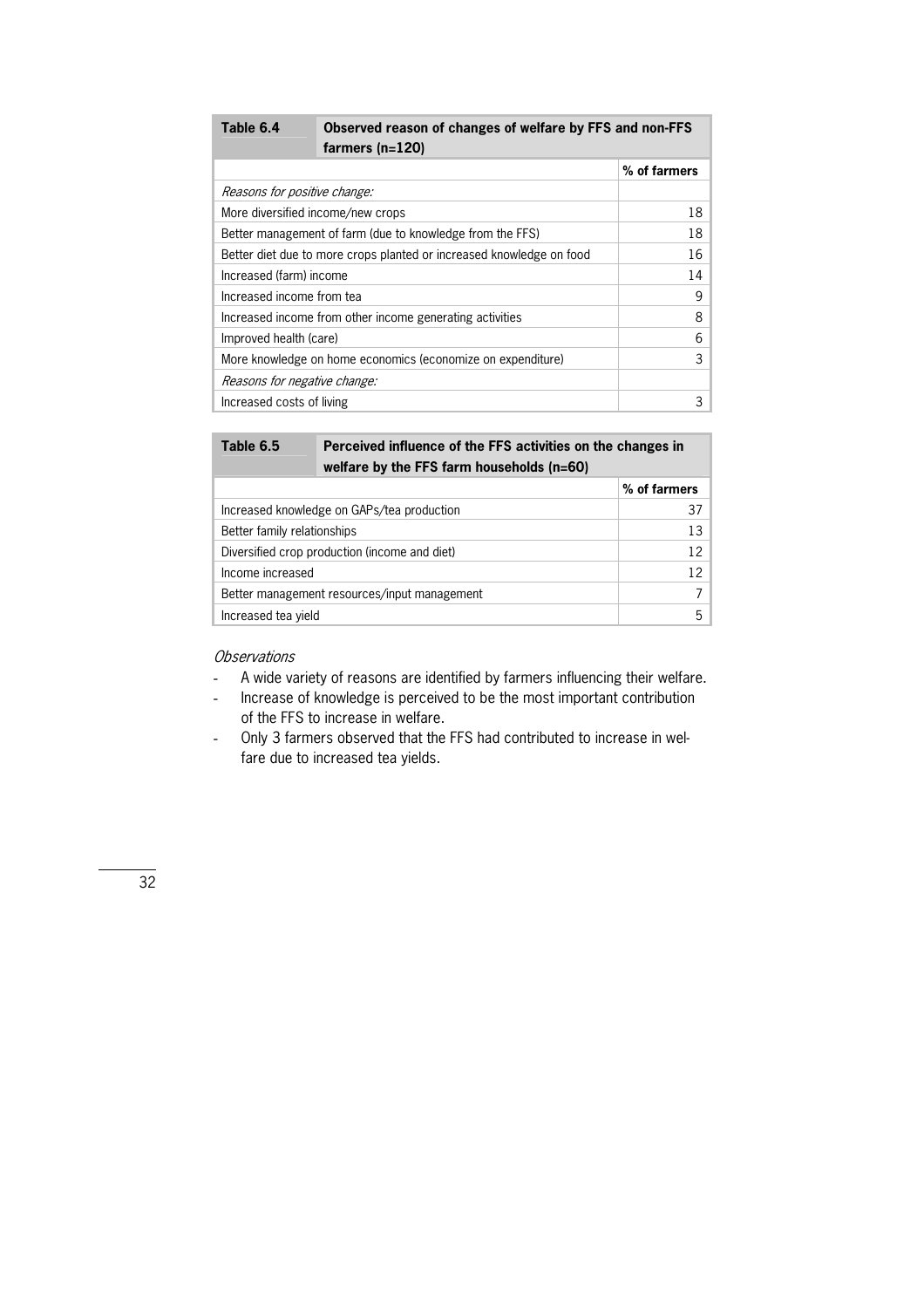## Conclusion and discussion

82% of the FFS farmers indicated that changes in their livelihood are the result of the FFS. There is a general trend of increased welfare amongst the tea growers. A higher percentage of FFS farmers than non-FFS farmers perceive to have realised an increase in welfare (95% versus 69%). Welfare increased as a result of having a wider variety of income-generating activities, better farm management practices, a more diverse diet and a higher income. The influence of the FFS on the welfare of the FFS farmers was mostly on the knowledge on GAPs, but also contributed to better relationships in the family and a more diverse cropping pattern.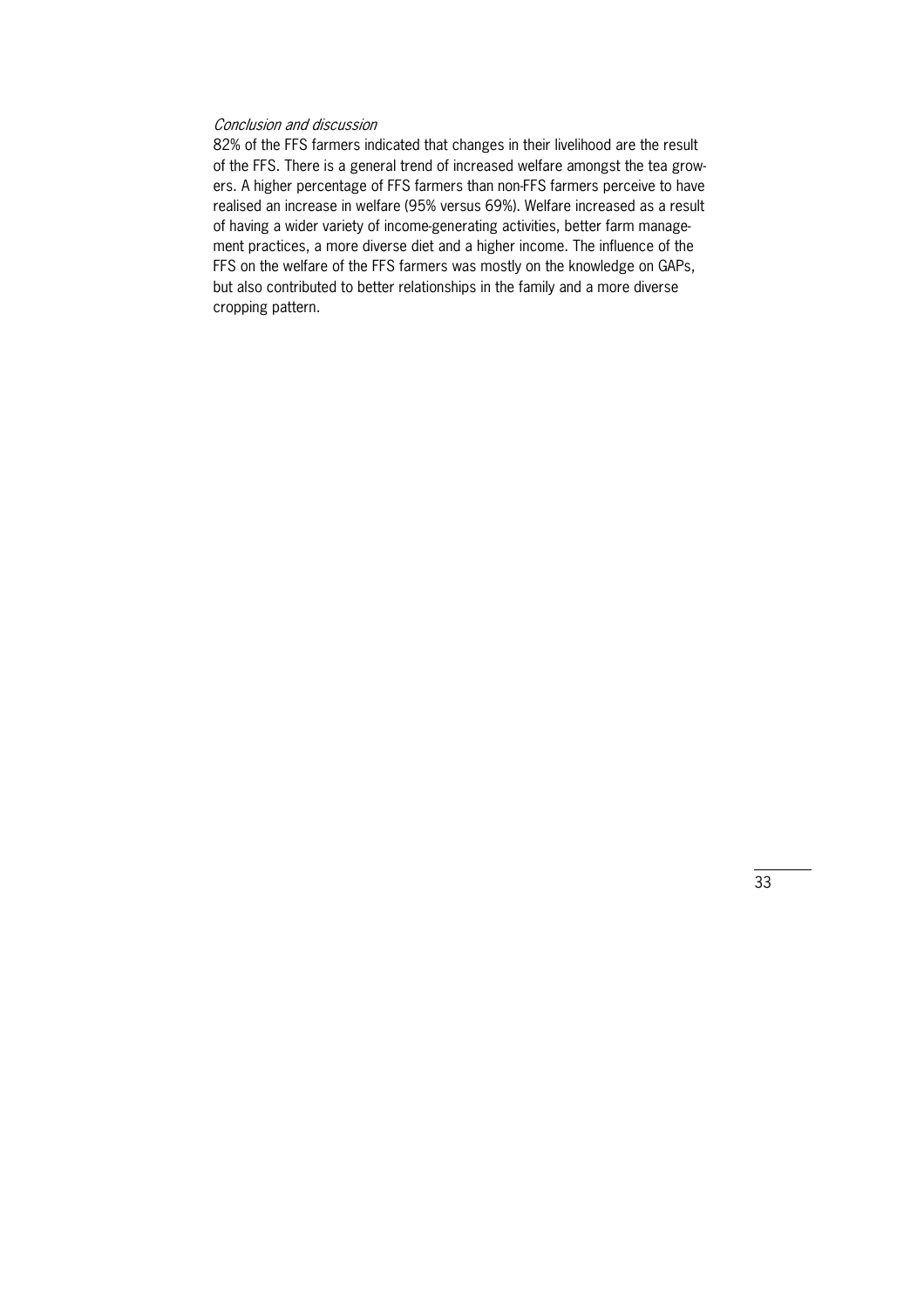# **7.1 Introduction**

Sustainable tea production encompasses economic, environmental and social practices leading to higher yield, income and improved livelihood in the short and long term. Sustainability of tea production in the KTDA/LIPTON project is measured using ten indicators:

- 1. Product value
- 2. Social and human capital
- 3. Local economy
- 4. Soil fertility
- 5. Soil loss
- 6. Nutrients
- 7. Water & effluent
- 8. Pest & weed management
- 9. Biodiversity
- 10. Energy use

For further description of these indicators, see the Unilever publication  $Sus$ tainable Tea; Good Agricultural Practices for Farmers (2004; www.growingforthefuture.com).

 Tea management practices that influence these ten aspects were assessed before farmers joined the FFS and this was repeated two years later after graduation.

# **7.2 Sustainability at factory level**

Figure 7.1 compares the sustainability of the FFS farmers after graduation in the four different tea factories. The webs indicate the scores on the ten indicators. If the lines are close to the centre of the web the score on this indicator is low, if the score is near the outside of the web the score is high.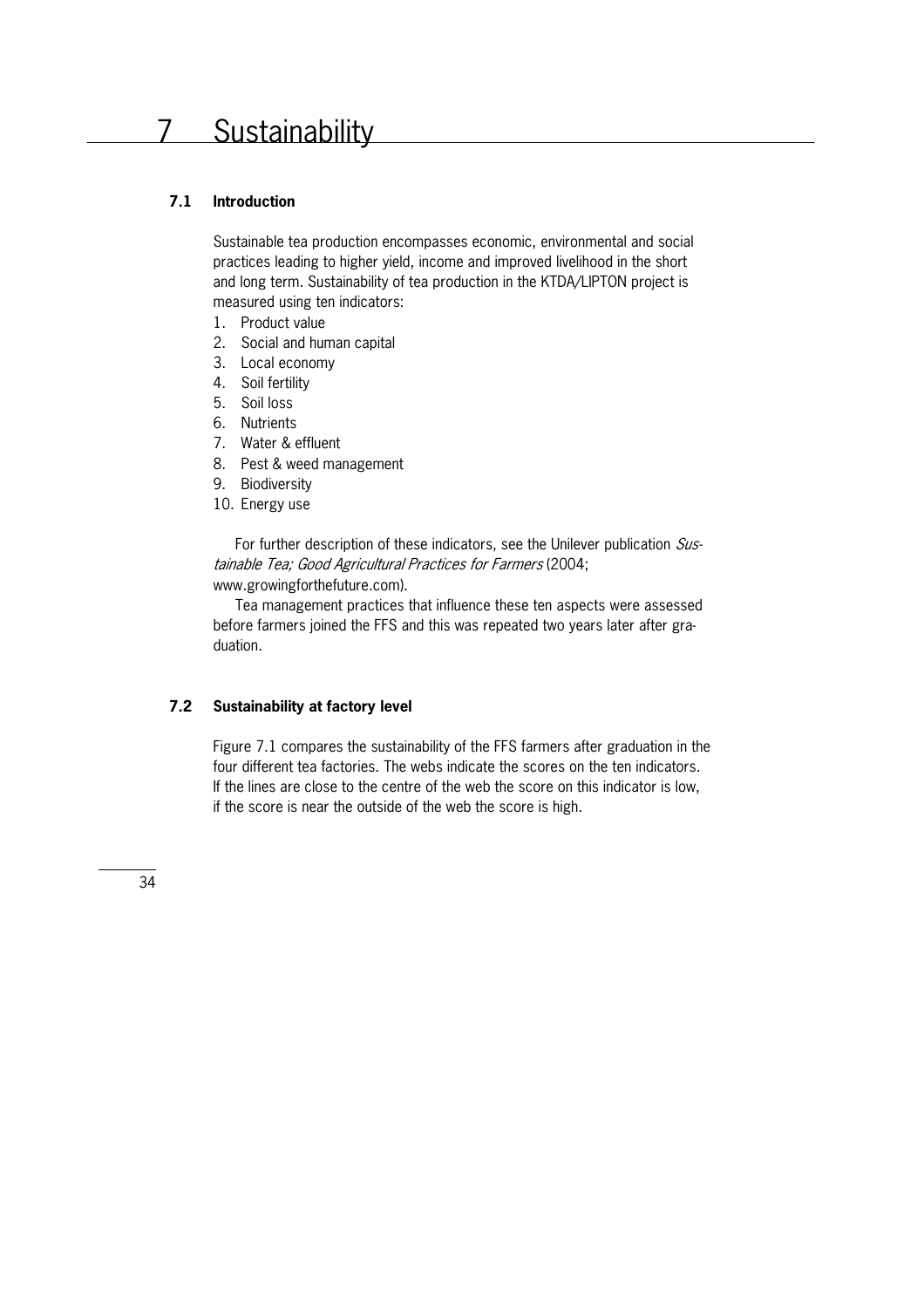

- In general all factories score high (around 8 out of 10 points) on all ten indicators with little difference between the factories.
- Momul scores low (4) on local economy, because the farmers buy very few inputs locally, partly due to unreliable suppliers.
- Mungania and Ngere score low on biodiversity. The KTDA/LIPTON project stimulates the planting of different crops and planting a riparian strip along rivers. It is possible that these areas have fewer riverbanks or are more specialised in tea and grow few other crops and that a riparian strip activity has been less pronounced in these two factories.
- There is a relatively high amount of variation in the score on the sustainability of energy use; Nyansiongo scores the best, while Ngere scores lowest.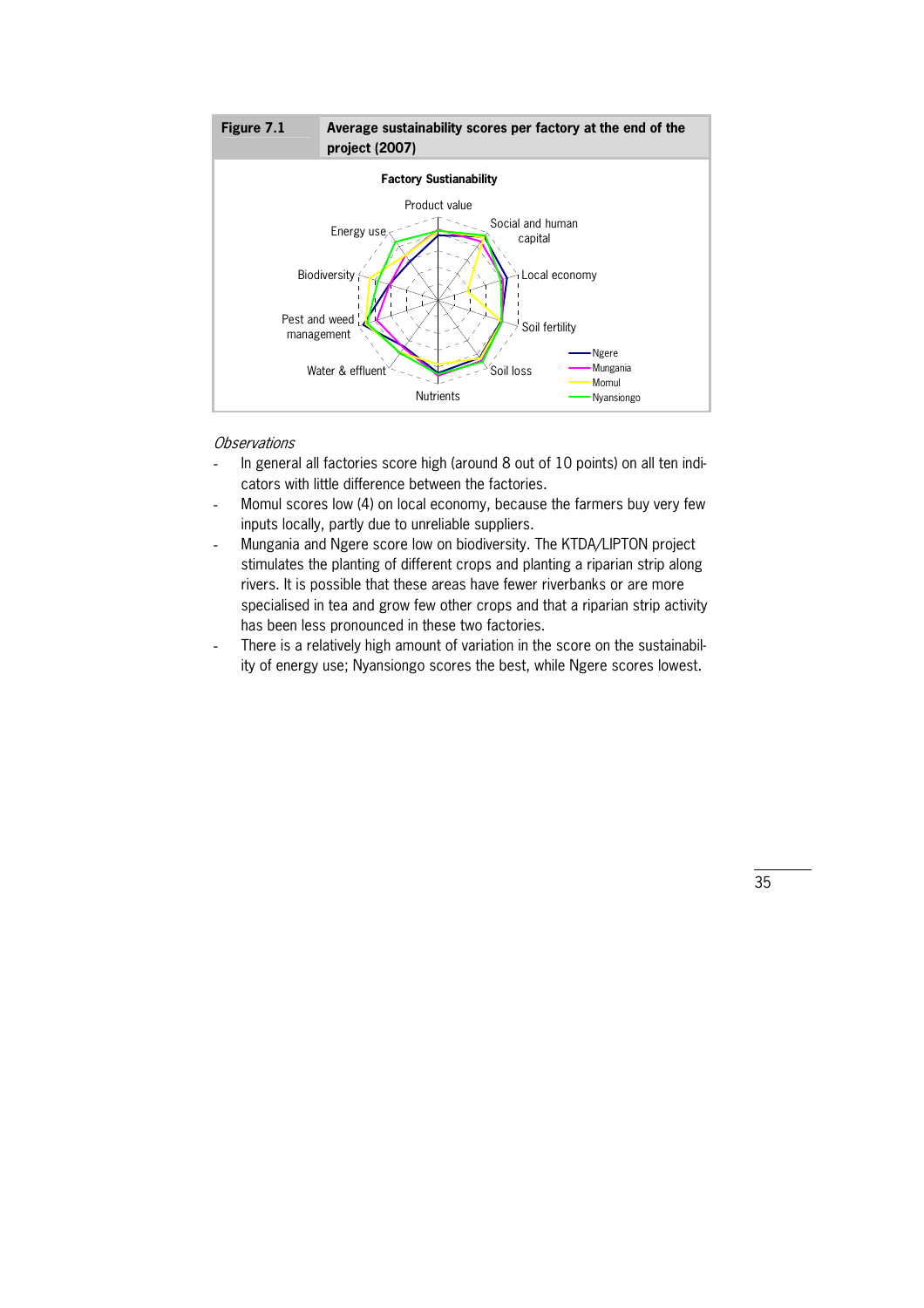## **7.3 Pre- and post FFS comparison**

In this part a comparison is made between the average sustainability before (pre-FFS) and after the FFS (post-FFS) The pre-FFS score is the average of all FFS farmers interviewed in the baseline. The post FFS score is based on the 15 FFS farmers randomly selected. Figure 7.2 and Figure 7.3 show the differ\* ence for Mungania and Momul. The picture of Ngere and Nyansiongo can be found in appendix 6.

**Observations** 

Sustainability scores of the FFS members in Ngere and Nyansiongo show minimal differences before and after the FFS.



- In Mungania tea factory FFS farmers managed to increase the average score on energy use and product value, soil loss, nutrients and water and effluent.
- An average decrease in score on pest & weed management and biodiversity was observed.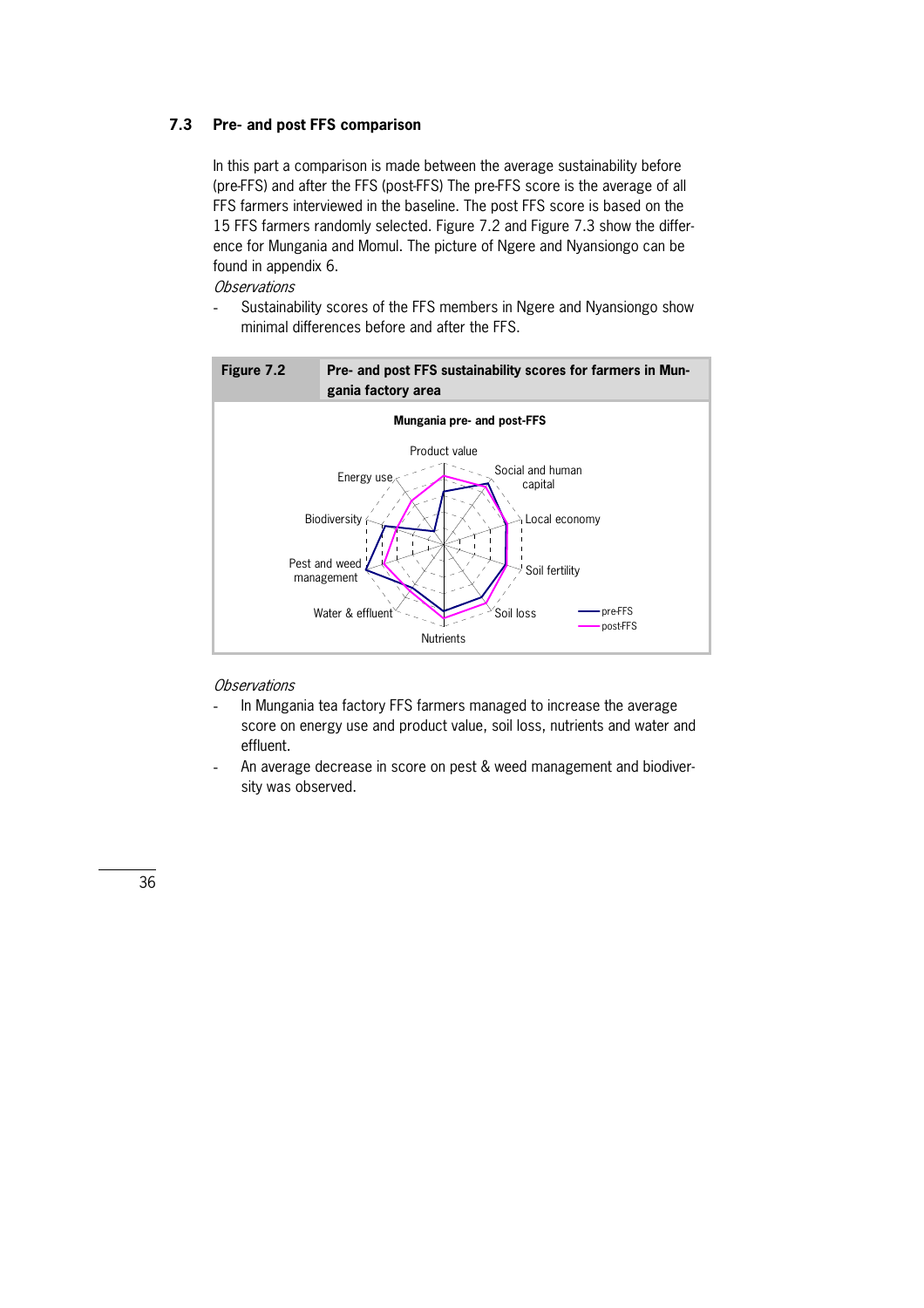

- Substantial positive changes in sustainability scores in energy use, product value, soil fertility, and soil loss.
- Lower scores were realised on local economy.

| Table 7.1  | Average sustainability score before and after FFS per fac-<br>tory ( $0$ – low; $10$ – high) |                   |        |  |
|------------|----------------------------------------------------------------------------------------------|-------------------|--------|--|
|            | Pre FFS $(n=60)$                                                                             | Post FFS $(n=60)$ | Change |  |
| Momul      | 7.0                                                                                          | 7.8               | 0.8    |  |
| Mungania   | 7.4                                                                                          | 7.9               | 0.5    |  |
| Ngere      | 8.0                                                                                          | 7.9               | 0.0    |  |
| Nyansiongo | 8.3                                                                                          | 8.4               | 0.1    |  |
| Average    | 7.7                                                                                          | 8.0               | 0.3    |  |

- On average the farmers score an 8 on overall sustainability.
- Farmers in Nyansiongo score the highest sustainability score.
- Farmers in Momul improved their sustainability the most, with 0.8 (11%), but are still the least sustainable.
- Farmers in Ngere seemed to have made no progress in their sustainability.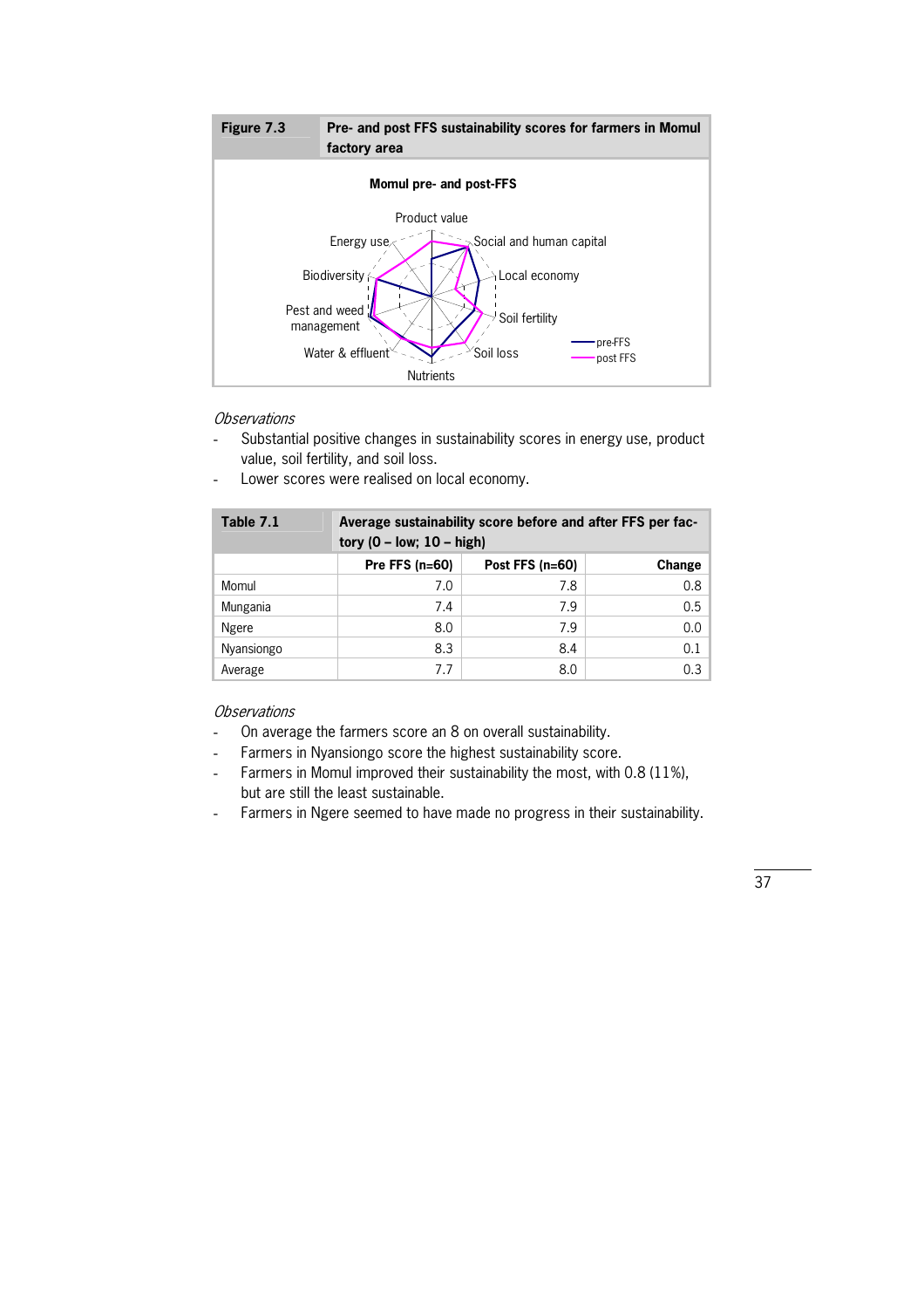#### Conclusion and discussion

FFS farmers score high on sustainability. All factory averages for the different sustainability indicators (except one) are higher than 5.5 (on a 0-10 scale). The overall average score per factory varies from 7.8 to 8.4.

 East of the Rift Valley, Ngere's sustainability does not seem to have changed at all. Mungania however improved a lot on sustainable use of energy and product value. Sustainability of pest and weed management and biodiversity decreased in Mungania, overall sustainability increased. West of the Rift Valley, Momul farmers showed an overall increase in the sustainability index. Increases were realised on energy use, product value, soil fertility and soil loss, and decreased on the use of the local economy. Sustainability scores in Nyansiongo remained mostly unchanged before and after the FFS. It would be interesting to compare these results with the differences in organisation of the FFS.

 The impact of the FFS activities on increase of the sustainability after the FFS was limited and does not support observations in the field and perceptions of the farmers suggesting a considerable increase in sustainability. On average high sustainability scores were found during the survey before the start of the FFS activities, obviously limiting the room for further improvement. A more likely cause is an overestimation of the initial scores since that assessment was im\* plemented by the extension staff (TESA, having a motivation of realising high scores in their extension area) while the second assessment was implemented by independent enumerators. Another cause is the limited training of the TESAs during the initial survey leading to misinterpretations of survey questions. Also the perennial nature of tea results in relatively slow changes in sustainability.

### **7.4 FFS and non-FFS farmers comparison**

In this section the scores of the FFS farmers (post FFS) and the scores of non-FFS farmers are compared. The difference between non-FFS and post-FFS cannot fully be attributed to the FFS as there might have been a difference in char\* acteristics of the farmers prior to the start of the FFS. However, the results of this comparison together with the comparison pre- and post of the FFS gives an indication of the impact of the FFS. In the figures 7.4 to 7.6 these comparisons in sustainability are presented for the four factories. Appendix 7 shows the results for Momul as in momul the spiderweb shows no difference between FFS and non-FFS farmers.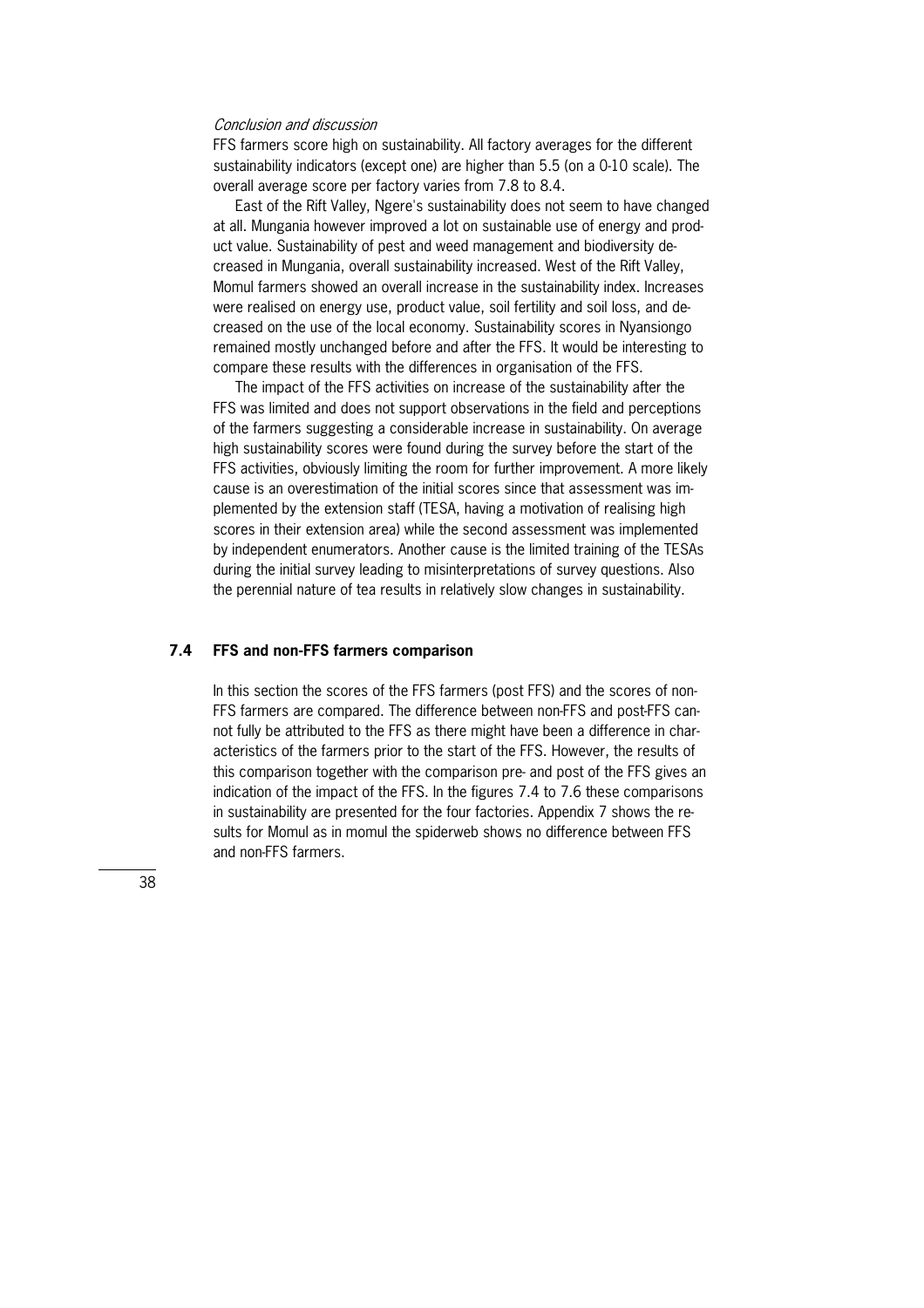- FFS farmers in Momul achieve comparable scores to the non-FFS farmers



### **Observations**

- FFS farmers in Ngere score higher on the sustainability scores for product value, biodiversity and pest and weed management compared to non-FFS farmers, with other scores comparable.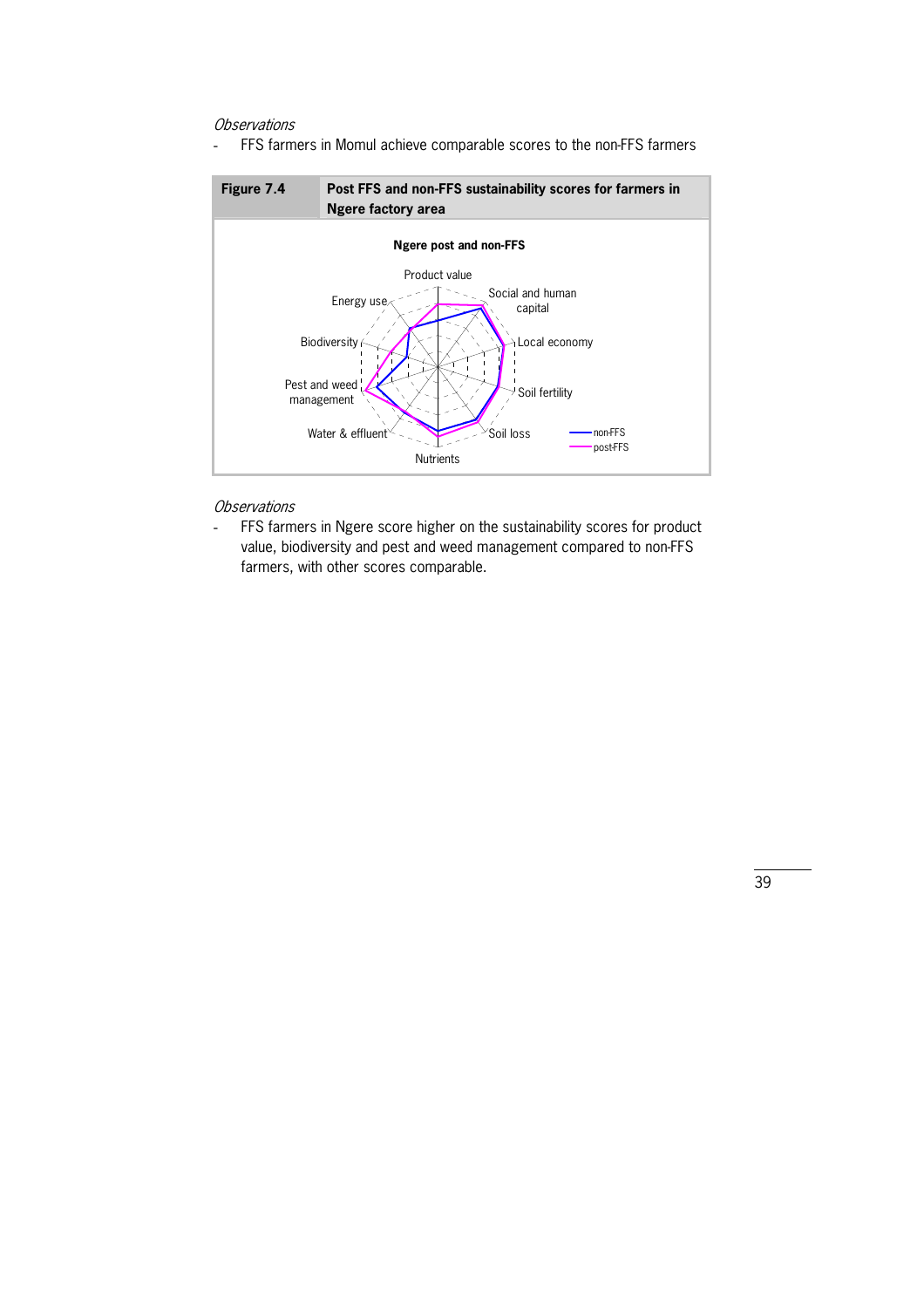

- FFS farmers score higher on most of the indicators, with only local economy and biodiversity having comparable scores.

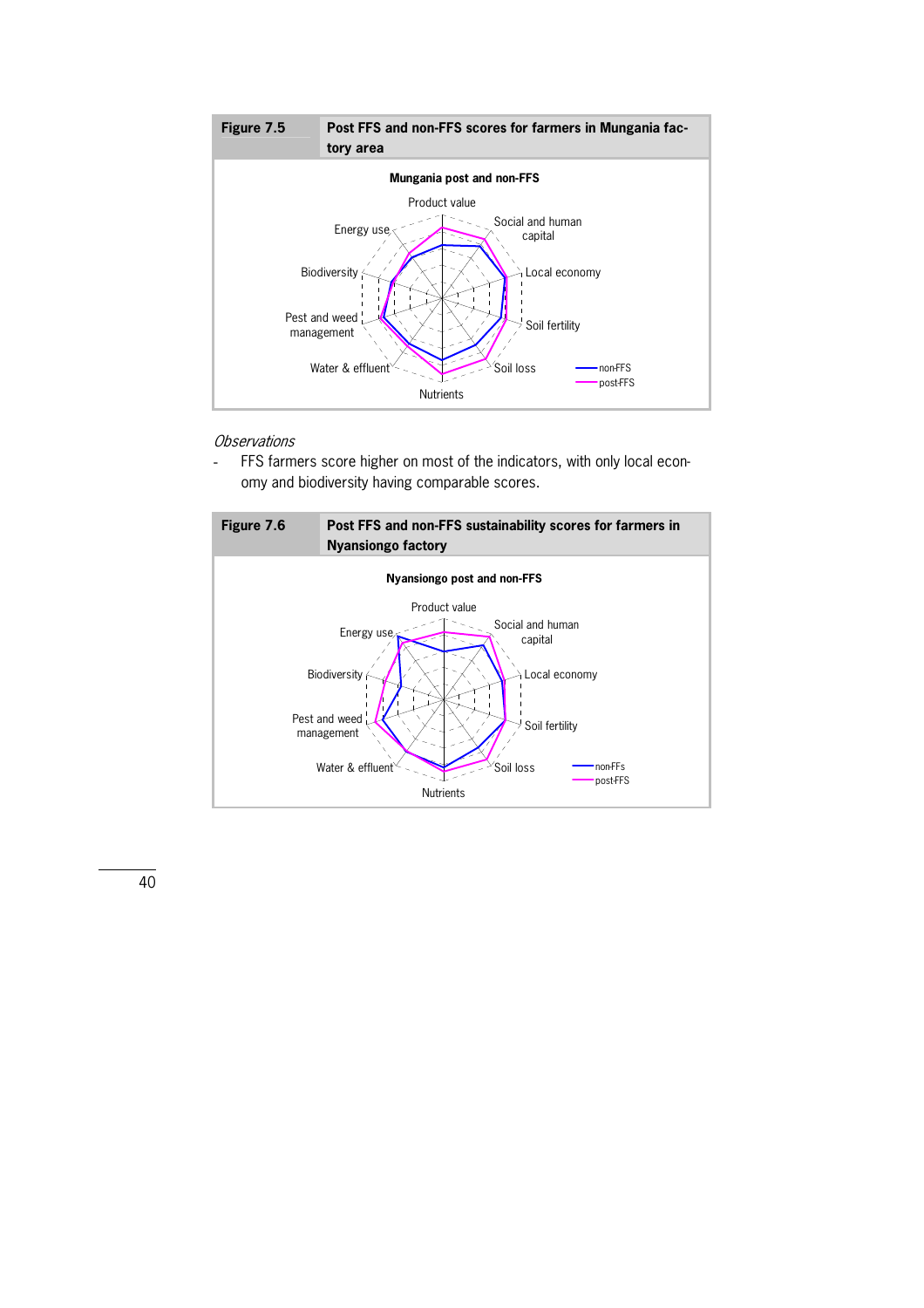- FFS farmers score higher on product value, social and human capital, soil loss, nutrients, and pest and weed management, and biodiversity.
- Average score of FFS farmers was only lower than non-FFS for the aspect of energy use.

| Table 7.2  | Average sustainability score for FFS and non-FFS farmers<br>$(0 - low; 10 - high)$ |                  |               |  |
|------------|------------------------------------------------------------------------------------|------------------|---------------|--|
|            | $FFS(n=60)$                                                                        | Non-FFS $(n=60)$ | Difference    |  |
| Momul      | 7.8                                                                                | 7.6              | $0.2^{\circ}$ |  |
| Mungania   | 7.9                                                                                | 7.0              | $0.9***$      |  |
| Ngere      | 7.9                                                                                | 7.2              | $0.7***$      |  |
| Nyansiongo | 8.5                                                                                | 7.7              | $0.8***$      |  |
| Average    | 8.0                                                                                | 7.4              | $0.6***$      |  |
|            |                                                                                    |                  |               |  |

\*,\*\*,\*\*\* Significant difference FFS and non-FFS at 99, 95 and 90% confidence respectively.

#### **Observations**

- FFS farmers score significantly higher on average sustainability score than non-FFS farmers.
- In Momul the difference between FFS and non-FFS is smallest, difference is highest in Mungania.

#### Conclusion and discussion

In Ngere, Mungania and Nyansiongo FFS farmers score higher on 4 to 6 of the nine indicators than the non-FFS. FFS farmers score higher on the product value, biodiversity and soil loss indicator than non-FFS farmers. In Momul there is hardly any difference in sustainability of FFS and non-FFS farmers.

#### **7.5 Impact FFS on sustainability**

The fact that FFS farmers already scored very high on sustainability before the FFS started makes it difficult to come to a conclusion about the impact of the FFS. However, both before and after the FFS the farmers are producing in a very sustainable way according to the chosen indicators.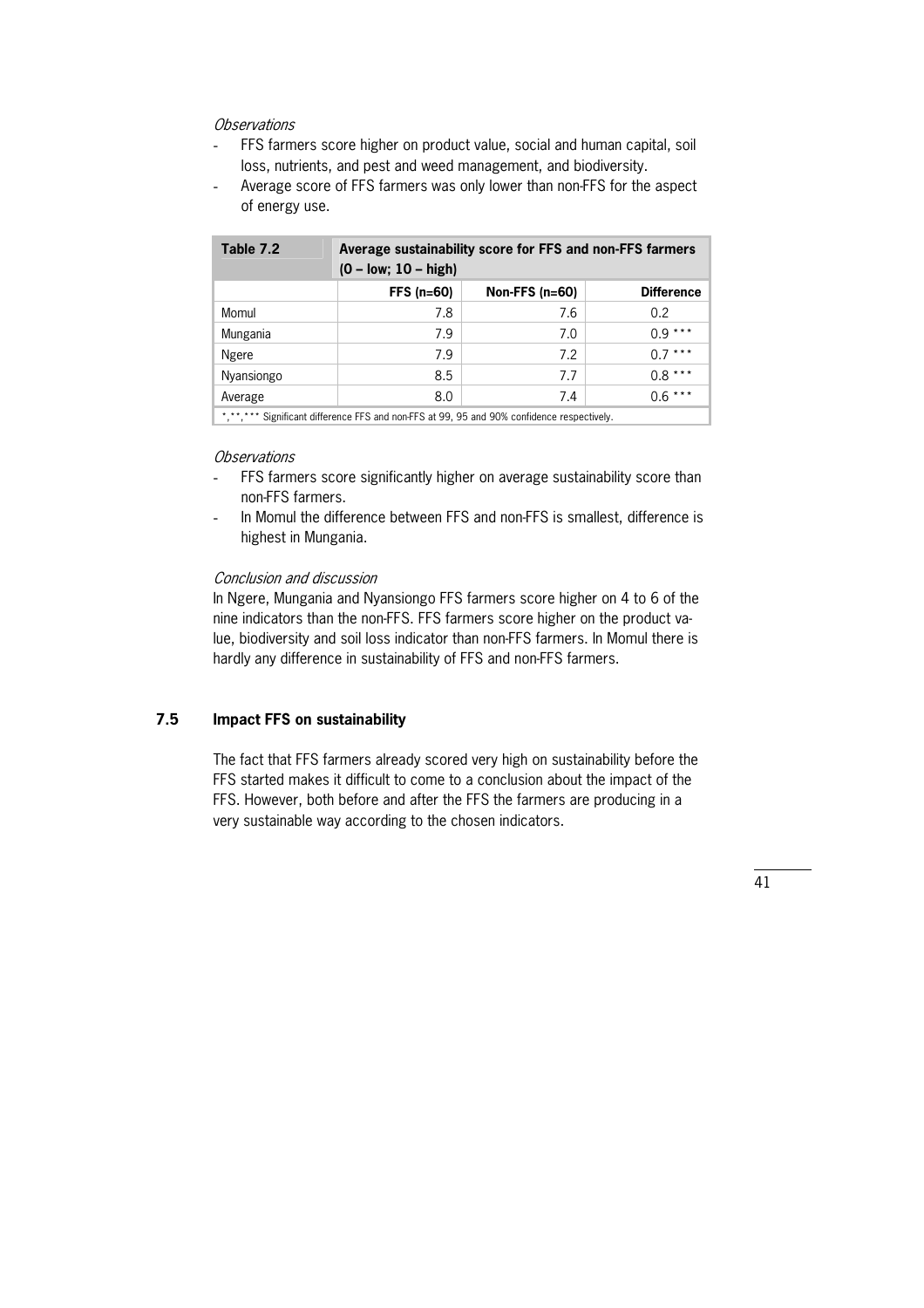The comparison between FFS and non-FFS shows more differences than the pre-post comparison. In the former analysis especially product value, biodiversity and soil loss are aspects where FFS farmers are more sustainable than non-FFS farmers.

Due to discrepancies in the data collection it is difficult to quantify the results of the pre- and post FFS sustainability score with confidence. However there appears to be a trend that product value and biodiversity has increased during the time span of the FFS indicating that the FFS contributed to the increase of these indicators.

Before the FFS all farmers scored low on biodiversity and product value. After the FFS the FFS farmers have increased their sustainability on these issues, while non-FFS farmers still score low on these indicators. This shows that the increase in sustainability on biodiversity and product value is very likely an effect of the FFS.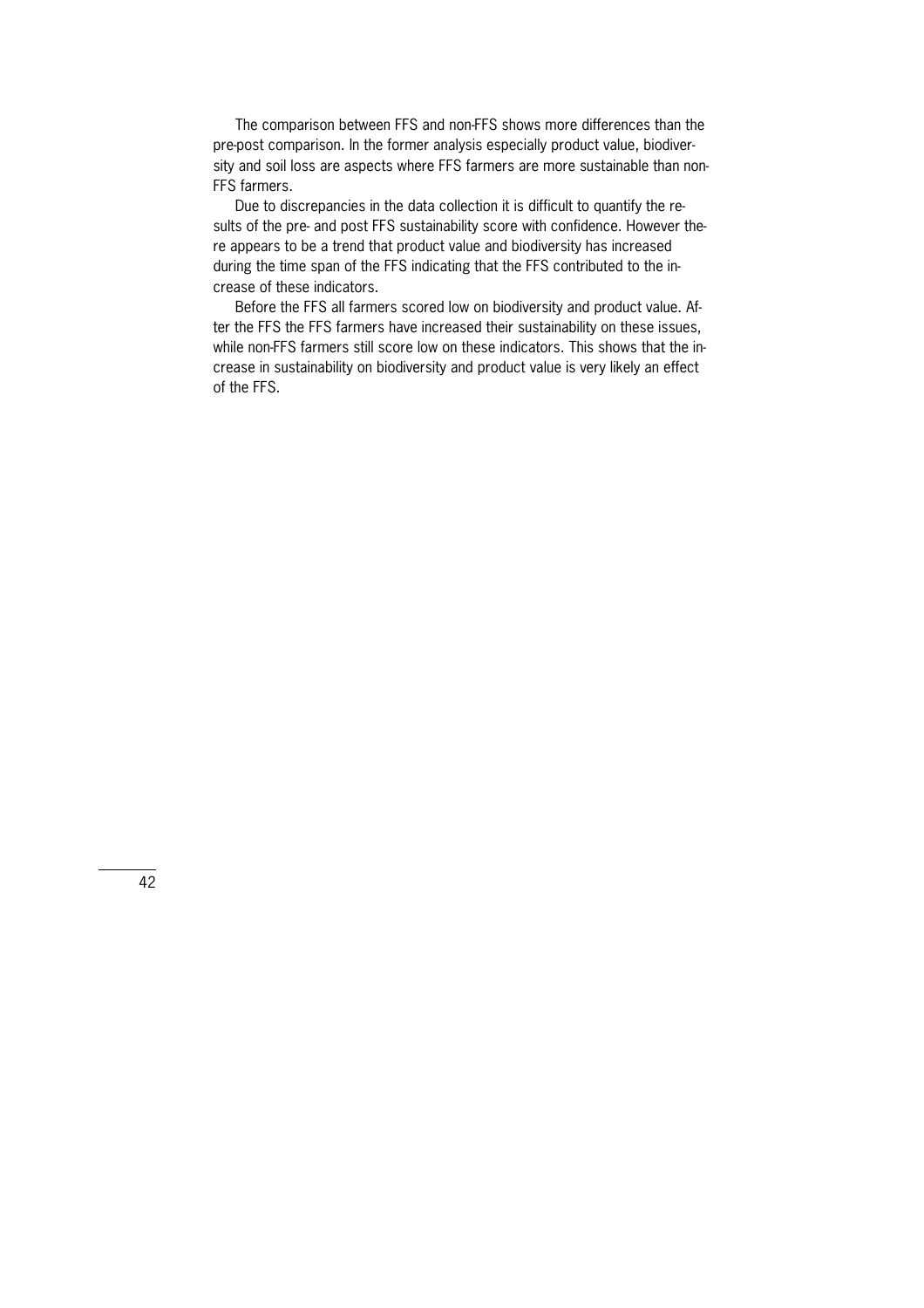# **8.1 Introduction**

The former chapters assess the impact of the FFS by analysing the results of the FFS. This chapter shows the opinion of the FFS farmers on the FFS.

# **8.2 FFS activities**

FFSs aim to put famers in the driving seat implying that the group jointly with the facilitator decided on the curriculum topics. This section presents the farmers' assessment of the usefulness of the various aspects of the FFS methodology (table 8.1).

| Table 8.1              | Appreciation of the different aspects of the FFS approach<br>by FFS members (% of farmers interviewed; n=60) |             |                |      |  |
|------------------------|--------------------------------------------------------------------------------------------------------------|-------------|----------------|------|--|
|                        |                                                                                                              | Not so good | <b>Neutral</b> | Good |  |
| Curriculum development |                                                                                                              | 2           | 0              | 98   |  |
| Facilitators           |                                                                                                              | 8           | 2              | 90   |  |
| Organisation           |                                                                                                              | 8           | 0              | 92   |  |
| Meeting frequency      |                                                                                                              | 13          | 2              | 85   |  |
| Time necessary         |                                                                                                              | 7           | 5              | 88   |  |
| Special topic sessions |                                                                                                              | 12          | 0              | 88   |  |
| AESA subgroup          |                                                                                                              | 17          | $\Omega$       | 83   |  |
| AESA plenary           |                                                                                                              | 15          | 3              | 82   |  |
| Commercial activities  |                                                                                                              | 16          | 11             | 73   |  |
| Group dynamics         |                                                                                                              | 8           | 0              | 92   |  |

- In general FFS farmers felt that all components of the FFS approach were useful.
- The relatively lowest score was given to commercial activities.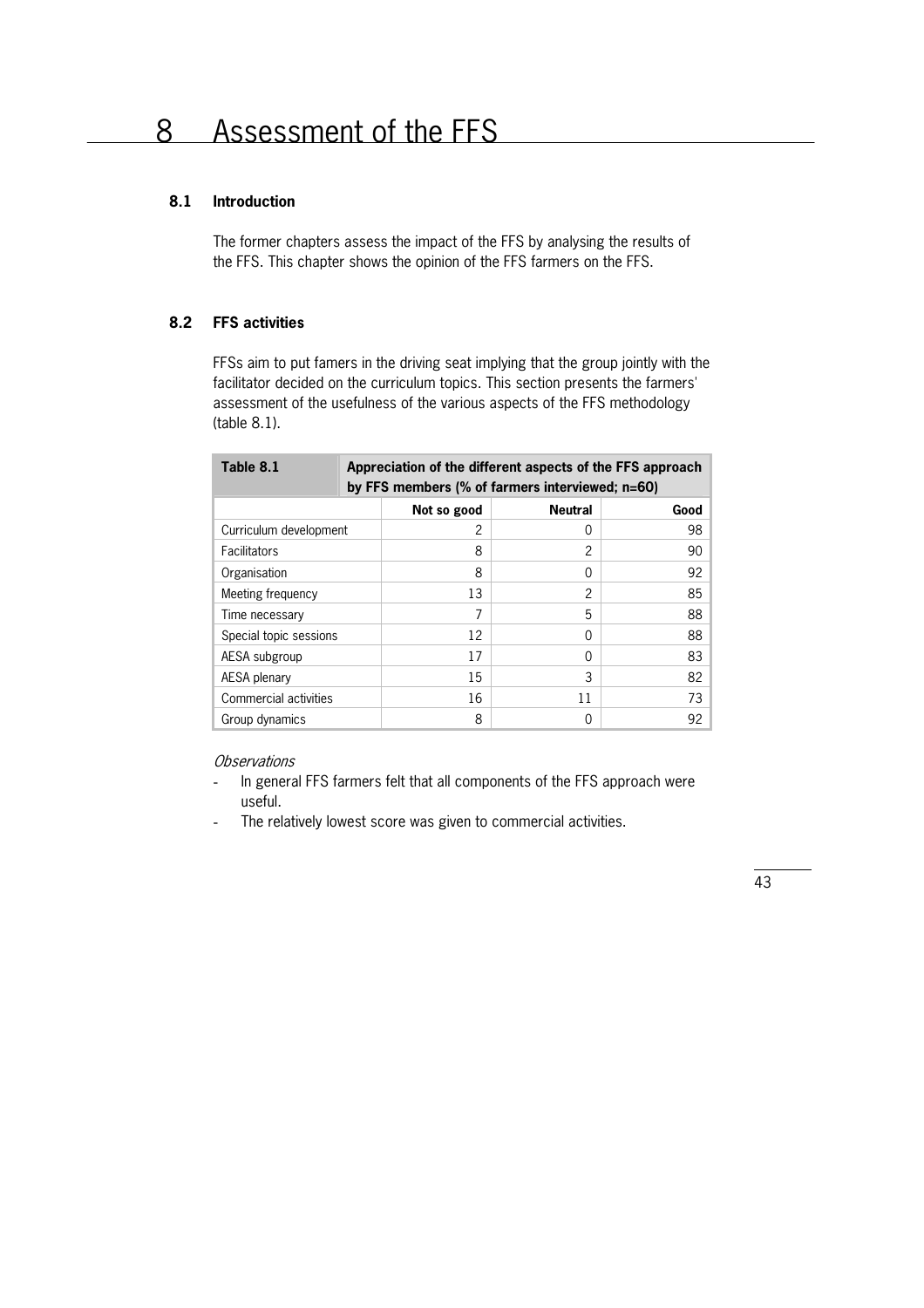### Conclusion and discussion

Farmers were very positive about the usefulness of the different aspects of the FFS.

### **8.3 Special topic sessions versus trials and observations**

In section 2.3 it was concluded that farmers did not seem to have learned more from the observations compared to special topic sessions. In this section an assessment is made of farmers' perception of the usefulness of the two approaches. Table 8.1 showed that 88% of the farmers assessed the usefulness of the special topics as 'good'. AESA activities got a slightly lower rating with 82% of the farmers assessing them as useful.

| Table 8.2                                | Farmers' perception of usefulness of trials versus special<br>topic sessions ( $n=60$ ) (in %) |               |                       |             |  |
|------------------------------------------|------------------------------------------------------------------------------------------------|---------------|-----------------------|-------------|--|
|                                          |                                                                                                | <b>Trials</b> | <b>Special topics</b> | <b>Both</b> |  |
| Prefer trials or special topic sessions? |                                                                                                | 37            | 10                    | 53          |  |
|                                          | Learned more from trials or special topic sessions?                                            | 55            | 18                    |             |  |

# Observations

- Most farmers did not have a preference for either of the approaches. 37% preferred the trials while 10% preferred the special topic sessions.
- 55% of the farmers felt they had learned more from the trials while 18% farmers felt they had learned more from the special topic sessions.

#### Conclusion and discussion

Although section 2.3 did not give any proof of our expectation that trials have a higher learning effect than special topic sessions, the results in this section indicate the importance of the trials as an instrument to knowledge generation. Those farmers that have a preference for either one of the two learning methods also prefer trials as a method of learning, although most farmers do not have a preference for one of the two learning methods.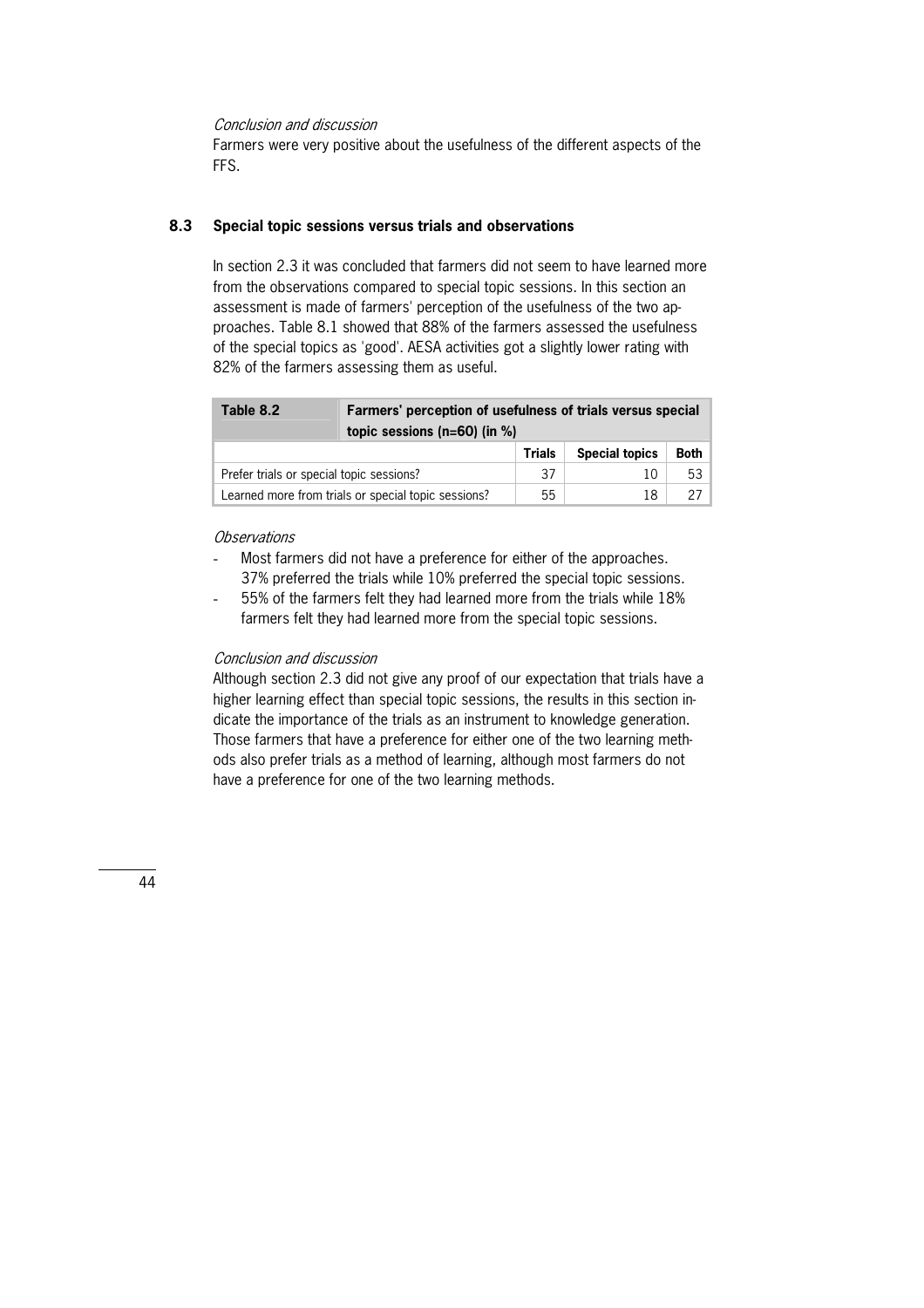## **8.4 Organisation**

All farmers indicate that they expect their FFS will continue after graduation. In table 8.3 results are presented what farmers would like to see changes in the FFS organisation (full list in appendix 1).

| Table 8.3                                                           | Suggested improvements in FFS organisations by farmers<br>$(n=60)$ |              |
|---------------------------------------------------------------------|--------------------------------------------------------------------|--------------|
| <b>Improvements</b>                                                 |                                                                    | % of farmers |
|                                                                     | Introduce new projects (e.g. rearing silk worm, goats)             | 13           |
| Expand FFS to more farmers (teach farmers to disseminate knowledge) | 10                                                                 |              |
| Raise funds for FFS (Establish income generating activities)        |                                                                    |              |
| Field trips/tours to learn from other places                        |                                                                    |              |
| Reduce frequency of meetings (reduce to once a month)               |                                                                    |              |
| More trials                                                         |                                                                    | 5            |
|                                                                     | Allowance for the members that attend FFS                          | 5            |

#### Conclusion and discussion

The fact that all farmers expect their FFS to continue is a very important sign indicating that farmers perceive they benefitted from the FFS and that it was worth their time and effort. According to the list of changes that could be made to the organisation of the FFS no major problems in the current organisation and approach are observed.

# **8.5 Dissemination of information**

Section 8.3 showed that the FFS members would like to be involved in spreading the information of the FFS to other farmers. This section tries to establish to which extend this is already happening.

 All FFS members indicate they have disseminated information to others, by talking to friends, relatives or neighbours about something they learned in the FFS and 90% indicate that this led to changes in production methods of the people they spoke to.

Of the non-FFS farmers interviewed, 65% know a farmer that is participating in an FFS. 39% of the non-FFS farmers indicate they received information on GAPs from the FFS. In table 8.4 the type of information disseminated is presented.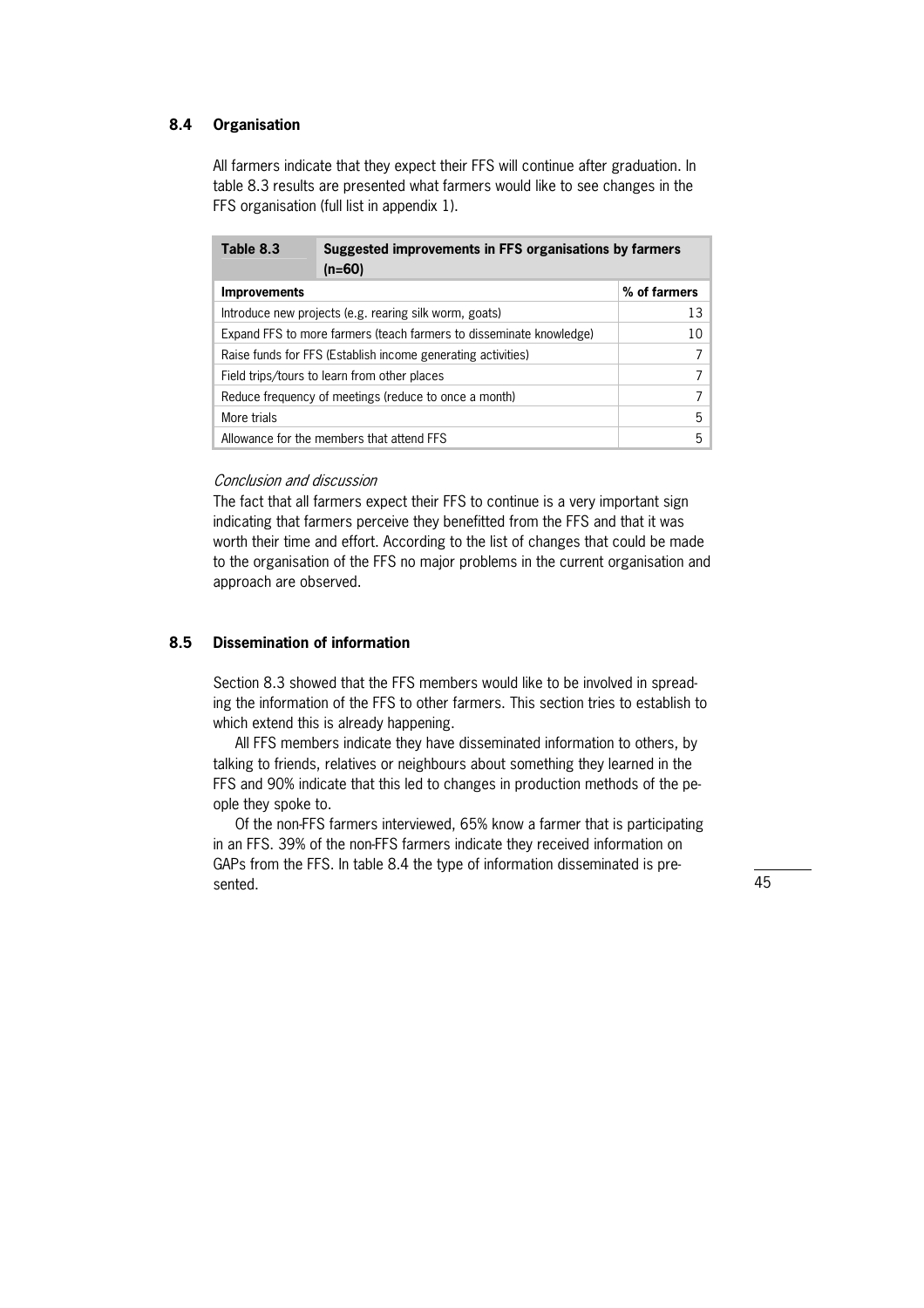| Table 8.4                  | Type of information non-FFS farmers received from FFS far-<br>mers (full list see appendix 2; n=60) |              |  |
|----------------------------|-----------------------------------------------------------------------------------------------------|--------------|--|
| <b>Type of information</b> |                                                                                                     | % of farmers |  |
|                            | Plucking rounds (plucking every 7-8 days)                                                           | 27           |  |
|                            | Maintaining a plucking table/Use of plucking stick                                                  | 25           |  |
| Pruning                    |                                                                                                     | 10           |  |
| Weeding                    |                                                                                                     | 10           |  |

- The information disseminated from FFS to non-FFS farmers is mostly about the use of a plucking stick, plucking rounds of 7-8 days, pruning and weeding practices.
- In 81% of the cases the information was disseminated through conversations of FFS with non-FFS members. In the other cases the non-FFS farmers visited the trials.

77% of the non-FFS farmers who received information about GAPs practices taught in the FFS implemented at least one practice in their own tea field. In table 8.5 practices implemented by non-FFS farmers as a result of information received from FFS farmers are presented.

| Table 8.5                              | Practices implemented by non-FFS farmers as a result of<br>disseminated information from FFS farmers (full list in ap-<br>pendix $3$ ; $n=60$ ) |              |
|----------------------------------------|-------------------------------------------------------------------------------------------------------------------------------------------------|--------------|
| <b>Practices</b>                       |                                                                                                                                                 | % of farmers |
| Plucking rounds of 7-8 days            |                                                                                                                                                 | 15           |
| Maintain plucking table/plucking stick |                                                                                                                                                 | 13           |
| Pruning                                |                                                                                                                                                 | 10           |
| Fertiliser application                 |                                                                                                                                                 | 8            |
| Weeding                                |                                                                                                                                                 |              |

# **Observations**

- Most implemented were better plucking practices (plucking rounds and plucking table).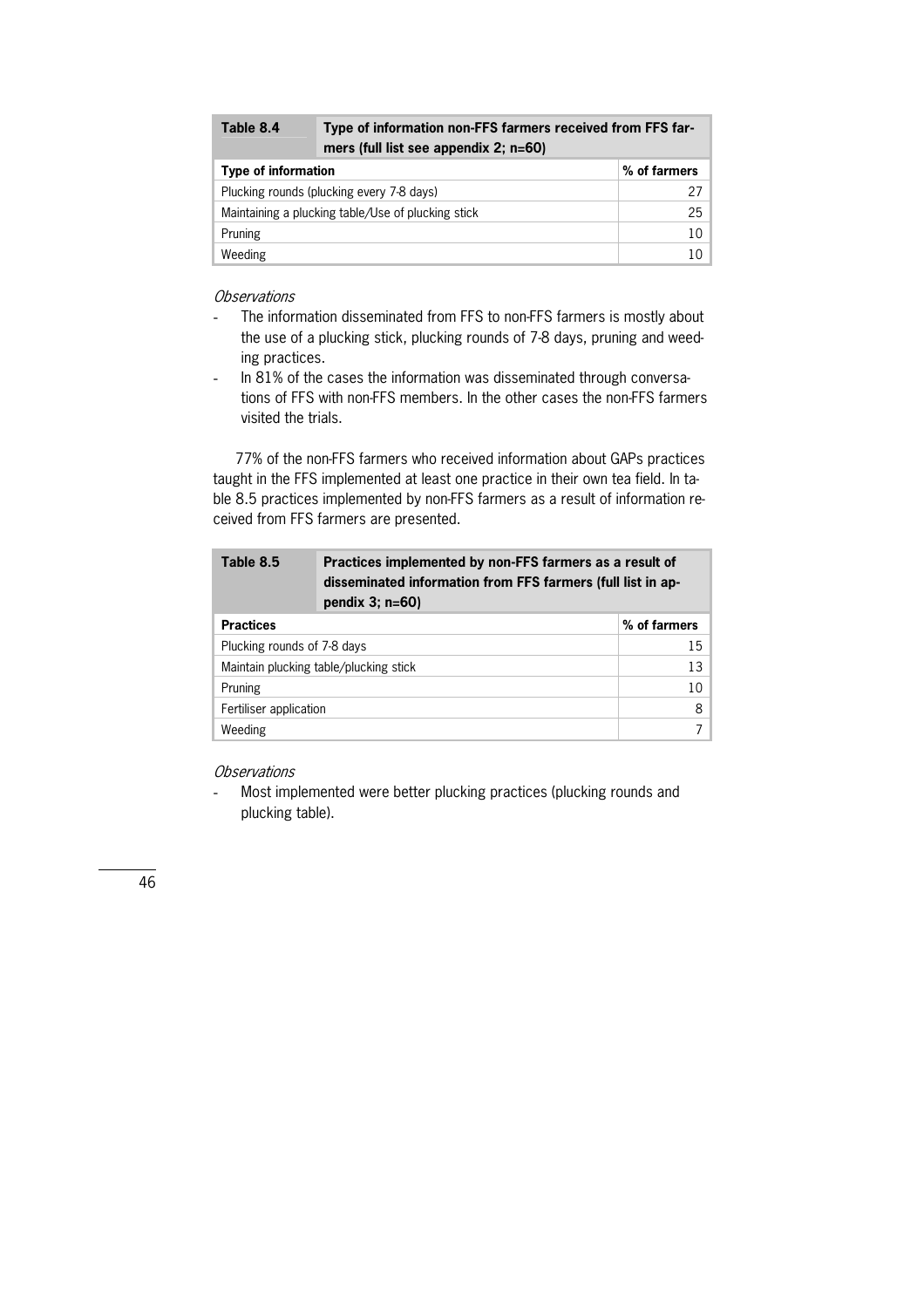#### Conclusion and discussion

A high level of dissemination of information on sustainable tea production occurs from FFS members to non-members. This is indicates that efforts invested in the FFS by KTDA/LIPTON project reach more farmers than only the FFS members. Topics that are most interesting for the non-FFS members seem to be those that directly increase the volume of their production. The practices that most information is disseminated about, are also the practices most implemented. 30% of the interviewed non-FFS farmers implemented new tea management practices due to information they received from FFS farmers.

#### **8.6 Impact assessment of the FFS according to the farmers**

Farmers are very positive about the usefulness of the different aspects of the FFS. Commercial activities and the trials and observation are aspects of the FFS that could be improved. Half of the farmers feel they have learned more from the trials than from the special topic sessions. This indicates the importance of the trials as an instrument to transmit information. All farmers expect their FFS to continue, indicating that the farmers feel they benefitted a lot from the FFS and that it was worth their time and effort.

There seem to be no big problems in the organisation at the moment. However improvements can always be made. Farmers would like to be rewarded for the time they spend attending the FFS. Four farmers would like the FFS to en\* gage in income generating as a group. This way farmers generate money that they can invest in improving the FFS or to give them an allowance and it increases farmers' capacity to engage in income generating activities outside the FFS and improve their livelihoods.

 There is a very high level of dissemination of information on sustainable tea production from FFS members to non-members. This is a very positive signal indicating that the efforts invested in the FFS by the KTDA/LIPTON project reach more farmers than only the FFS members. 50% of the non-FFS farmers indicate they have received information on tea practices from FFS members; especially information about plucking is shared with non-FFS farmers. 30% of the interviewed non-FFS farmers implemented new tea management practices due to information they received from FFS farmers.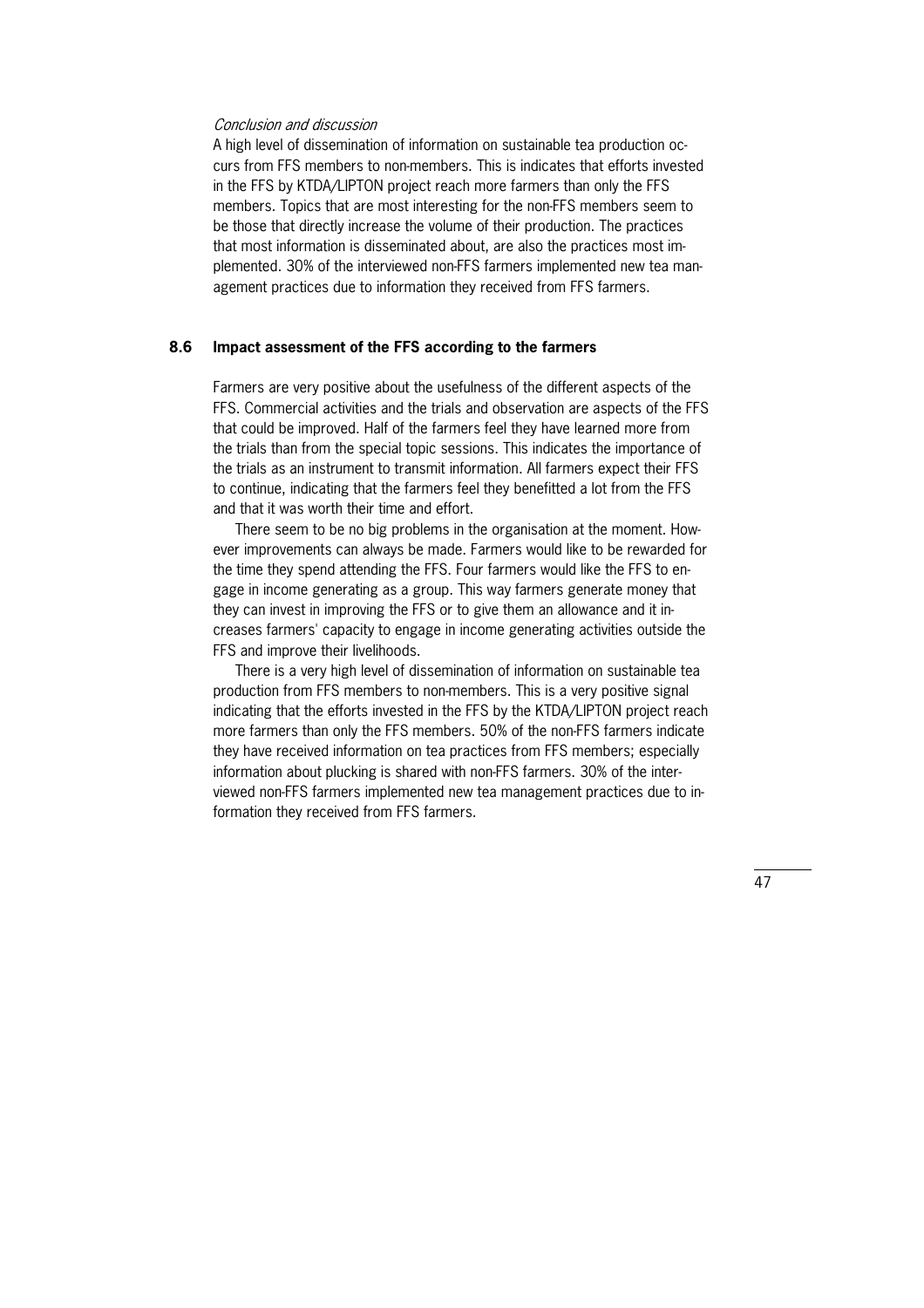This report presents the results of the KTDA/Lipton Sustainable Agriculture Pro\* ject. The aim of the KTDA/Lipton Sustainable Agriculture Project is to increase the sustainability of tea production by increasing the rate of adoption of Good Agricultural Practices (GAPs). In 2006 the Kenya Tea Development Agency and Lipton started four pilot Farmer Field Schools (FFS) to spread knowledge about GAPs and encourage farmers to use GAPs in practice.

#### Knowledge of GAPs

The FFS approach has significantly increased the knowledge of the FFS farmers. For instance the FFS farmers in Momul have nearly double the score on GAPs knowledge questions than the non-FFS farmers.

 A high level of dissemination of information on sustainable tea production from FFS members to non-members is observed. This indicates that efforts invested in the FFS by the KTDA/LIPTON project reach more farmers than only the FFS members. About 30% of the interviewed non-FFS farmers implemented new tea management practices as a result of information received from FFS farmers.

#### Implementation of GAPs

FFS members have implemented more GAPs in the last two years than the non-FFS farmers, resulting in a higher level of sustainability in tea production. Most of the practices implemented by the FFS farmers in the last two years were im\* plemented as a result of the FFS. For most GAPs more than half of the participants mentioned to have started the practice since they joined the FFS.

#### Tea Production

No conclusion can be drawn on the specific impact of the FFS approach on tea productivity. The last two years, both FFS and non-FFS farmers realised a considerable increase in productivity. It appears that climate factors had a more serious impact than the knowledge generation and dissemination methodology.

#### Farm level effects

Most FFS farmers responded to have intensified tea production leading to an increase in income from tea. However no distinct difference between the FFS and non-FFS group could be observed. The majority also increased the labour used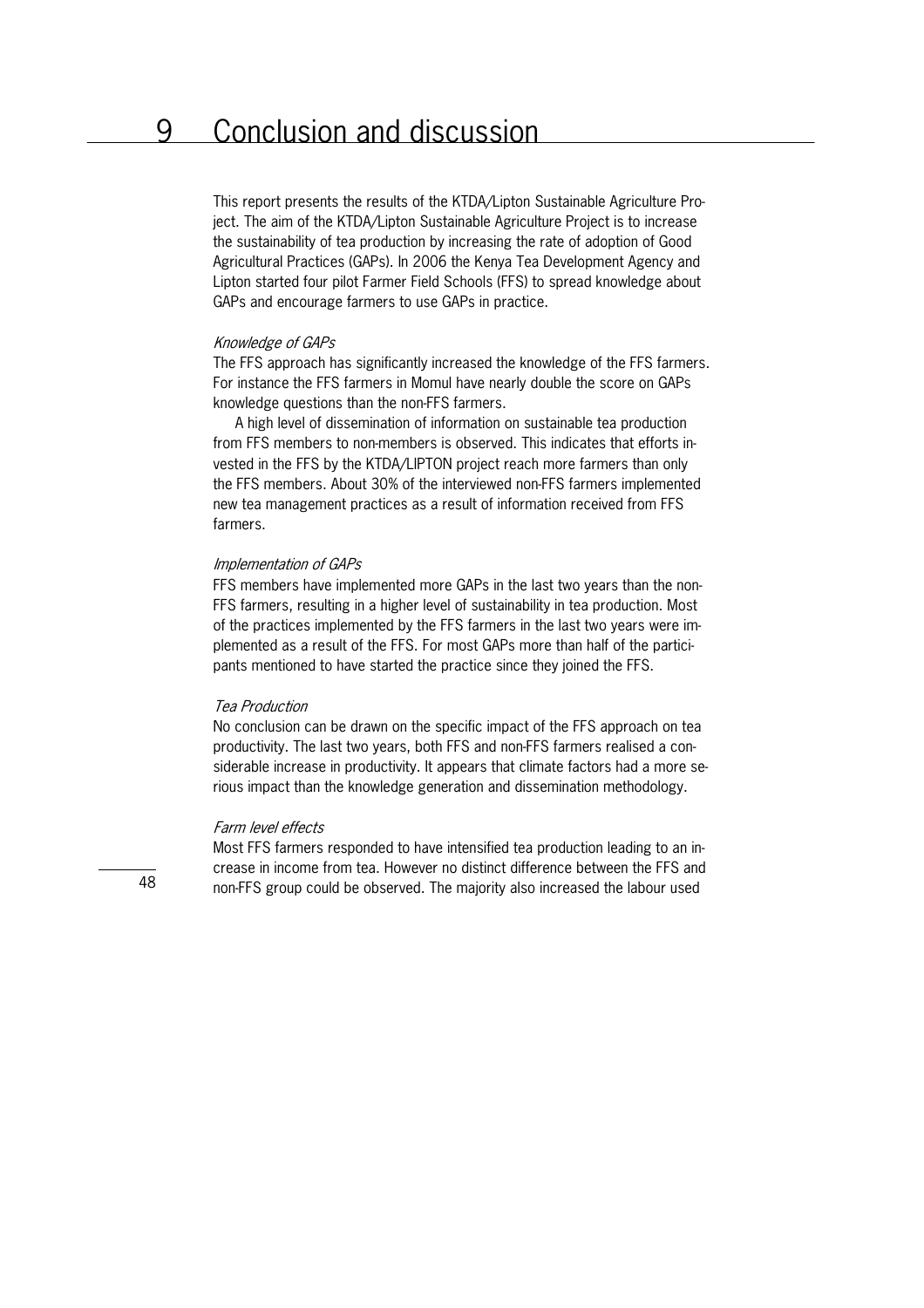for the production of other crops indicating that the FFS does not hinder diversification of income sources and biodiversity.

#### Welfare and livelihood

Although both FFS and non-FFS farmers were positive about the change in the different aspects of their livelihood, FFS farmers are considerably more positive about the changes and attribute this to the FFS activities.

In most cases welfare increased as a result of having a wider variety of income generating activities, better farm management practices, a more diverse diet and a higher income. The influence of the FFS on the welfare of the FFS farmers was mostly on the knowledge on GAPs, but also contributed to better rela\* tionships in the family and a more diverse cropping pattern.

#### Sustainability of tea production

Farmers having participated in FFS activities have a substantial better sustain\* ability score compared to non-FFS farmers. However, no clear difference in sustainability score with the same farmers before and after FFS participation could be established. Especially product value, biodiversity and soil loss are aspects where FFS farmers are more sustainable than non-FFS farmers. Overall it can be concluded that FFS participation by farmers has led to implementation of more sustainable practices.

#### Farmers assessment of the FFS

Farmers are positive about the usefulness of the different aspects of the FFS. All farmers expect their FFS to continue, indicating that the farmers perceive they benefitted from participating in the FFS activities.

#### Overall Impact of the FFS approach

The results of the four pilot FFS focusing on increasing sustainable tea production at smallholder level are encouraging. Although no quantitative increase in tea production per acre due to the FFS could be observed, overwhelming evidence has been gathered about the short and long-term benefits for smallholders engaged in FFS. The increased knowledge, better group cohesion and strengthened learning capacities will also benefit KTDA and LIPTON in their efforts to engage smallholders in an effective way to improve sustainability of tea production and tap into certified niche markets.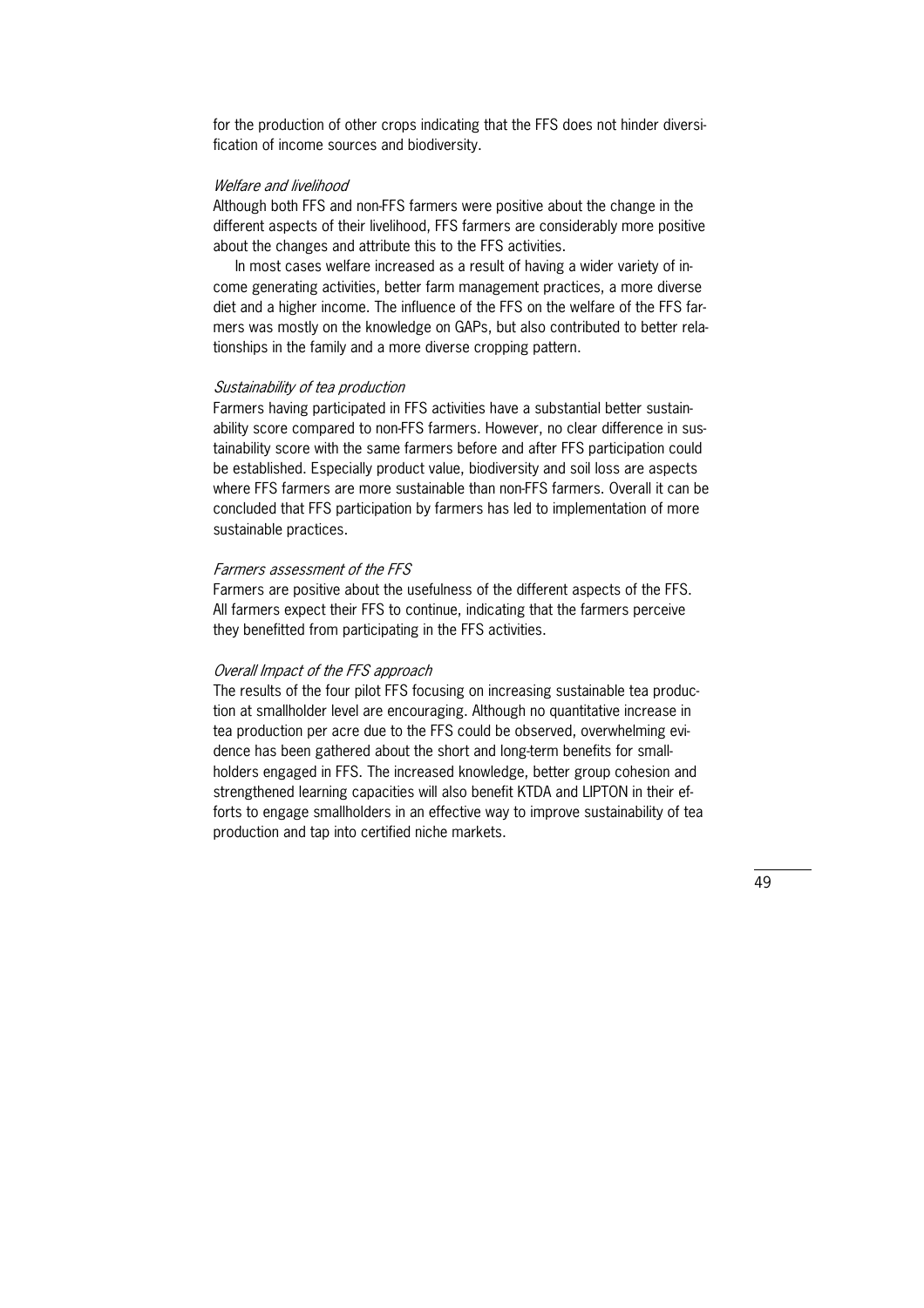# Improvements and changes to FFS (full list)

|                                                                     | No of hh       |
|---------------------------------------------------------------------|----------------|
| Introduce new projects (e.g. rearing silk worm, goats)              | 8              |
| Expand FFS to more farmers (teach farmers to disseminate knowledge) | 6              |
| Establish income generating activities to raise funds for FFS       | 4              |
| Field trips/tours to learn from other places                        | 4              |
| Reduce frequency of meetings (reduce to once a month)               | 4              |
| More trials                                                         | 3              |
| Allowance for the members that attend FFS                           | 3              |
| Increase of funds to improve the FFS                                | 2              |
| Increase frequency of meetings                                      | 2              |
| Increase duration of meeting                                        | $\overline{c}$ |
| More facilitators (only one can be boring) or foreign facilitators  | 2              |
| Longer learning period (3 years)                                    | $\overline{2}$ |
| Shorter learning period (1 year)                                    | $\overline{2}$ |
| Increase commitment of members (e.g. mechanisms to ensure that all  | $\overline{c}$ |
| members attend)                                                     |                |
| Continued meeting/alternative for after FFS                         | 2              |
| Offer a snack/lunch money                                           | $\overline{c}$ |
| Better time keeping                                                 | $\mathbf 1$    |
| More energisers                                                     | 1              |
| Offer new breeds of animals                                         | 1              |
| More tea training                                                   | $\mathbf{1}$   |
| Regular visits and meetings with extension staff                    | 1              |
| Offer manuals for reference                                         | 1              |
| Teach more on sustainable agriculture                               | $\mathbf{1}$   |
| Practical's should follow after all theory lessons                  | 1              |
| FFS should offer loans to the farmers                               | $\mathbf{1}$   |
| More follow ups from facilitators on adopted skills                 | 1              |
| Improve selection members (some members are not serious or expect   | 1              |
| too much)                                                           |                |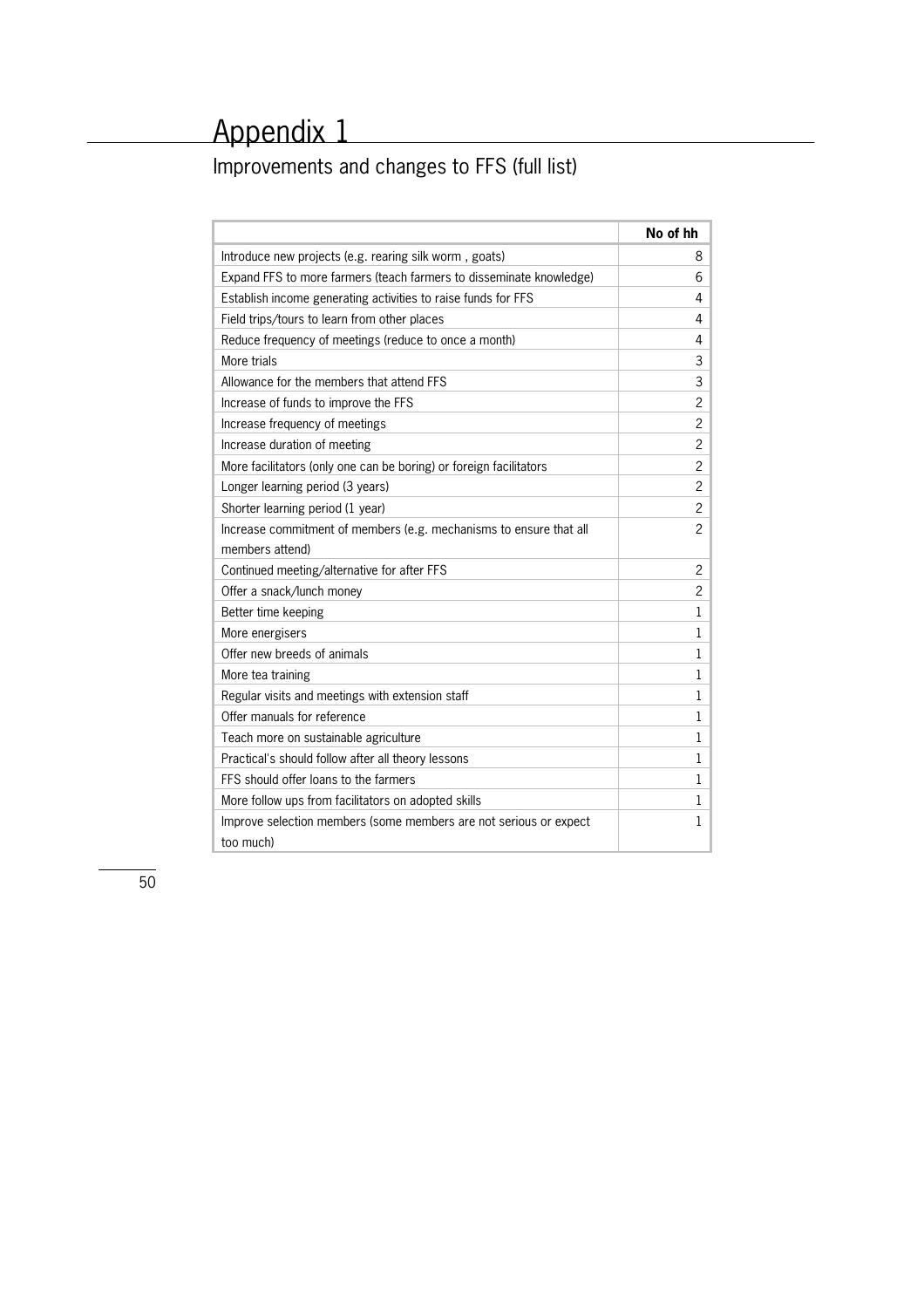Information from FFS member to non-FFS (full list)

|                                           | No of hh |
|-------------------------------------------|----------|
| Plucking rounds (plucking every 7-8 days) | 16       |
| Use of plucking stick                     | 9        |
| Pruning                                   | 6        |
| Maintaining a plucking table              | 6        |
| Weeding                                   | 6        |
| Fertiliser                                | 4        |
| Infilling                                 | 4        |
| Retain prunings in field                  | 4        |
| Pruning machine                           | 3        |
| Planting indigenous trees                 | 3        |
| Tipping-in                                | 1        |
| Planting                                  | 1        |
| Nursery                                   | 1        |
| Pluck at two leaves and a bud             | 1        |
| Avoid chemicals in the mature tea field   |          |
| Use of baskets                            |          |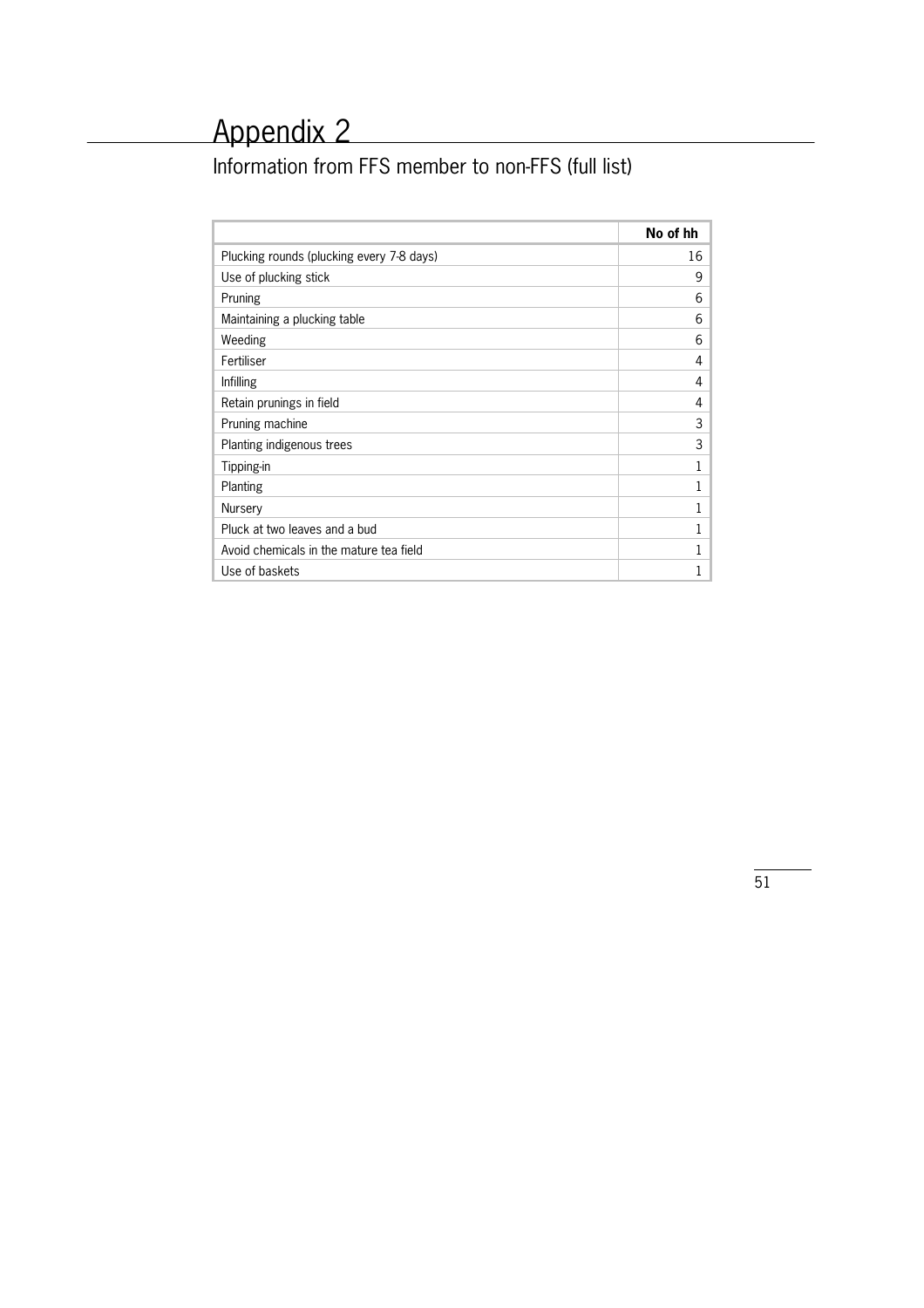# FFS practices implemented by non-FFS farmers

|                                        | No of hh       |
|----------------------------------------|----------------|
| Plucking rounds of 7-8 days            | 9              |
| Maintain plucking table/plucking stick | 8              |
| Pruning                                | 6              |
| Fertiliser application                 | 5              |
| Weeding                                | 4              |
| Retain prunings in field               | 3              |
| Infilling                              | 2              |
| Using basket                           | $\mathfrak{p}$ |
| 2 leaves and a bud                     | 1              |
| Planting indigenous trees              | 1              |
| Hire skilled labour                    | 1              |
| Tipping-in                             |                |
| Nursery                                |                |
| Removal of other crops from tea field  |                |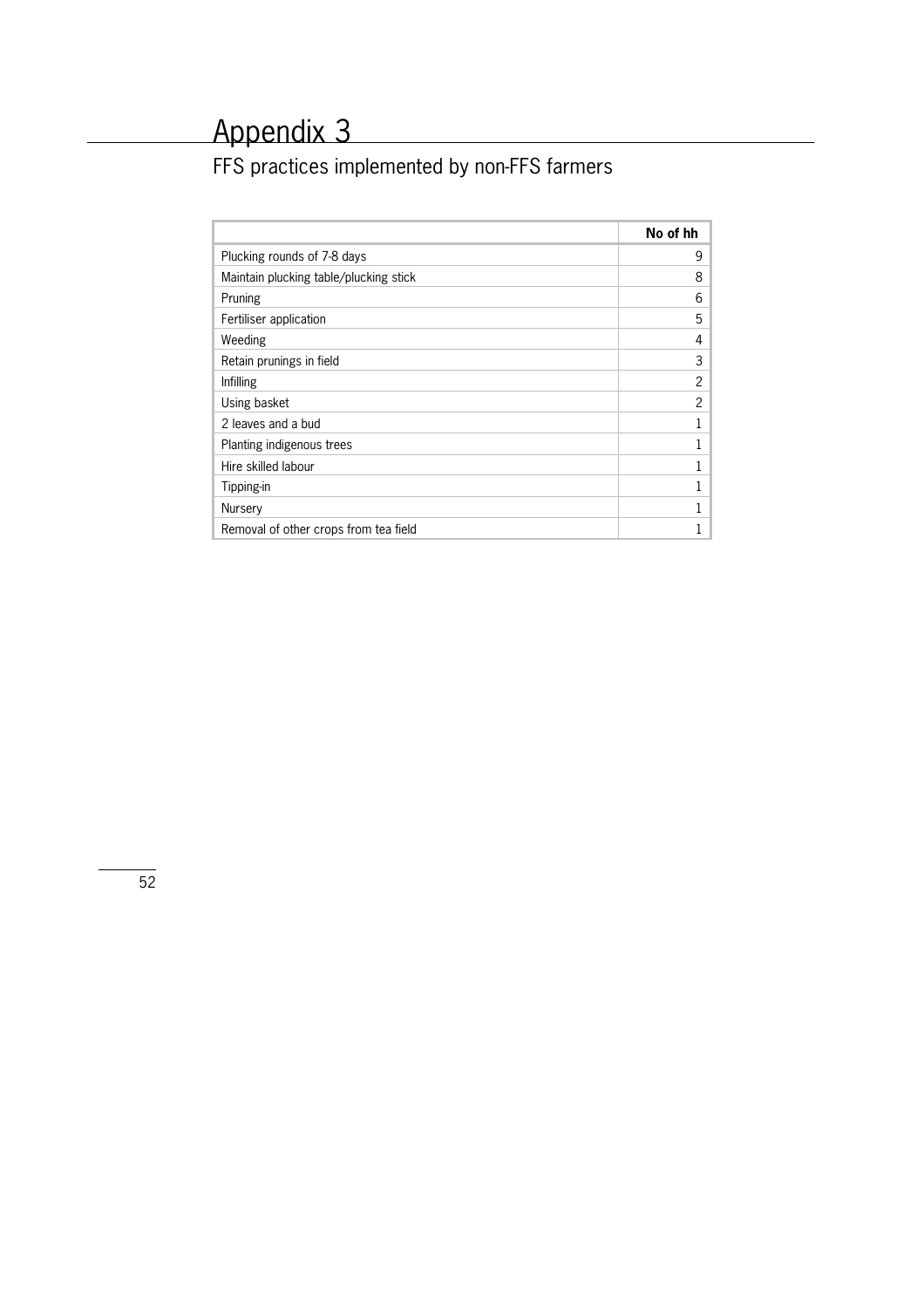# How has the welfare changed?

|                                                                       | No of hh     |
|-----------------------------------------------------------------------|--------------|
| More diversified income/new crops                                     | 21           |
| Better diet due to more crops planted or increased knowledge on food  | 19           |
| Increased (farm) income                                               | 17           |
| Increased income from other income generating activities              | 9            |
| Better management of farm (due to knowledge FFS)                      | 17           |
| Increased income from tea                                             | 11           |
| Improved health (care)                                                | 7            |
| More knowledge on home economics (economize on expenditure)           | 4            |
| Implementation GAPs in other income generating activities             | 4            |
| Negative: Costs of living have increased                              | 4            |
| Access to loans                                                       | 2            |
| Negative: Income decreased                                            | 2            |
| Negative: tea income decreased                                        | 2            |
| Negative: lack of access to information                               | 1            |
| Learning about hygiene and diet during special topic session          | 1            |
| Household needs are becoming more affordable                          | $\mathbf{1}$ |
| Better environment due to proper disposal of waste                    | 1            |
| Family labour improved                                                | $\mathbf{1}$ |
| More knowledge on inputs (where, when an how much to buy)             | 1            |
| Enough food to feed the family                                        | 1            |
| Empowerment on family and neighbourhood conflicts                     | $\mathbf{1}$ |
| Learned to delegate duties and encourage family participation in work | 1            |
| No (more) school fees have to be paid                                 | 1            |
| More cash to spend on other projects                                  | 1            |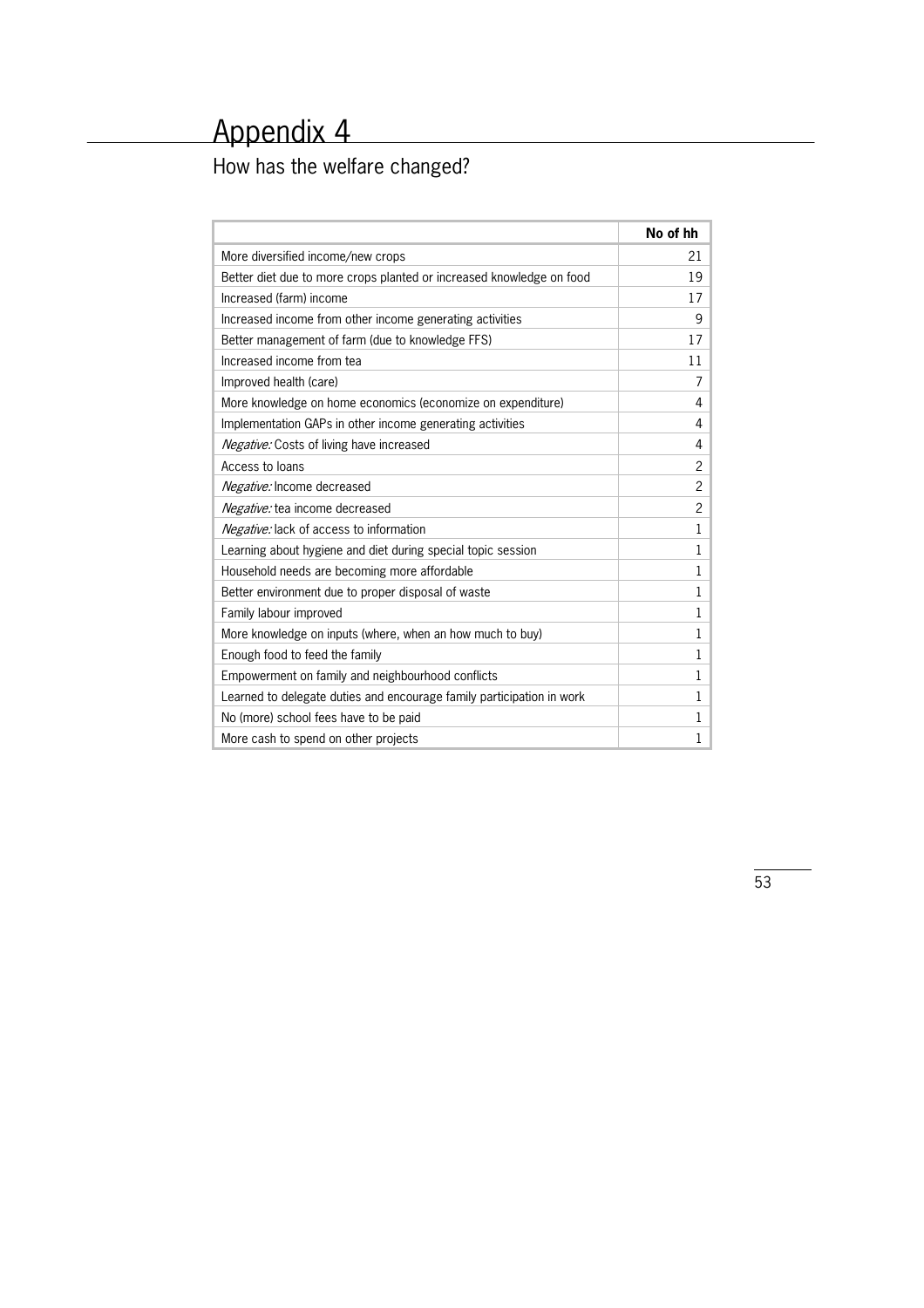How has the FFS contributed to family welfare?

|                                                        | No of hh       |
|--------------------------------------------------------|----------------|
| Increased knowledge on GAPs/tea production             | 22             |
| Better family relationships                            | 8              |
| Diversify crop production (income and diet)            | 7              |
| Income increased                                       | 7              |
| Better management resources/input management           | 4              |
| Increased tea yield                                    | 3              |
| Helped neighbours with information from FFS            | 2              |
| Gained confidence/leadership skills                    | 2              |
| Interaction with others                                | 2              |
| Increased exchange of knowledge in community           | $\overline{2}$ |
| Increased knowledge on other farm activities           | 1              |
| Changes is way of living                               | 1              |
| Access to funds                                        |                |
| Improved interpersonal skills for marketing production |                |
| Soil fertility and drought management                  | 1              |
| Changed approach of issues (e.g. obligations)          | 1              |
| Admiration of neighbours                               |                |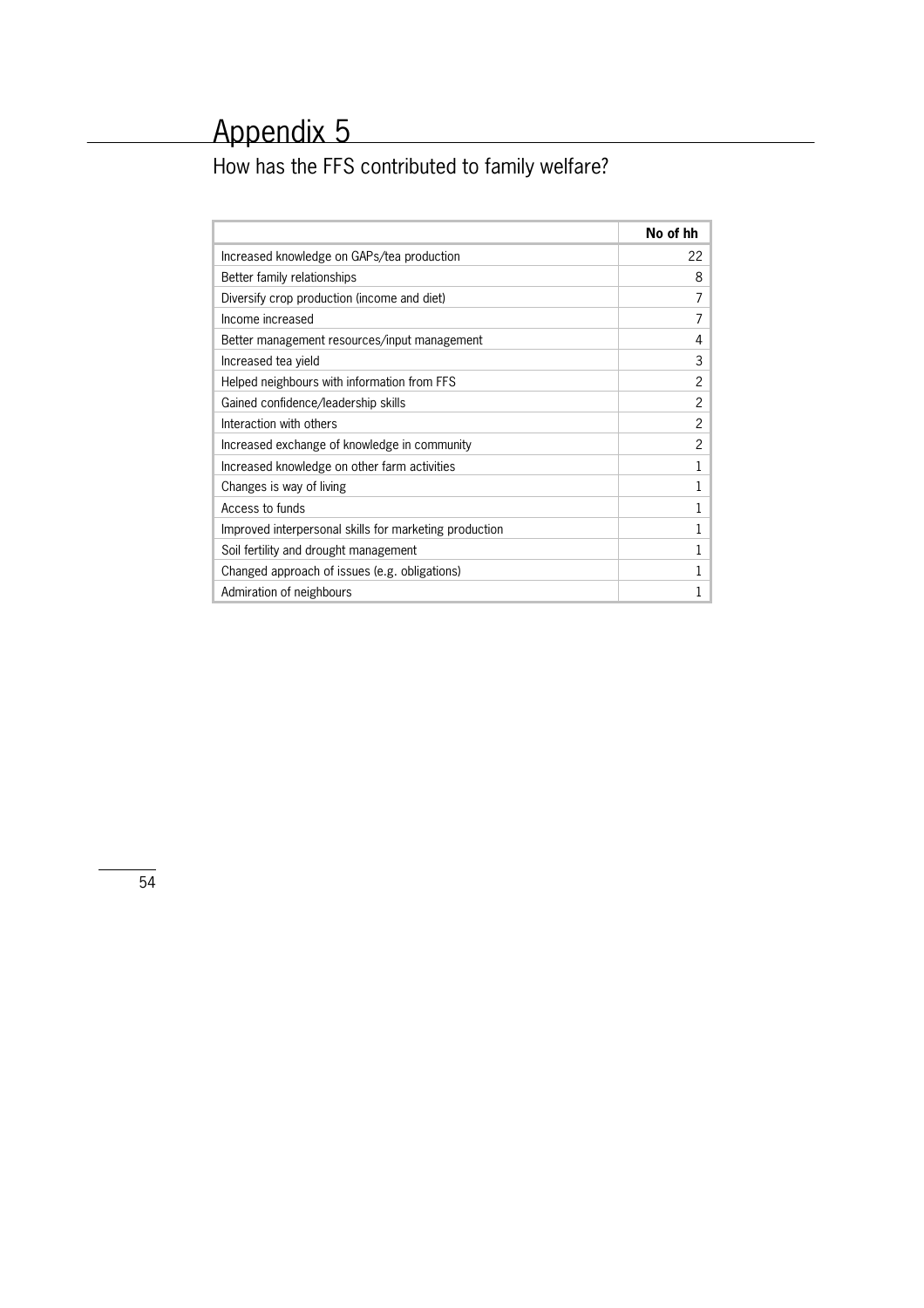# Increase sustainability pre and post FFS